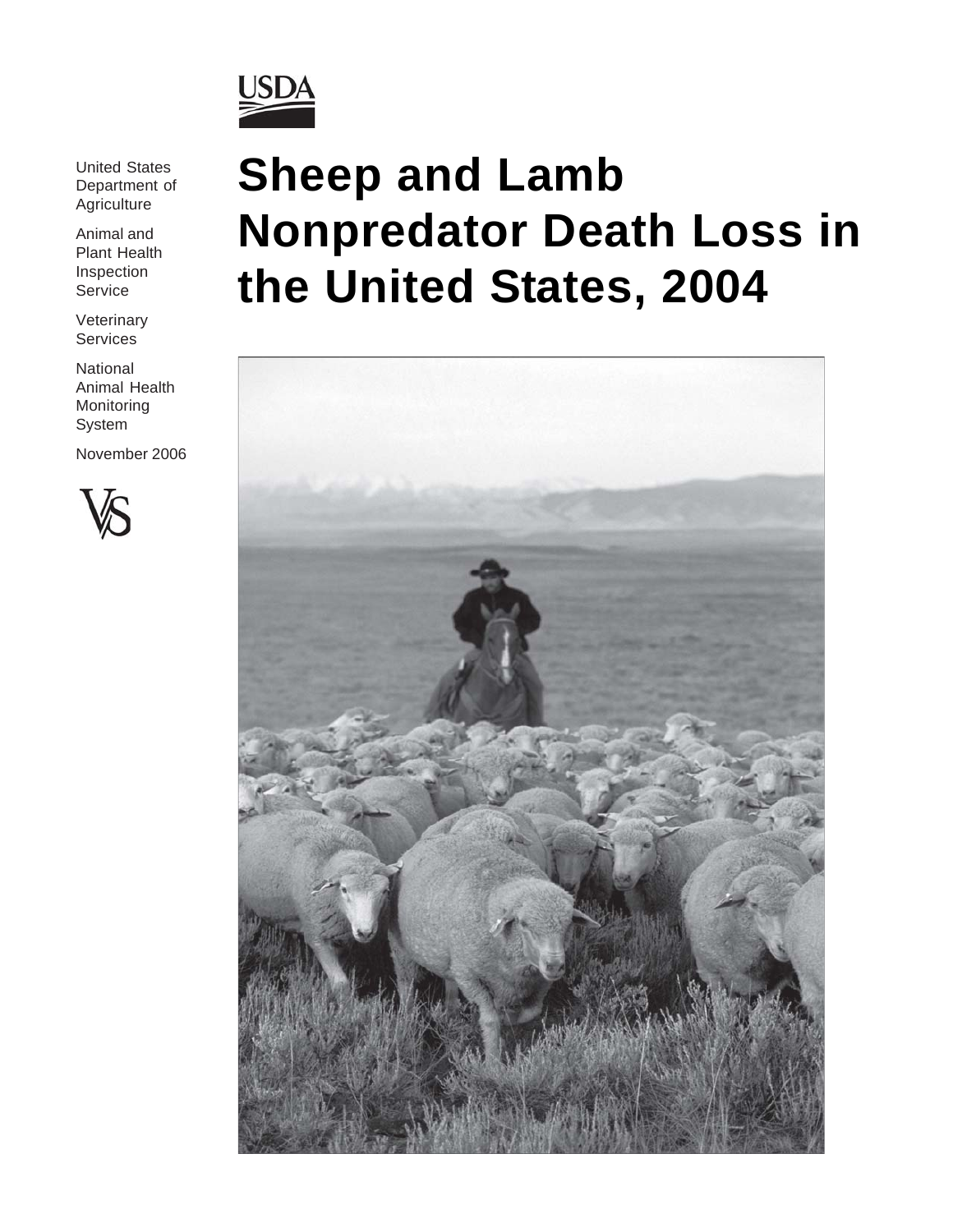The U.S. Department of Agriculture (USDA) prohibits discrimination in all its programs and activities on the basis of race, color, national origin, age, disability, and where applicable, sex, marital status, familial status, parental status, religion, sexual orientation, genetic information, political beliefs, reprisal, or because all or part of an individual's income is derived from any public assistance program. (Not all prohibited bases apply to all programs.) Persons with disabilities who require alternative means for communication of program information (Braille, large print, audiotape, etc.) should contact USDA's TARGET Center at (202) 720–2600 (voice and TDD). To file a complaint of discrimination, write to USDA, Director, Office of Civil Rights, 1400 Independence Avenue, S.W., Washington, D.C. 20250–9410, or call (800) 795– 3272 (voice) or (202) 720–6382 (TDD). USDA is an equal opportunity provider and employer.

Mention of companies or commercial products does not imply recommendation or endorsement by the USDA over others not mentioned. USDA neither guarantees nor warrants the standard of any product mentioned. Product names are mentioned solely to report factually on available data and to provide specific information.

USDA:APHIS:VS:CEAH NRRC Building B, M.S. 2E7 2150 Centre Avenue Fort Collins, CO 80526-8117 970.494.7000 E-mail: NAHMS@aphis.usda.gov www.aphis.usda.gov/vs/ceah/ncahs

#N445.1106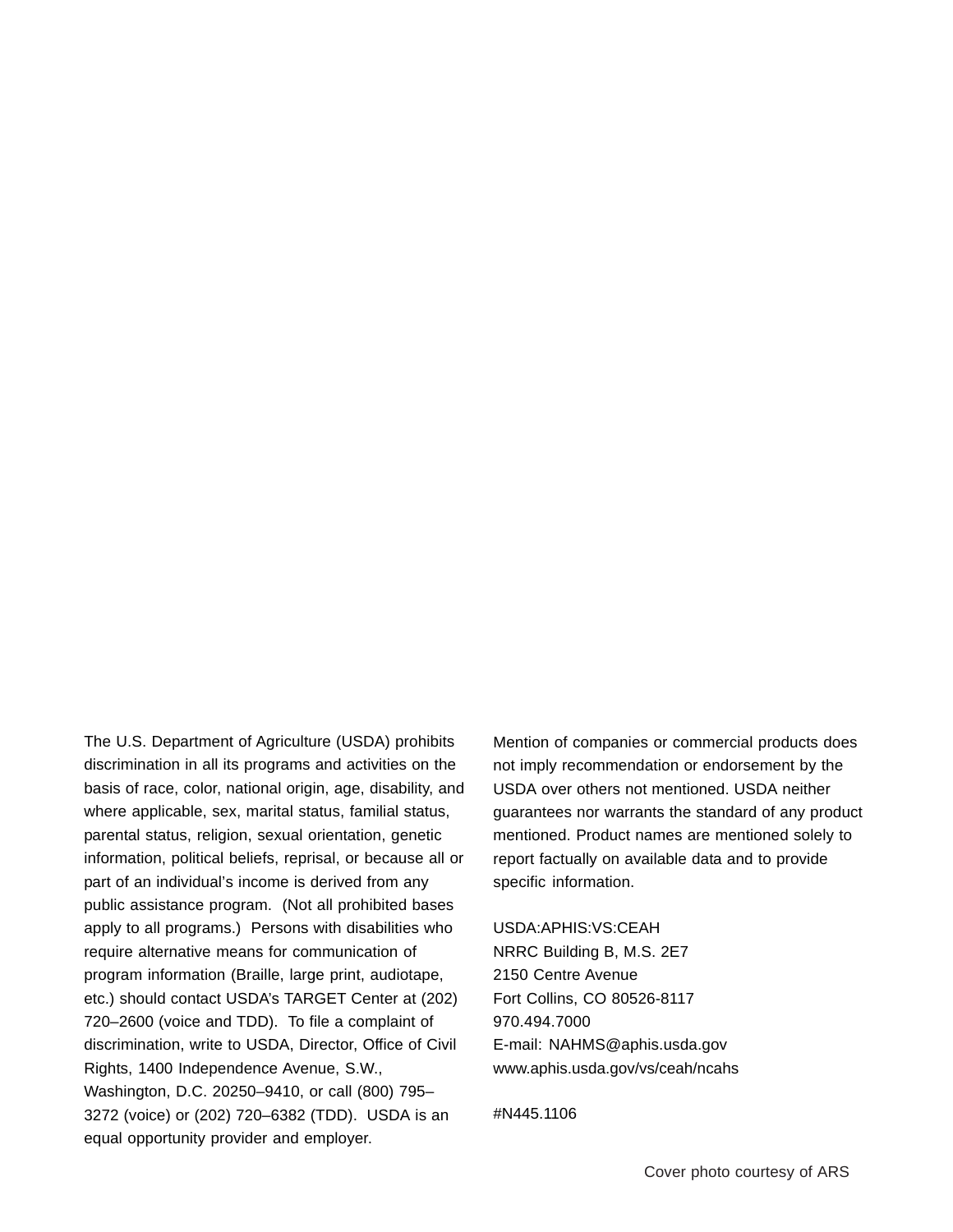# **Acknowledgments**

This report was a cooperative effort between two U.S. Department of Agriculture (USDA) Agencies: the National Agricultural Statistics Service (NASS) and the Animal and Plant Health Inspection Service (APHIS).

Thank you to the NASS enumerators who telephoned and visited sheep operations and collected the data. Their hard work and dedication were invaluable. Thanks also to the personnel at the USDA–APHIS–Veterinary Services' Centers for Epidemiology and Animal Health for their efforts in generating and distributing this report.

All participants are to be commended, particularly the producers whose voluntary efforts made this report possible.

José k. Dúy

José Dßez Acting Director Centers for Epidemiology and Animal Health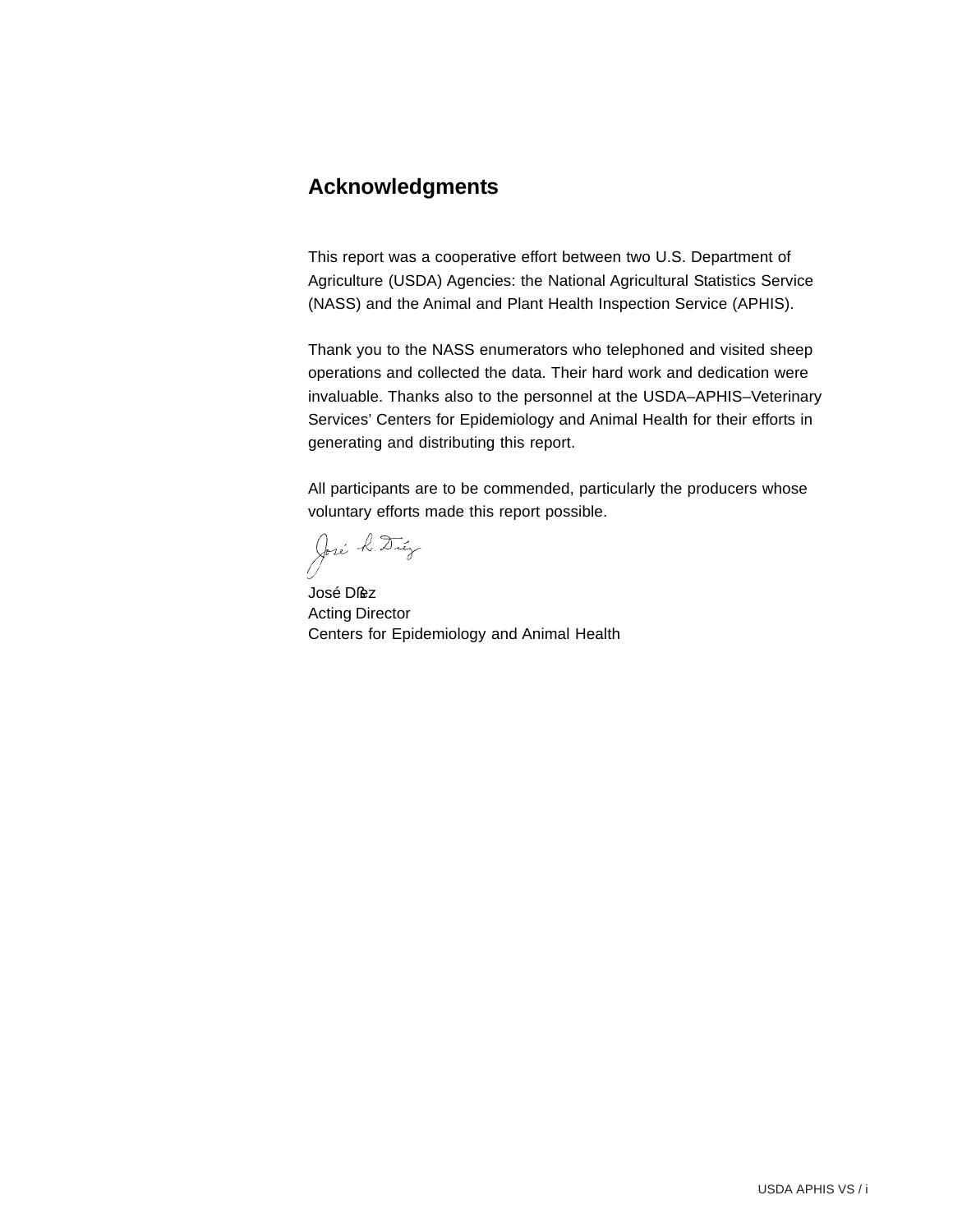#### **Suggested bibliographic citation for this report:**

USDA. 2005. Sheep and Lamb Nonpredator Death Loss in the United States, 2004

USDA:APHIS:VS,CEAH, National Animal Health Monitoring System, Fort Collins, CO #N445.0906

#### **Contacts for further information:**

Questions or comments on the Sheep and Lamb Death Loss, 2004 study methods or requests for additional data analysis: Dr. Katherine Marshall 970.494.7000 Information on reprints or other NAHMS reports: Ms. Anne Berry: 970.494.7000

E-mail: NAHMS@aphis.usda.gov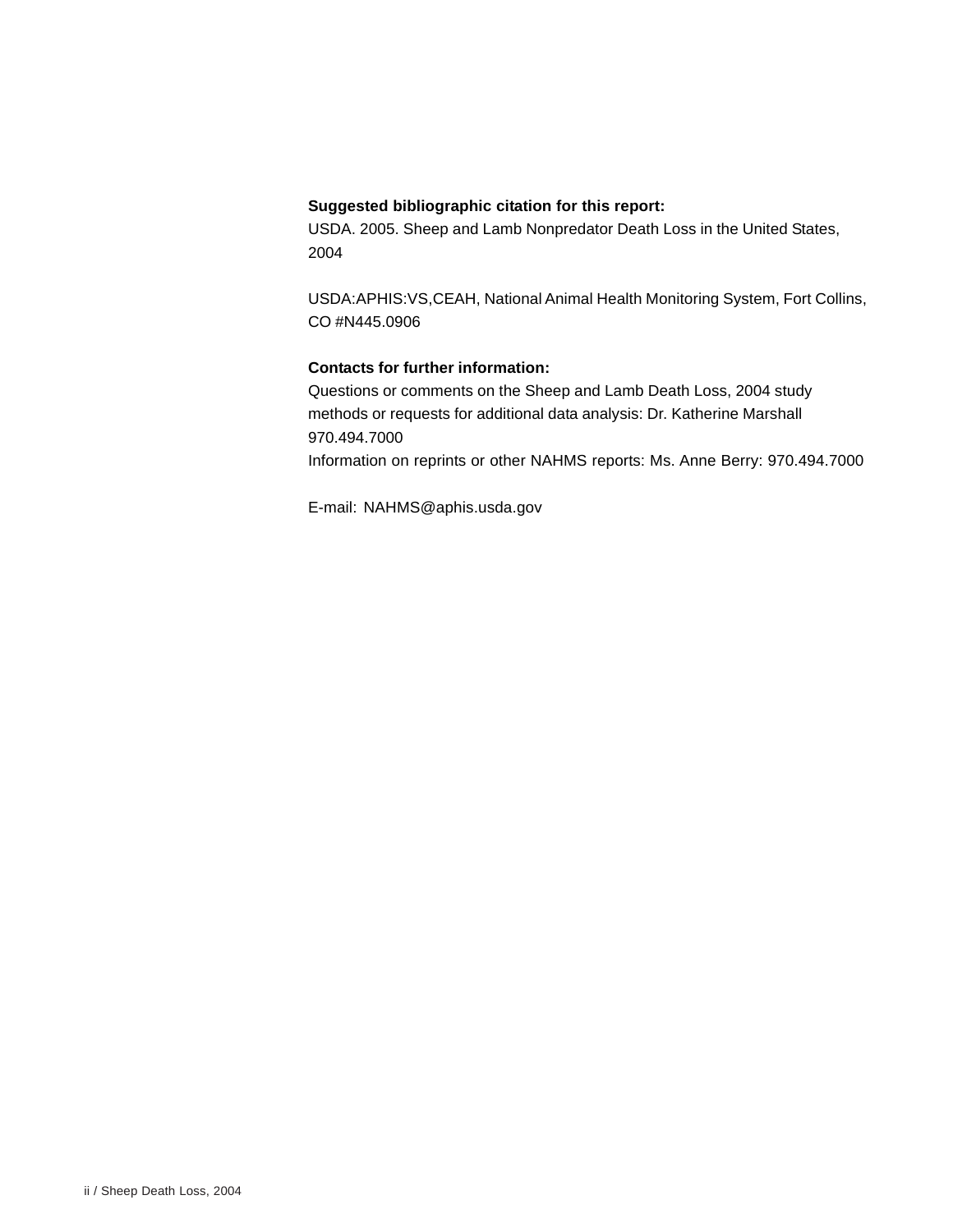# **Table of Contents**

#### **Introduction 1**

Terms Used In This Report 2

# **Section I: Population Estimates—Number of Head 3**

#### **A. U.S. Demographics 3**

- 1. Inventory, January 1, 1994 to 2005 3
- 2. Operations, 1994 to 2004 3
- 3. Lamb crop—1994 to 2004 5

#### **B. Regional Demographics 6**

- 1. Adult sheep inventory—January 1, 1995, 2000, and 2005 6
- 2. Lamb crop—1994, 1999, and 2004 7

#### **C. U.S. Annual Death Loss 7**

- 1. Loss from all causes, 1994 to 2004 7
- 2. U.S. nonpredator and predator death loss—1994, 1999, and 2004 10
- 3. Regional predator and nonpredator death loss—1994, 1999, and 2004 12

#### **Section II: Population Estimates—Nonpredator Losses 17**

#### **A. Nonpredator Sheep Death Loss 17**

- 1. Losses—2004 17
- 2. Cause of loss—1994, 1999, and 2004 18
- 3. Cause of loss by size of operation—2004 20
- 4. Cause of loss by region—2004 22
- 5. Cause of loss by region and by size of operation—2004 24

#### **B. Nonpredator Lamb Death Loss 29**

- 1. Losses—2004 29
- 2. Cause of loss—1994, 1999, and 2004 31
- 3. Cause of loss by size of operation—2004 33
- 4. Cause of loss by region—2004 35
- 5. Cause of loss by region and by size of operation—2004 37

#### **Section III: Methodology 42**

#### **A. 1994 Death Loss Study 42**

- 1. Survey procedures 42
- 2. Estimation procedures 42
- 3. Reliability 42

#### **B. 1999 Death Loss Study 43**

- 1. Survey procedures 43
- 2. Estimation procedures 43
- 3. Revision policy 43

#### **C. 2004 Death Loss Study 44**

- 1. Survey procedures 44
- 2. Estimation procedures 44
- 3. Revision policy 44

#### **Appendix: Discussion of Pre- and Postdocking Losses 45**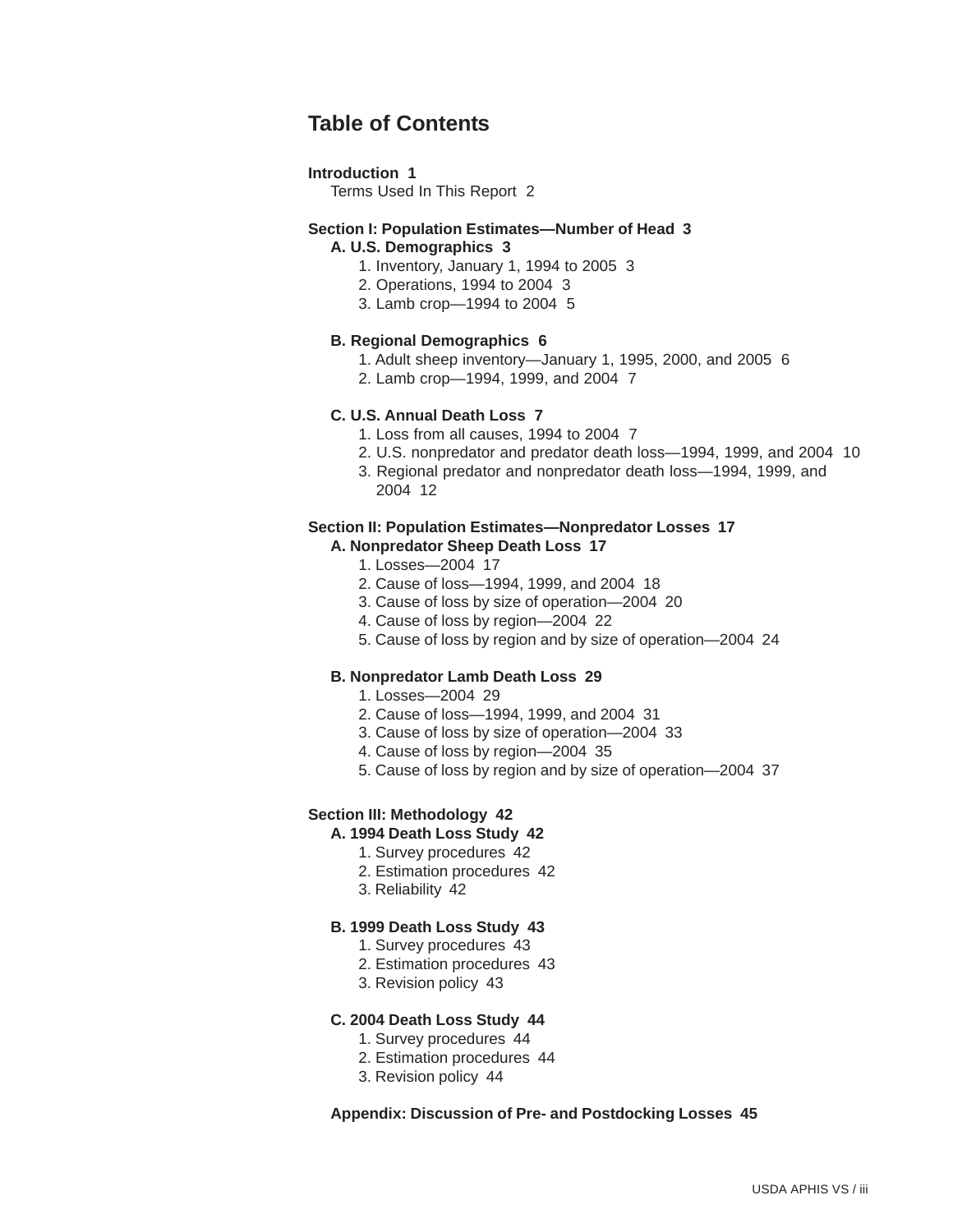# **Introduction**

Each January, USDA's National Agricultural Statistics Service (NASS) collects sheep data on inventory, lamb crop, and total sheep and lamb death loss. Inventory and lamb crop estimates (number of head) are published in January via the "Sheep and Goats" report. Sheep and lamb death loss (number of head) are published in April via the "Meat Animals Production, Disposition and Income" report. For NASS' January 1995, 2000, and 2005 sheep surveys, USDA's Animal and Plant Health Inspection Service (APHIS) provided funding for a detailed, retrospective breakdown of total sheep and lamb loss by producer-attributed cause of loss occurring during the previous year. Death losses by predator and nonpredator causes were published by NASS for losses in 2004.

This report provides a breakdown of sheep and lamb death loss in 2004 for all causes by size group and region, with special emphasis on nonpredator causes of loss. Where possible, the 1994 and 1999 death losses are provided for comparison. For specifc information on predator losses by type, refer to the NASS report "Sheep and Goats Death Loss" released May 6, 2005, <www.nass.usda.gov>.

The methods used in the study can be found at the end of this report.

Further information on NAHMS studies and reports is available online at: <http://nahms.aphis.usda.gov>.

For questions about this report or additional copies, please contact:

USDA:APHIS:VS:CEAH NRRC Building B, M.S. 2E7 2150 Centre Avenue Fort Collins, CO 80526-8117 970.494.7000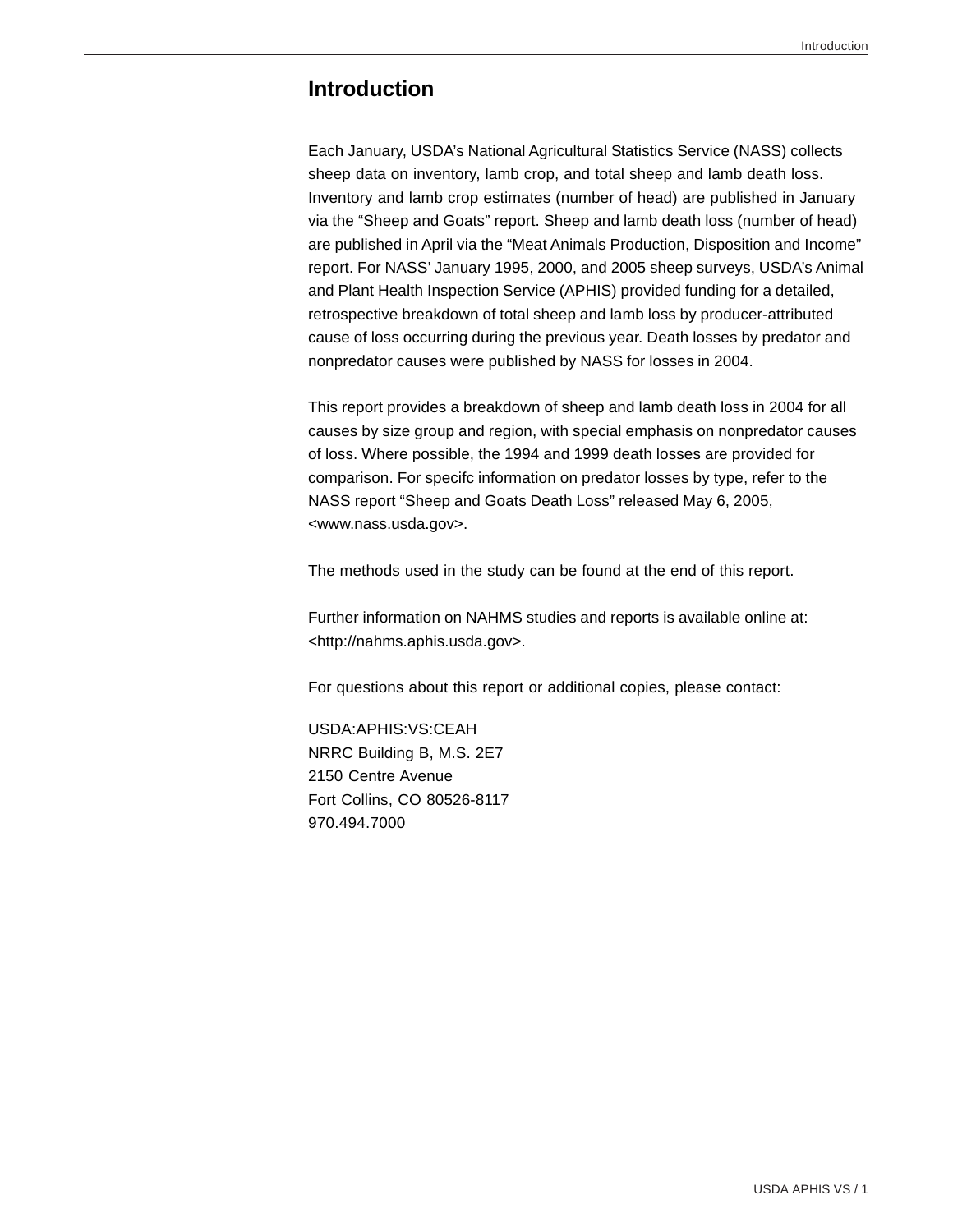### **Terms Used In This Report**

**Adult sheep inventory:** Breeding rams and ewes 1 year and older, and market sheep.

Lamb crop: For the Central, Northeast, and Southeast/Other regions (see regions listed below), all lambs born alive during the calendar year. For the Pacific and West Central regions, all lambs after docking, marking, or branding during the calendar year.

**Lambs:** Animals less than 1 year old.

**Lamb losses:** For the Central, Northeast, and Southeast/Other regions, lamb losses were tallied for all lambs born alive. In the Pacific and West Central regions, lamb losses were tallied for lambs after docking, marking, or branding. For a discussion of predocking losses, see Appendix.

**Market sheep:** Animals 1 year and older for use as feeders or for slaughter.

**N/A:** Not available.

#### **Regions:**

**Pacific:** California, Oregon, Washington **West Central:** Arizona, Colorado, Idaho, Montana, New Mexico, Nevada, Texas, Utah, and Wyoming **Central:** Illinois, Indiana, Iowa, Kansas, Michigan, Minnesota, Missouri, Nebraska, North Dakota, Oklahoma, South Dakota, and Wisconsin **Northeast:** Connecticut, Maine, Massachusetts, New Hampshire, New York, Ohio, Pennsylvania, Rhode Island\*, Virginia, Vermont, and West Virginia **Southeast/Other:** Alabama, Alaska, Arkansas, Delaware, Florida, Georgia, Hawaii, Kentucky, Louisiana, Maryland, Mississippi, New Jersey, North Carolina, South Carolina, and Tennessee

\*For the 1994 estimates, Rhode Island was included in the Southeast/Other region. In 1999 and 2004, Rhode Island was included in the Northeast region.

**Size of Operation:** Number of sheep and lambs on the operation January 1 of respective year. Size groups are: 1 to 24; 25 to 99; 100 to 999; and 1,000 head or more.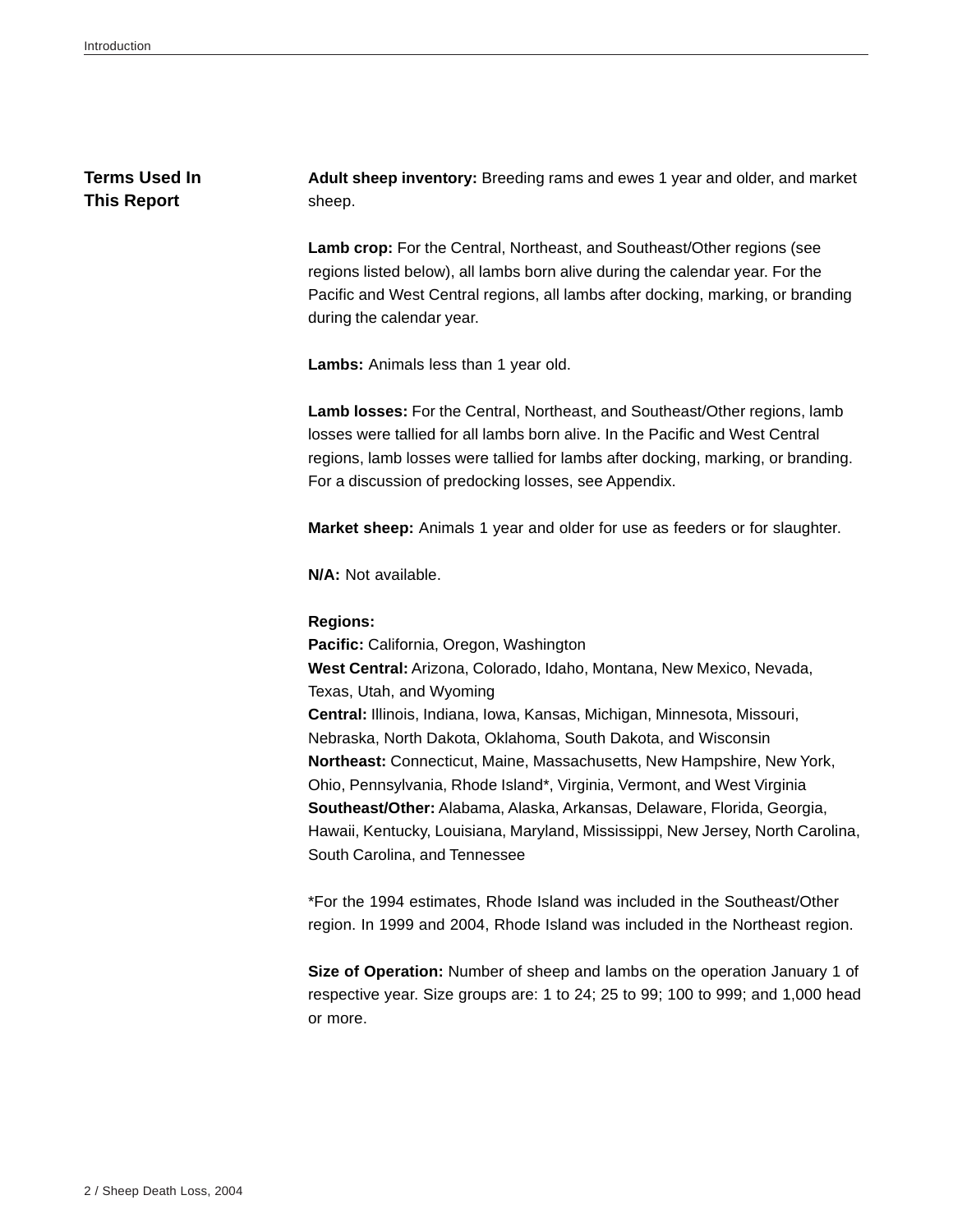# **Section I: Population Estimates—Number of Head**

**A. U.S. Demographics\* 1. Inventory, January 1, 1994 to 2005**

a. Number of sheep and lambs by class and by year: *(table revised 3-19-07)*

|                                                                                | January 1 Number (1,000 Head) |       |                                                                     |       |       |       |       |       |       |                                                                                 |       |                 |
|--------------------------------------------------------------------------------|-------------------------------|-------|---------------------------------------------------------------------|-------|-------|-------|-------|-------|-------|---------------------------------------------------------------------------------|-------|-----------------|
|                                                                                |                               |       |                                                                     |       |       |       | Year  |       |       |                                                                                 |       |                 |
| <b>Class</b>                                                                   | 1994                          | 1995  | 1996                                                                | 1997  | 1998  | 1999  | 2000  | 2001  | 2002  | 2003                                                                            | 2004  | 2005            |
| All sheep<br>and lambs                                                         |                               |       |                                                                     |       |       |       |       |       |       | 9,835.7 8,989.3 8,464.6 8,023.7 7,825.1 7,247.0 7,036.0 6,908.0 6,623.0 6,321.0 |       | 6,105.0 6,135.0 |
| <b>Breeding</b><br>ewes 1 year<br>and older                                    |                               |       | 5,844.4 5,403.6 5,134.3 4,911.6 4,569.5 4,336.0                     |       |       |       |       |       |       | 4,234.0 4,071.0 3,939.0 3,773.0 3,609.5 3,572.5                                 |       |                 |
| <b>Breeding</b><br>rams 1 year<br>and older                                    | 294.1                         | 257.0 | 233.8                                                               | 220.3 | 202.8 | 202.5 | 208.5 | 202.0 | 200.5 | 194.0                                                                           | 188.0 | 190.0           |
| Market<br>sheep                                                                | N/A                           | 96.8  | 77.4                                                                | 85.1  | 90.8  | 82.5  | 80.0  | 79.0  | 72.6  | 67.8                                                                            | 65.6  | 74.1            |
| <b>Breeding</b><br>ewes and<br>rams 1 year<br>and older<br>and market<br>sheep |                               |       | N/A 5,757.4 5,445.5 5,217.0 4,863.1 4,621.0 4,522.5 4,352.0 4,212.1 |       |       |       |       |       |       | 4,034.8                                                                         |       | 3,863.1 3,836.6 |

**2. Operations, 1994 to 2004**

a. Number of operations with sheep and lambs by year:

|      | <b>Number Operations</b> |      |      |      |      |                                                                              |      |      |      |      |  |  |  |
|------|--------------------------|------|------|------|------|------------------------------------------------------------------------------|------|------|------|------|--|--|--|
|      | Year                     |      |      |      |      |                                                                              |      |      |      |      |  |  |  |
| 1994 | 1995                     | 1996 | 1997 | 1998 | 1999 | 2000                                                                         | 2001 | 2002 | 2003 | 2004 |  |  |  |
|      |                          |      |      |      |      | 86,060 79,900 76,600 72,680 71,750 70,000 69,200 68,600 68,150 67,720 67,580 |      |      |      |      |  |  |  |

\*"Sheep and Goats" annual January report, NASS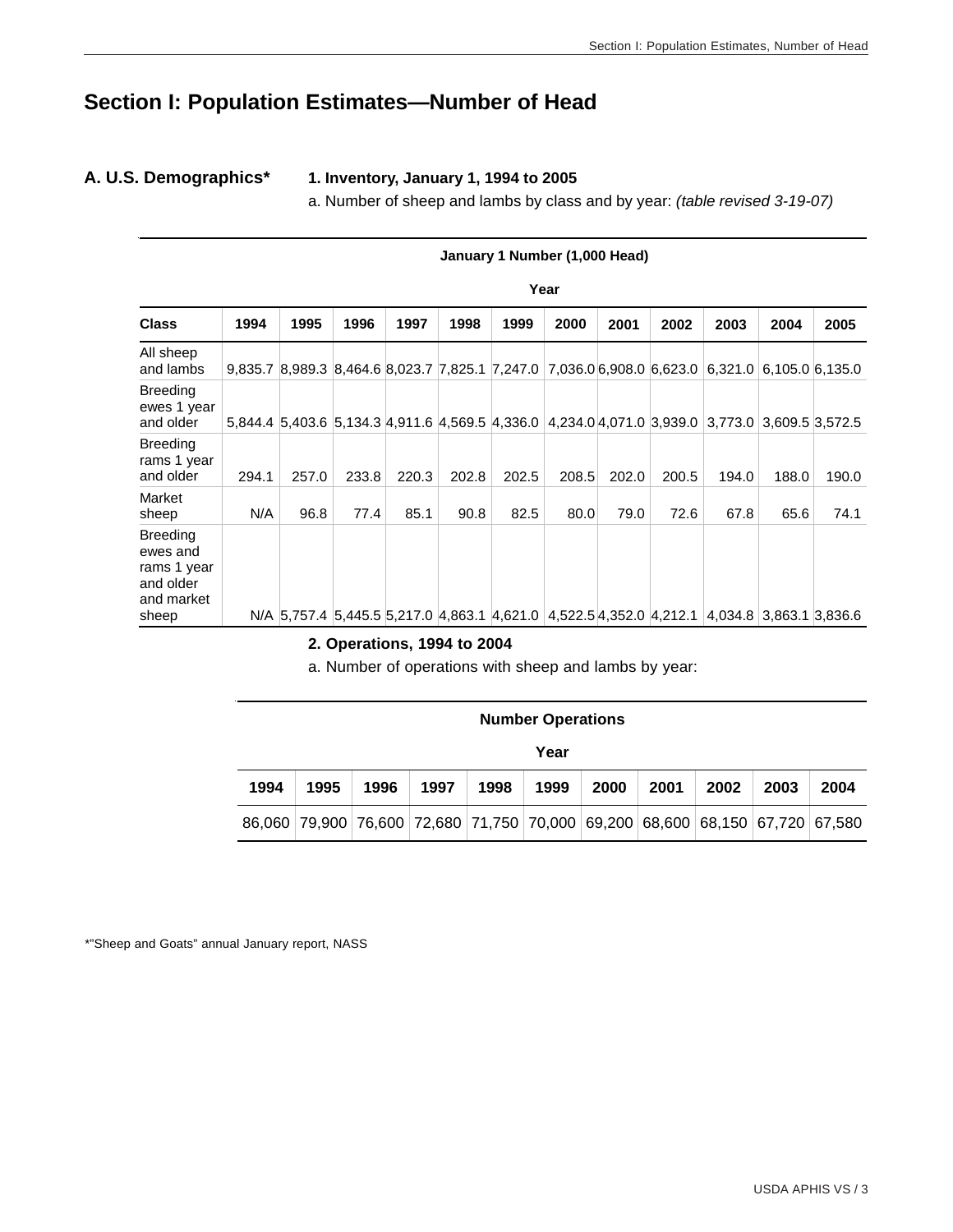|                                                                        | <b>Percent Operations</b> |       |       |       |       |       |       |       |       |       |       |  |  |
|------------------------------------------------------------------------|---------------------------|-------|-------|-------|-------|-------|-------|-------|-------|-------|-------|--|--|
|                                                                        | Year                      |       |       |       |       |       |       |       |       |       |       |  |  |
| Size of<br><b>Operation</b><br>(Number of<br><b>Breeding</b><br>Sheep) | 1994                      | 1995  | 1996  | 1997  | 1998  | 1999  | 2000* | 2001  | 2002  | 2003  | 2004  |  |  |
| 1 to 99                                                                | 89.6                      | 91.2  | 90.9  | 91.9  | 90.8  | 90.6  | 91.2  | 90.8  | 91.1  | 91.8  | 92.2  |  |  |
| 100 to 499                                                             | 8.2                       | 6.7   | 7.0   | 6.2   | 6.8   | 7.3   | 7.2   | 7.5   | 7.3   | 6.7   | 6.3   |  |  |
| 500 to 4,999                                                           | 2.1                       | 2.0   | 2.0   | 1.8   | 2.3   | 2.0   | 1.6   | 1.6   | 1.5   | 1.4   | 1.4   |  |  |
| 5,000 or more                                                          | 0.1                       | 0.1   | 0.1   | 0.1   | 0.1   | 0.1   | 0.1   | 0.1   | 0.1   | 0.1   | 0.1   |  |  |
| Total                                                                  | 100.0                     | 100.0 | 100.0 | 100.0 | 100.0 | 100.0 | 100.1 | 100.0 | 100.0 | 100.0 | 100.0 |  |  |

b. Percentage of operations with breeding sheep by size of operation and by year:

\*Does not sum to 100.0 due to rounding

c. Percentage of breeding sheep inventory by size of operation and by year:

|                                                              |       |       |       |       |       | i cai |       |       |       |       |       |
|--------------------------------------------------------------|-------|-------|-------|-------|-------|-------|-------|-------|-------|-------|-------|
| Size of<br><b>Operation</b><br>(Number of<br>Breeding Sheep) | 1994  | 1995  | 1996  | 1997  | 1998  | 1999  | 2000* | 2001  | 2002  | 2003  | 2004  |
| 1 to 99                                                      | 22.3  | 24.1  | 25.0  | 25.7  | 25.5  | 25.9  | 27.9  | 28.8  | 30.1  | 29.9  | 31.7  |
| 100 to 499                                                   | 22.9  | 19.9  | 20.4  | 20.3  | 19.2  | 20.4  | 22.0  | 23.8  | 23.5  | 23.8  | 22.0  |
| 500 to 4,999                                                 | 38.4  | 41.4  | 40.9  | 40.0  | 42.6  | 39.0  | 35.2  | 33.7  | 32.4  | 33.1  | 33.0  |
| 5,000 or more                                                | 16.4  | 14.6  | 13.7  | 14.0  | 12.7  | 14.7  | 14.8  | 13.7  | 14.0  | 13.2  | 13.3  |
| Total                                                        | 100.0 | 100.0 | 100.0 | 100.0 | 100.0 | 100.0 | 99.9  | 100.0 | 100.0 | 100.0 | 100.0 |
| *Doge not sum to 100.0 dug to rounding                       |       |       |       |       |       |       |       |       |       |       |       |

#### **Percent Inventory**

**Year** 

\*Does not sum to 100.0 due to rounding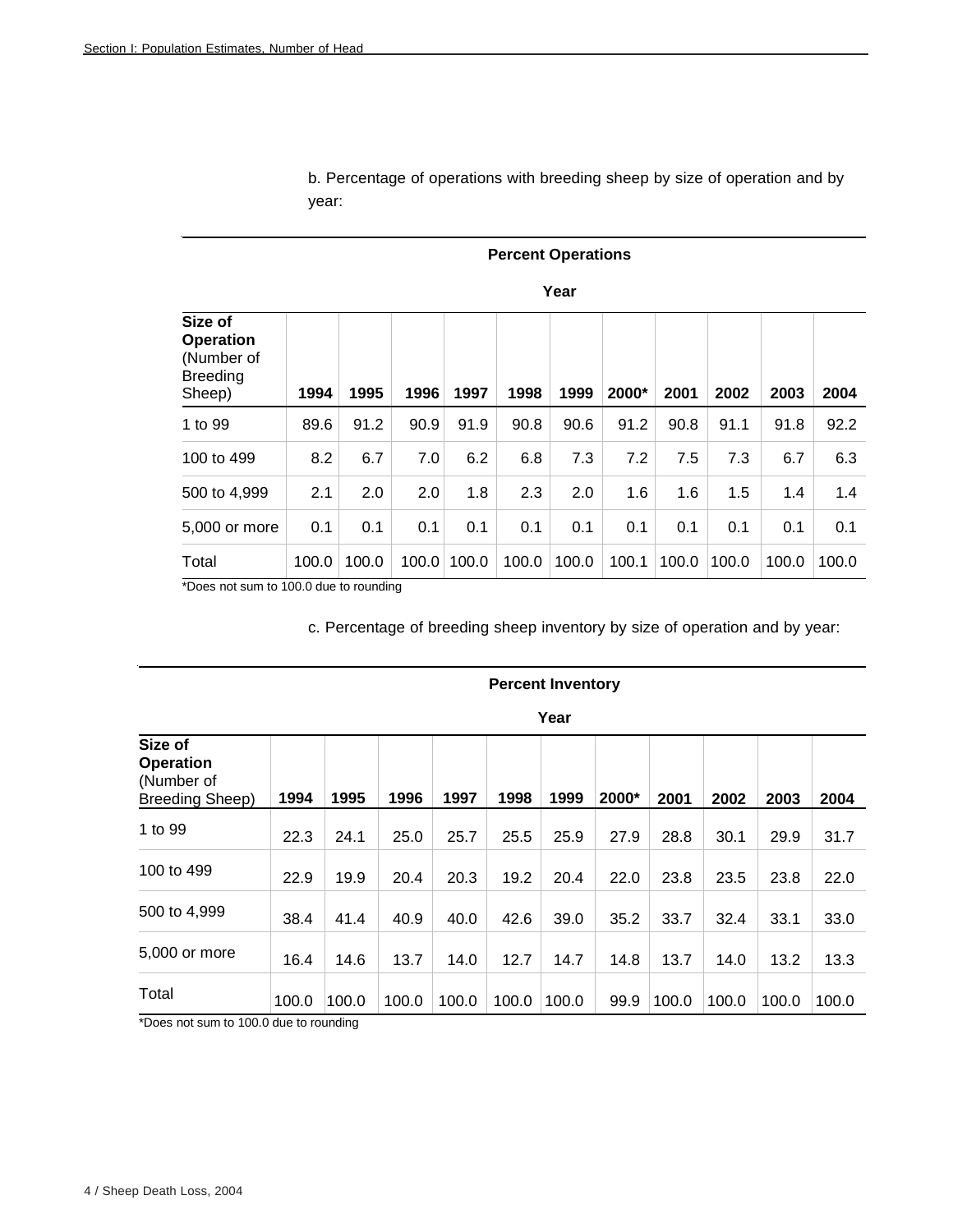| 1994 | 1995 | 1996 |      |      |      |      |      |      |      | Year                                                                                           |  |  |  |  |  |  |  |  |  |  |  |  |
|------|------|------|------|------|------|------|------|------|------|------------------------------------------------------------------------------------------------|--|--|--|--|--|--|--|--|--|--|--|--|
|      |      |      | 1997 | 1998 | 1999 | 2000 | 2001 | 2002 | 2003 | 2004                                                                                           |  |  |  |  |  |  |  |  |  |  |  |  |
|      |      |      |      |      |      |      |      |      |      |                                                                                                |  |  |  |  |  |  |  |  |  |  |  |  |
|      |      |      |      |      |      |      |      |      |      | 113                                                                                            |  |  |  |  |  |  |  |  |  |  |  |  |
|      | 102  | 104  | 104  | 109  | 109  | 110  | 110  | 111  | 111  | 5,968.2 5,643.2 5,361.3 5,356.3 5,001.5 4,754.0 4,645.0 4,519.5 4,355.0 4,140.0 4,096.0<br>110 |  |  |  |  |  |  |  |  |  |  |  |  |

# **3. Lamb crop—1994 to 2004**

a. Lamb crop and lamb crop per 100 ewes on hand, by year:



Photo courtesy of ARS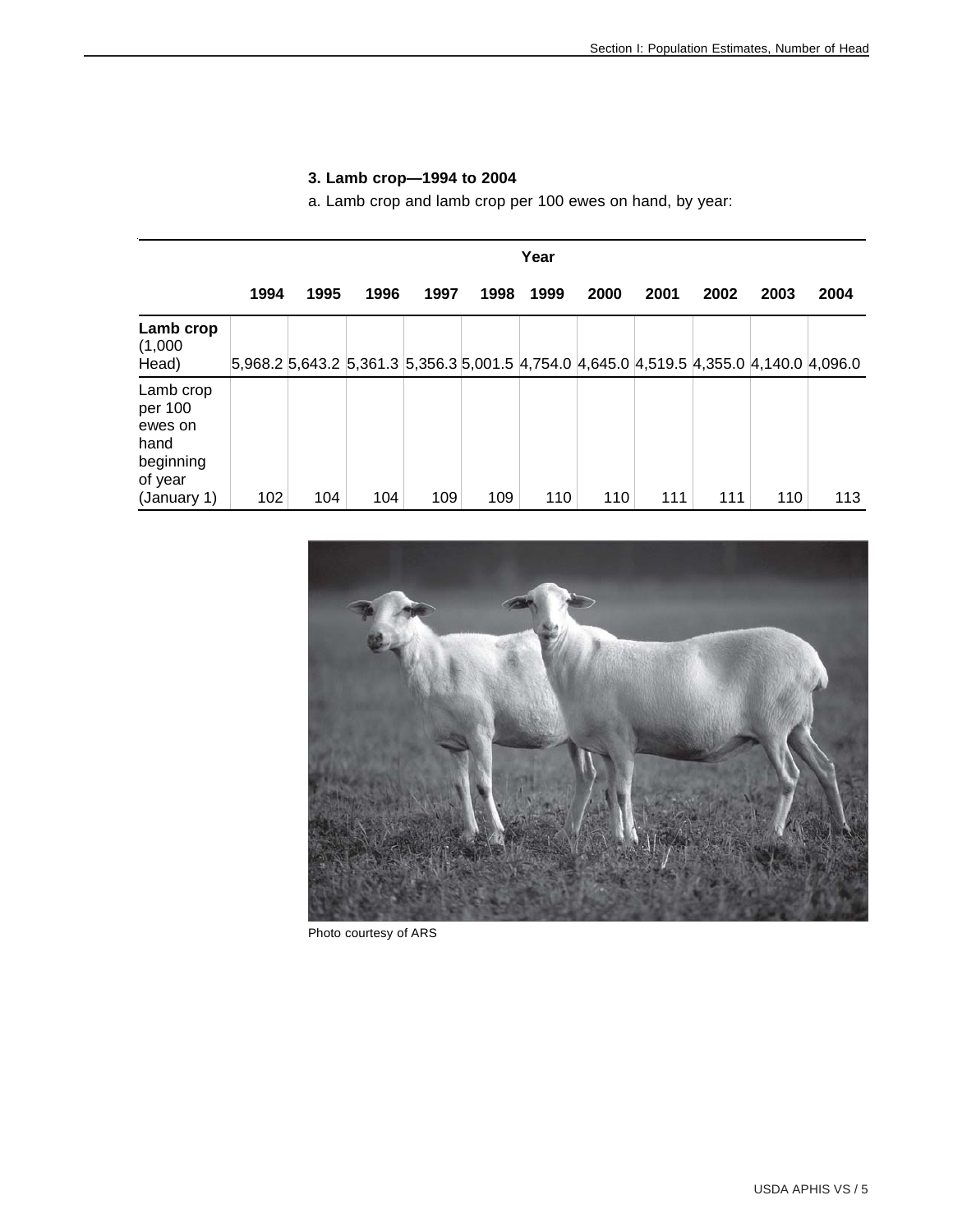# **B. Regional Demographics**

For this report, the United States was divided into five regions (see Terms Used in This Report, p. 1) in order to provide data on smaller geographic areas. NASS does not publish inventory and death loss data for small sheepproducing States individually, but collapses the data into an "Other States" group. For estimates in this report, the "Other States" were combined with the Southeast region. About 4 percent of U.S. sheep and lamb death loss occurred in the "Other States."

#### **1. Adult sheep inventory—January 1, 1995, 2000, and 2005**

Nationally, the sheep population declined from approximately 5.8 million head on January 1, 1995, to approximately 3.8 million head on January 1, 2005. Regionally, only the Southeast/Other region showed an increase in sheep population from 1995 to 2005. A similar trend occurred in lamb-crop size during the same period (table 2a.)

a. Number of adult sheep (and number of adult sheep in 2000 as a percentage of adult sheep inventory in 1995), by region:

|                     |         | January 1 Number (1,000 Head) |         | <b>Percent</b>                       |                                      |  |  |
|---------------------|---------|-------------------------------|---------|--------------------------------------|--------------------------------------|--|--|
| Region              | 1995    | 2000                          | 2005    | $2005$ as a<br>percentage<br>of 1995 | $2005$ as a<br>percentage<br>of 2000 |  |  |
| Pacific             | 740.0   | 506.5                         | 447.2   | 60.4                                 | 88.3                                 |  |  |
| <b>West Central</b> | 3,237.0 | 2,547.0                       | 1,974.0 | 61.0                                 | 77.5                                 |  |  |
| Central             | 1,258.0 | 1,032.5                       | 957.8   | 76.1                                 | 92.8                                 |  |  |
| <b>Northeast</b>    | 400.0   | 309.5                         | 314.9   | 78.7                                 | 101.7                                |  |  |
| Southeast/Other     | 122.4   | 127.0                         | 142.7   | 116.6                                | 112.4                                |  |  |
| Total               | 5,757.4 | 4,522.5                       | 3,836.6 | 66.6                                 | 84.8                                 |  |  |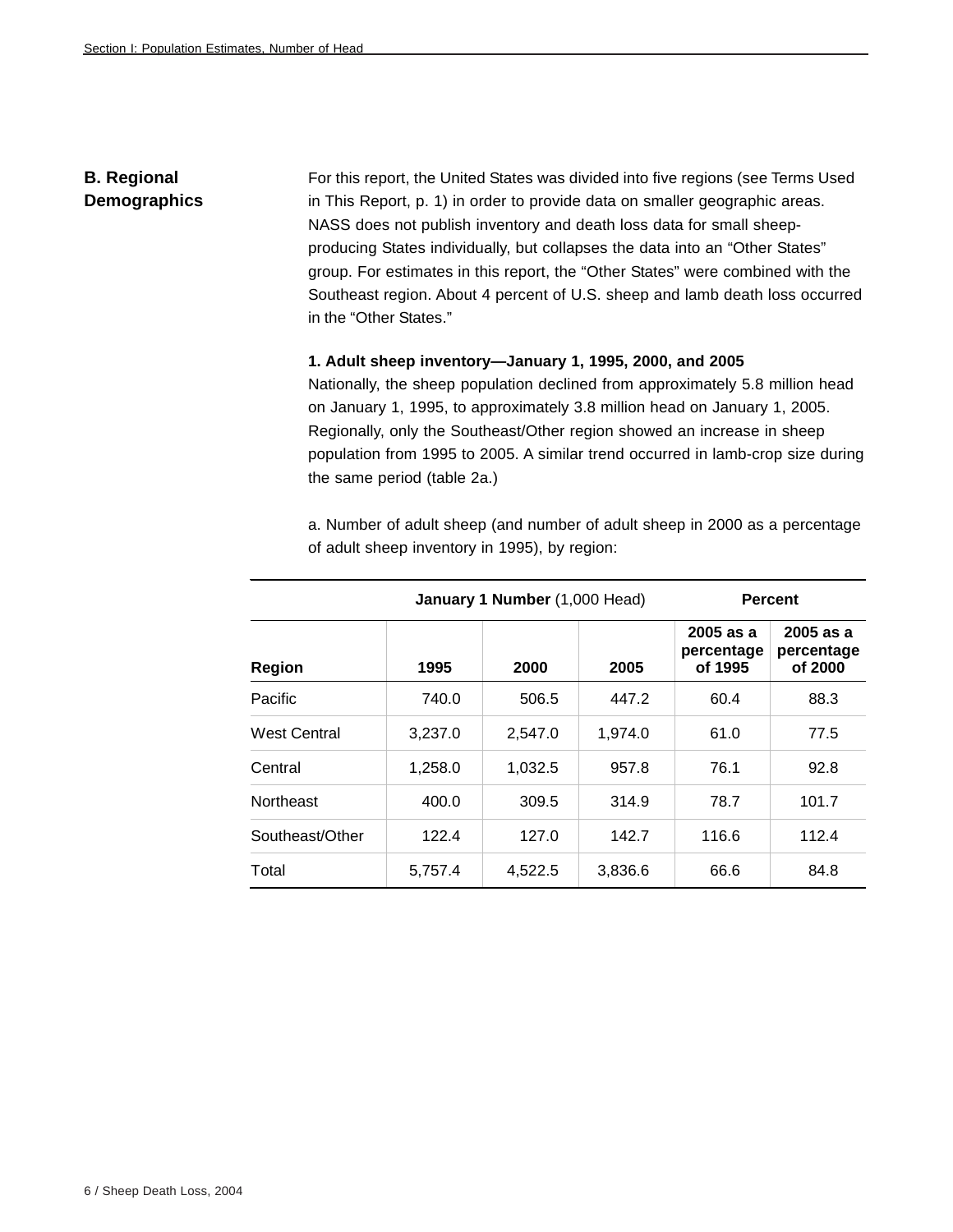#### **2. Lamb crop—1994, 1999, and 2004**

a. Calendar year lamb crop (and 2004 lamb crop as a percentage of 1999 and 1994 lamb crops), by region: *(table revised 3-19-07)*

|                     |         | <b>Lamb Crop</b> $(1,000$ Head) |         | <b>Percent</b>                       |                                      |  |  |
|---------------------|---------|---------------------------------|---------|--------------------------------------|--------------------------------------|--|--|
| <b>Region</b>       | 1994    | 1999                            | 2004    | $2004$ as a<br>percentage<br>of 1994 | $2004$ as a<br>percentage<br>of 1999 |  |  |
| Pacific             | 695.0   | 494.0                           | 458.0   | 65.9                                 | 92.7                                 |  |  |
| <b>West Central</b> | 3,124.0 | 2,495.0                         | 1.921.0 | 61.5                                 | 77.0                                 |  |  |
| Central             | 1,574.0 | 1,298.0                         | 1,227.0 | 78.0                                 | 94.5                                 |  |  |
| Northeast           | 470.7   | 367.0                           | 368.0   | 78.2                                 | 100.3                                |  |  |
| Southeast/Other     | 104.5   | 100.0                           | 122.0   | 116.7                                | 122.0                                |  |  |
| Total               | 5,968.2 | 4,754.0                         | 4,096.0 | 68.6                                 | 86.2                                 |  |  |

**C. U.S. Annual Death Loss**

#### **1. Loss from all causes, 1994 to 2004**

A total of 385,000 lambs and 215,300 sheep were lost due to predator and nonpredator causes in 2004. These totals represent 9.4 and 5.6 percent of lamb crop and sheep inventory, respectively. While the sheep death loss percentage remained relatively stable since 1994, the lamb death loss percentage declined steadily during the same period.

 **Number** (1,000 Head)

a. Sheep and lamb death loss due to all causes, by year:

|       |      |      |      |      |      | Year                                                              |      |      |      |      |       |
|-------|------|------|------|------|------|-------------------------------------------------------------------|------|------|------|------|-------|
|       | 1994 | 1995 | 1996 | 1997 | 1998 | 1999                                                              | 2000 | 2001 | 2002 | 2003 | 2004  |
| Sheep |      |      |      |      |      | 332.8 314.4 342.6 305.4 297.0 259.8 281.5 274.7 261.7 238.4 215.3 |      |      |      |      |       |
| Lamb  |      |      |      |      |      | 614.7 580.4 578.8 542.8 507.1 488.6 490.2 474.8 428.8 393.8 385.0 |      |      |      |      |       |
| Total |      |      |      |      |      | 947.5 894.8 921.4 848.2 804.1 748.4 771.7 749.5 690.5 632.2       |      |      |      |      | 600.3 |

\*Meat Animal Production, Disposition, and Income, annual April report, NASS.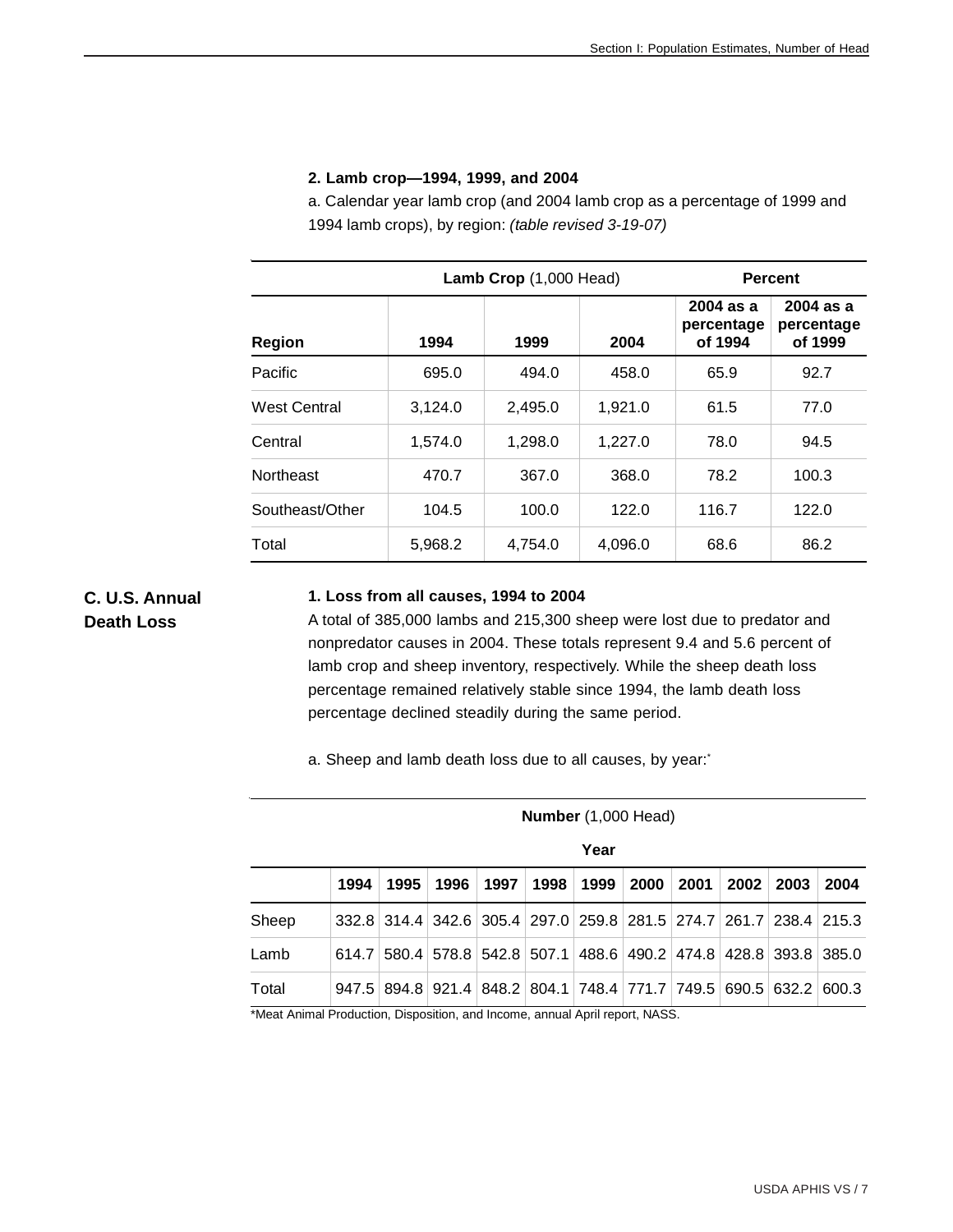b. Sheep death loss as a percentage of January 1 inventory of adult sheep inventory on January 1 of the following year, by year:

|      | <b>Percent Inventory</b>                                                     |     |     |     |     |     |     |     |     |     |  |  |  |
|------|------------------------------------------------------------------------------|-----|-----|-----|-----|-----|-----|-----|-----|-----|--|--|--|
|      | Year                                                                         |     |     |     |     |     |     |     |     |     |  |  |  |
| 1994 | 2002<br>1998<br>1999<br>2000<br>2001<br>2003<br>1997<br>1995<br>1996<br>2004 |     |     |     |     |     |     |     |     |     |  |  |  |
| 5.8  | 5.8                                                                          | 6.6 | 6.3 | 6.4 | 5.7 | 6.5 | 6.5 | 6.5 | 6.2 | 5.6 |  |  |  |

Sheep Death Loss as a Percentage of January 1 Inventory of Adult Sheep Inventory on January 1 of the Following Year, by Year



8 / Sheep Death Loss, 2004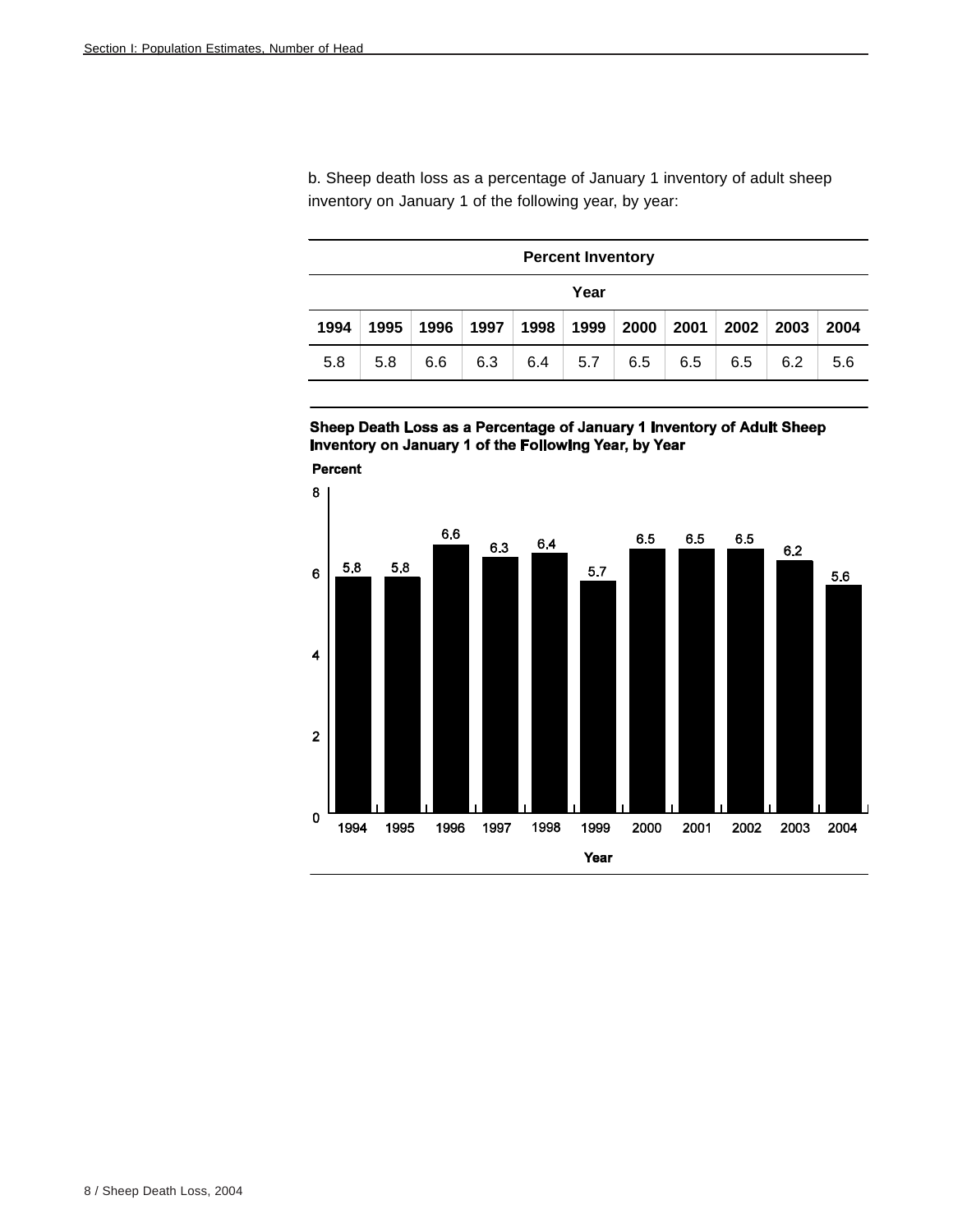|      | <b>Percent Lamb Crop</b> |      |           |           |                     |  |  |           |               |      |  |  |
|------|--------------------------|------|-----------|-----------|---------------------|--|--|-----------|---------------|------|--|--|
|      | Year                     |      |           |           |                     |  |  |           |               |      |  |  |
| 1994 | 1995                     |      | 1996 1997 |           | 1998 1999 2000 2001 |  |  | 2002 2003 |               | 2004 |  |  |
| 10.3 | 10.3                     | 10.8 |           | 10.1 10.1 |                     |  |  | 9.8       | $9.5^{\circ}$ | 9.4  |  |  |

c. Lamb death loss as a percentage of lamb crop, by year:



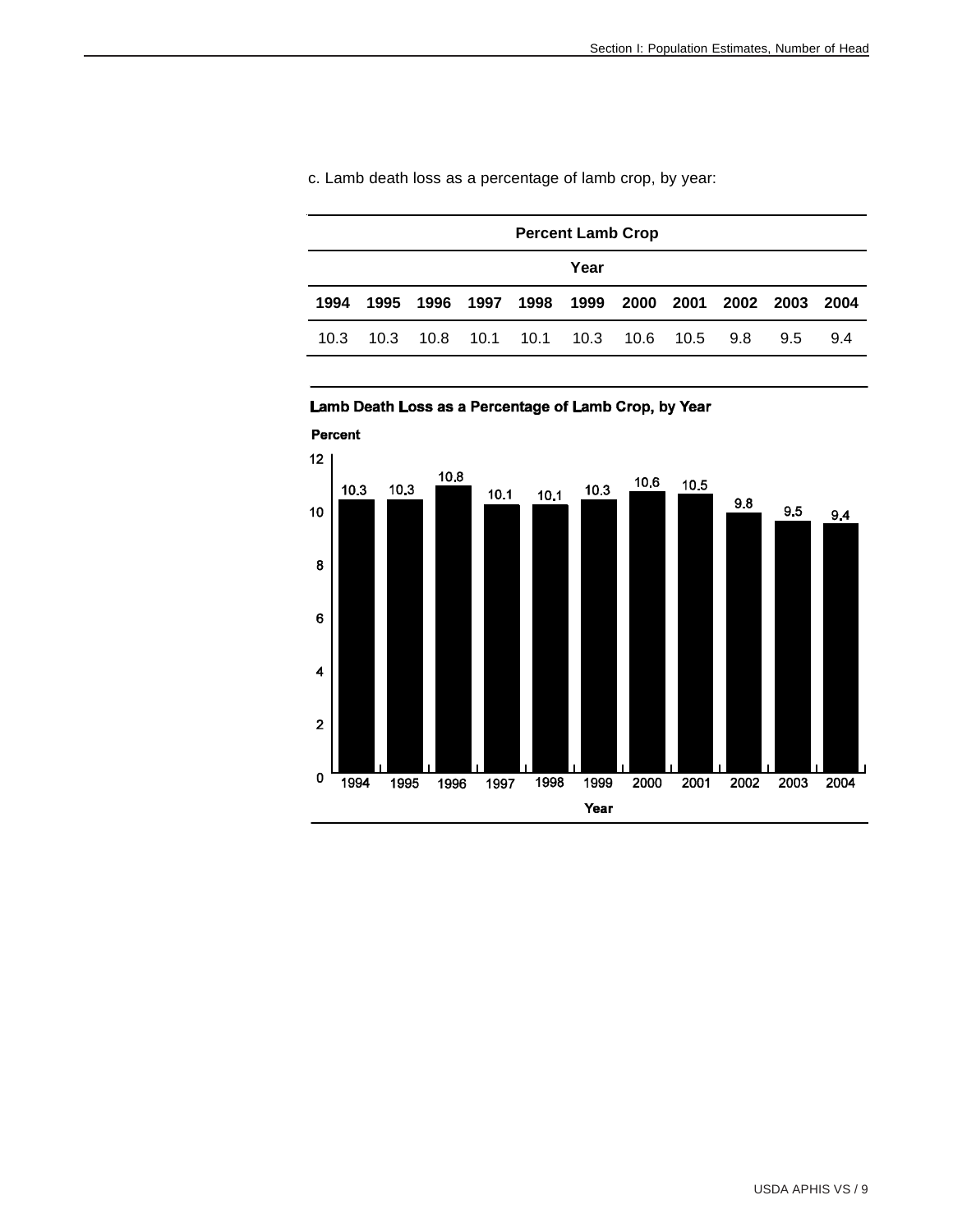**2. U.S. nonpredator and predator death loss\*—1994, 1999, and 2004**

Since 1994, nonpredator causes have accounted for the majority of sheep and lamb death loss. In 2004, 62.7 percent of losses were due to nonpredator causes.

a. Number of sheep and lamb death losses by cause and percentage of loss by cause—by year:

| <b>Number and Percent Loss</b> |               |                |               |                |               |                |  |  |  |  |
|--------------------------------|---------------|----------------|---------------|----------------|---------------|----------------|--|--|--|--|
|                                |               |                |               | Year           |               |                |  |  |  |  |
|                                |               | 1994           |               | 1999           |               | 2004           |  |  |  |  |
| Cause                          | <b>Number</b> | <b>Percent</b> | <b>Number</b> | <b>Percent</b> | <b>Number</b> | <b>Percent</b> |  |  |  |  |
| Nonpredator                    | 577,950       | 61.1           | 472,700       | 63.2           | 376,100       | 62.7           |  |  |  |  |
| Predator                       | 368,050       | 38.9           | 275,700       | 36.8           | 224,200       | 37.3           |  |  |  |  |
| Total                          | 946,000       | 100.0          | 748,400       | 100.0          | 600,300       | 100.0          |  |  |  |  |

\*Total sheep and lamb death losses for 1994 have been revised, although the revisions are not shown further in this publication since detailed cause of loss estimates were not similarly adjusted and republished. Sheep losses were revised from 336.6 to 332.8 (thousand head), and lamb losses were revised from 609.4 to 614.7; as a result, total losses were revised from 946.0 to 947.5 thousand head. Total sheep and lamb death losses for 1999 were revised from 260,900 to 259,800 sheep lost and from 482,000 to 488,600 lambs lost. Since the predator loss publication was not reissued, adjustments (reflecting the revised total sheep and total lamb losses) were made appropriately to the nonpredator loss category.

As in 1994 and 1999, a higher percentage of lamb losses (41.0 percent) than sheep losses (30.8 percent) were due to predators in 2004.

b. Number of sheep death losses by cause and percentage of loss by cause by year:

| <b>Number and Percent Loss</b> |               |                |               |                |               |                |  |  |  |  |
|--------------------------------|---------------|----------------|---------------|----------------|---------------|----------------|--|--|--|--|
|                                |               |                |               | Year           |               |                |  |  |  |  |
|                                |               | 1994           |               | 1999           |               | 2004           |  |  |  |  |
| Cause                          | <b>Number</b> | <b>Percent</b> | <b>Number</b> | <b>Percent</b> | <b>Number</b> | <b>Percent</b> |  |  |  |  |
| Nonpredator                    | 230,025       | 68.3           | 183,400       | 70.6           | 148,900       | 69.2           |  |  |  |  |
| Predator                       | 106,575       | 31.7           | 76,400*       | 29.4           | 66,400        | 30.8           |  |  |  |  |
| Total                          | 336,600       | 100.0          | 259,800       | 100.0          | 215,300       | 100.0          |  |  |  |  |

\*Initial NASS publication showed predator sheep losses of 77,000 head. Subsequent publication only revised total sheep loss. Relationship between predator and nonpredator loss was maintained at the State level, therefore deriving 76,400 head lost due to predators in the United States.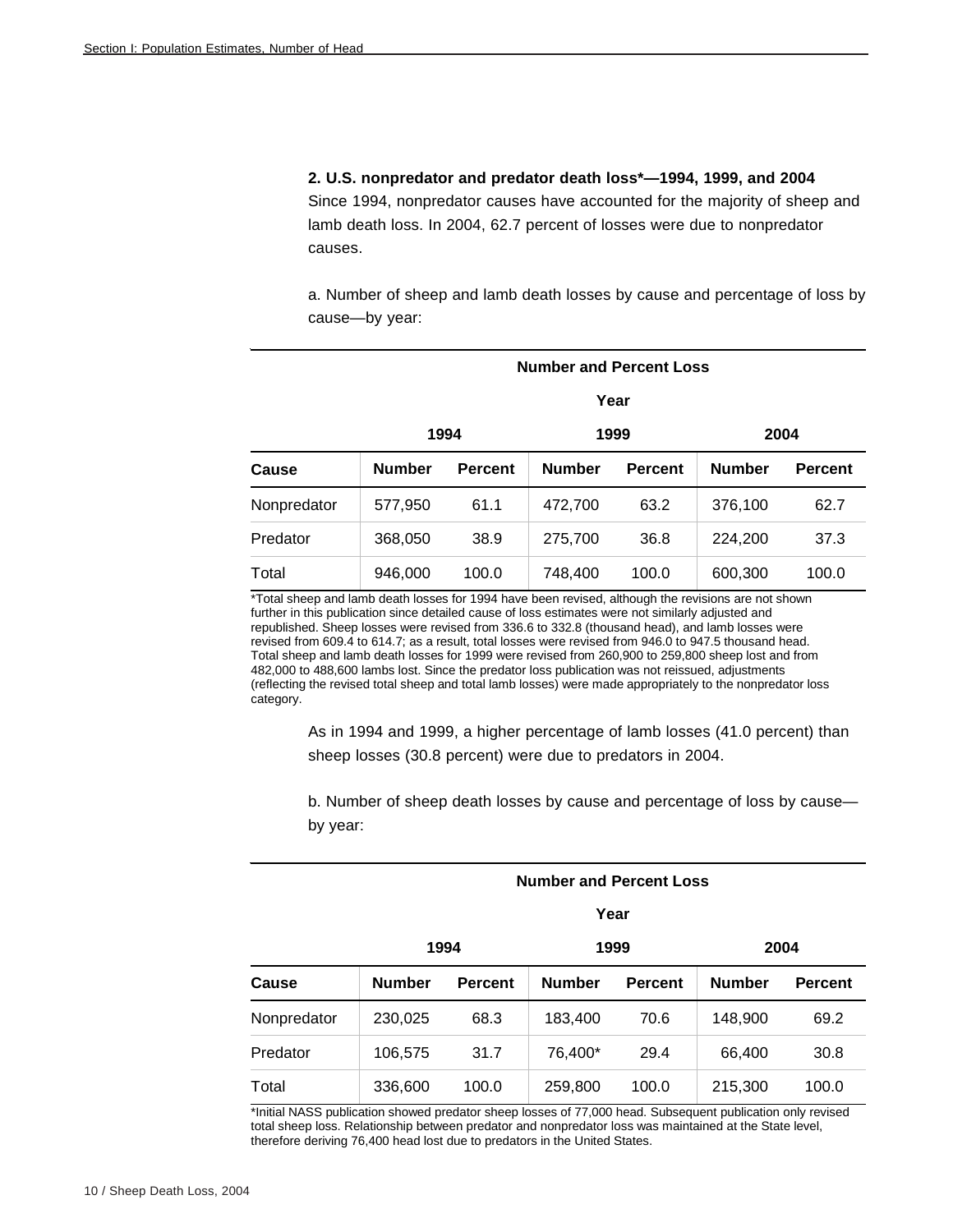|             |               |                | <b>Number and Percent Loss</b> |                |               |                |
|-------------|---------------|----------------|--------------------------------|----------------|---------------|----------------|
|             |               |                | Year                           |                |               |                |
|             |               | 1994           | 1999                           | 2004           |               |                |
| Cause       | <b>Number</b> | <b>Percent</b> | <b>Number</b>                  | <b>Percent</b> | <b>Number</b> | <b>Percent</b> |
| Nonpredator | 347,925       | 57.1           | 289,300                        | 59.2           | 227,200       | 59.0           |
| Predator    | 261,475       | 42.9           | 199,300*                       | 40.8           | 157,800       | 41.0           |
| Total       | 609,400       | 100.0          | 488,600                        | 100.0          | 385,000       | 100.0          |

c. Number of lamb death losses by cause and percentage of loss by cause—by year:

\*Initial NASS publication showed predator lamb losses of 196,000 head. Subsequent publication only revised total lamb loss. Relationship between predator and nonpredator loss was maintained at the State level, therefore deriving 199,300 head lost due to predators in the United States.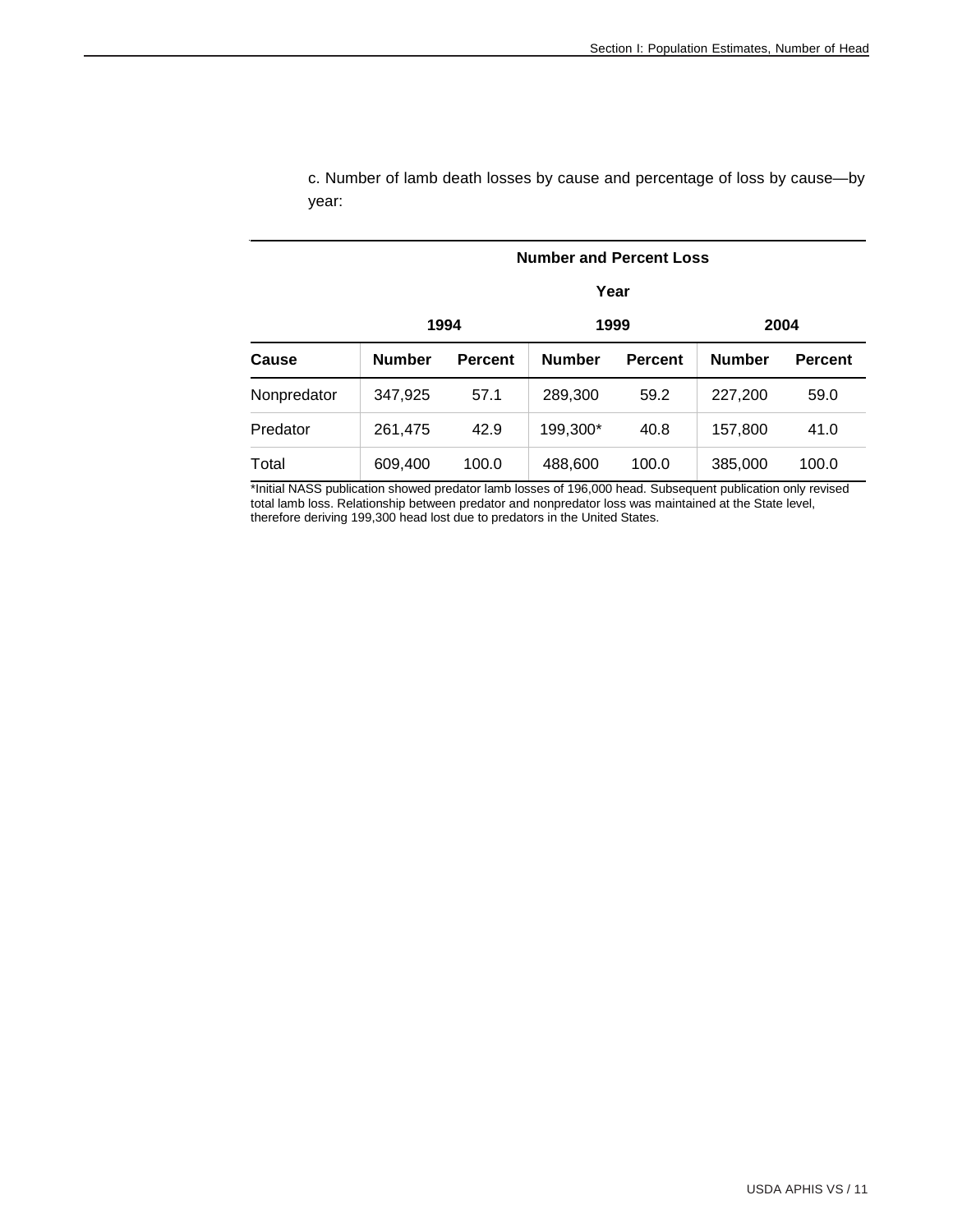**3. Regional predator and nonpredator death loss—1994, 1999, and 2004** Total sheep losses declined from 1994 to 2004 in every region except the Southeast/Other. This decline probably reflects regional population changes, since the percentage of sheep inventory lost has remained stable (tables B. 1a and C. 1b). In every region, nonpredator losses of sheep were higher than predator losses. For the West Central region in 2004, 41,500 sheep (39.2 percent of all sheep losses) were lost to predators, as compared to the Central region where only 9,300 sheep (17.5 percent of all sheep losses) were lost to predators. Surprisingly, the Southeast/Other region encountered a relatively high percentage of losses due to predators (34.0 percent). Note that for the Pacific and West Central regions, losses that occurred before docking were not included in the estimates; for the other regions, losses before docking were included in the estimates. While difficult to measure accurately, these losses may account for a substantial portion of total losses. For discussion of predocking losses, see Appendix.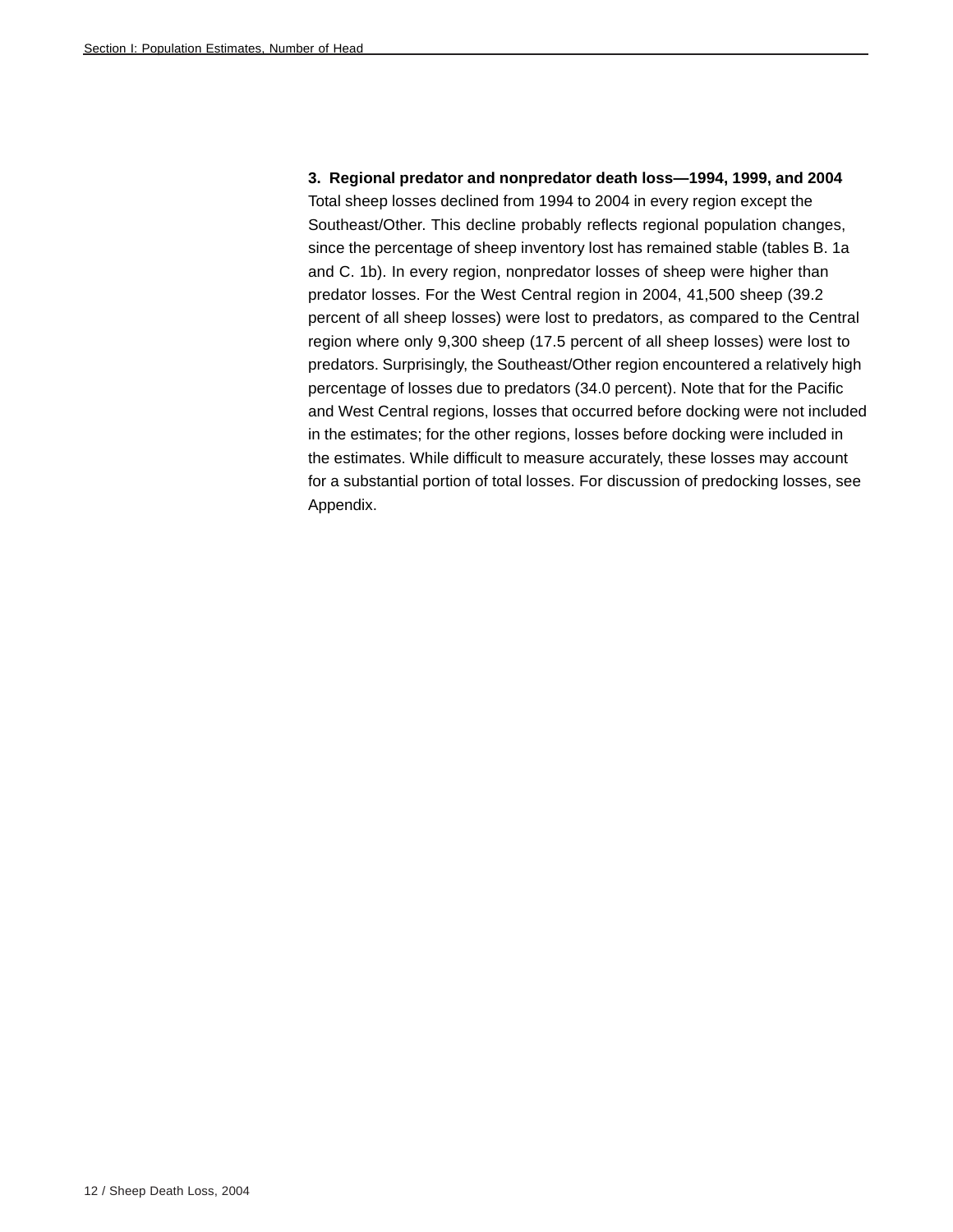|                     |              |               |                | <b>Number and Percent Loss</b> |                |               |                |
|---------------------|--------------|---------------|----------------|--------------------------------|----------------|---------------|----------------|
|                     |              |               |                |                                | Year           |               |                |
|                     |              |               | 1994           |                                | 1999           |               | 2004           |
| <b>Region</b>       | Cause        | <b>Number</b> | <b>Percent</b> | <b>Number</b>                  | <b>Percent</b> | <b>Number</b> | <b>Percent</b> |
|                     | Nonpredator  | 25,625        | 64.1           | 17,700                         | 61.0           | 18,300        | 70.4           |
| Pacific             | Predator     | 14,375        | 35.9           | 11,300                         | 39.0           | 7,700         | 29.6           |
|                     | <b>Total</b> | 40,000        | 100.0          | 29,000                         | 100.0          | 26,000        | 100.0          |
|                     | Nonpredator  | 116,325       | 62.2           | 87,500                         | 66.8           | 64,500        | 60.8           |
| West<br>Central     | Predator     | 70,675        | 37.8           | 43,500                         | 33.2           | 41,500        | 39.2           |
|                     | <b>Total</b> | 187,000       | 100.0          | 131,000                        | 100.0          | 106,000       | 100.0          |
|                     | Nonpredator  | 59,800        | 83.2           | 54,900                         | 81.9           | 43,700        | 82.5           |
| Central             | Predator     | 12,100        | 16.8           | 12,100                         | 18.1           | 9,300         | 17.5           |
|                     | <b>Total</b> | 71,900        | 100.0          | 67,000                         | 100.0          | 53,000        | 100.0          |
|                     | Nonpredator  | 21,875        | 76.1           | 15,900                         | 80.3           | 15,600        | 78.0           |
| Northeast           | Predator     | 6,875         | 23.9           | 3,900                          | 19.7           | 4,400         | 22.0           |
|                     | <b>Total</b> | 28,750        | 100.0          | 19,800                         | 100.0          | 20,000        | 100.0          |
|                     | Nonpredator  | 6,400         | 71.5           | 7,400                          | 56.9           | 6,800         | 66.0           |
| Southeast/<br>Other | Predator     | 2,550         | 28.5           | 5,600                          | 43.1           | 3,500         | 34.0           |
|                     | <b>Total</b> | 8,950         | 100.0          | 13,000                         | 100.0          | 10,300        | 100.0          |

a. Number of sheep death losses by cause and percentage of loss by cause—by region and by year: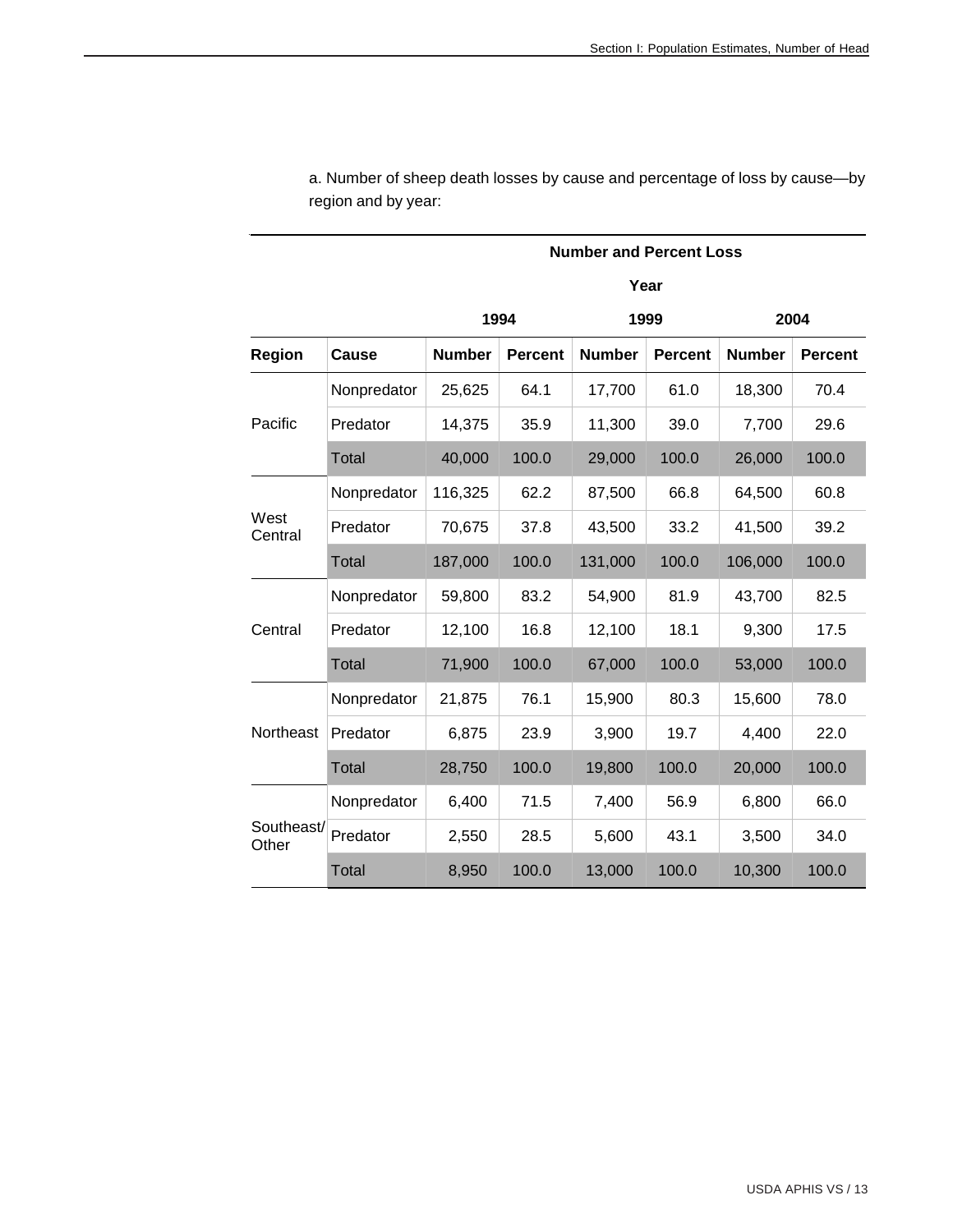

# Percentage of 2004 Sheep Death Loss by Cause and by Region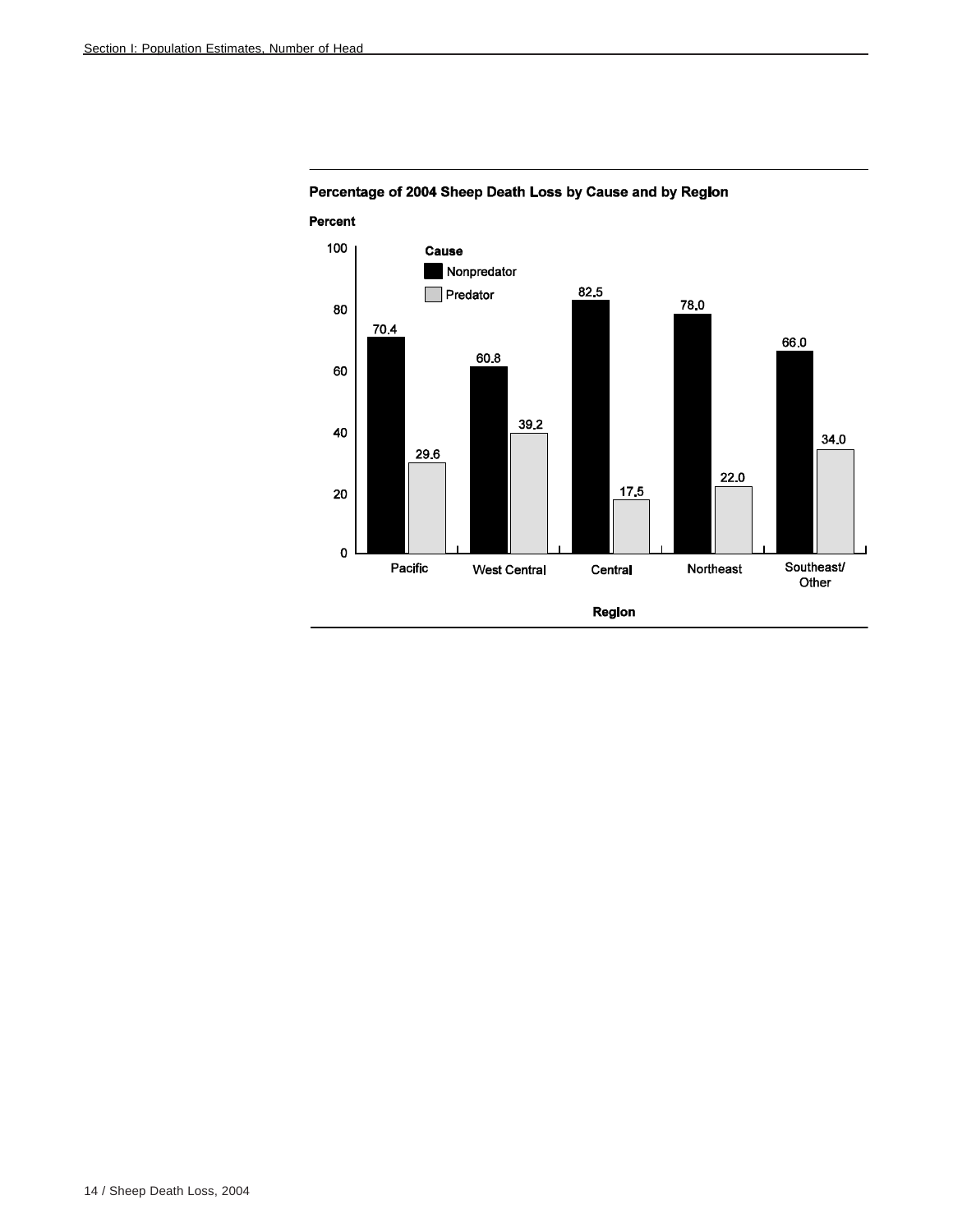In the Pacific and West Central regions, the percentage of loss due to predators was higher for lambs (67.6 and 66.7 percent, respectively) than for sheep (29.6 and 39.2 percent, respectively) (table 3. a). The percentages of predator and nonpredator sheep losses in these regions (approximately one-third predator and two-thirds nonpredator) are nearly reversed for lamb losses (approximately twothirds predator and one-third nonpredator). The highest percentage of lamb loss due to nonpredator causes occurred in the Central and Northeast regions (84.1 and 80.5 percent, respectively).

b. Number of lamb death losses by cause and percentage of loss by cause—by region and by year:

|                     |              |               | <b>Number and Percent Loss</b><br>Year<br>1994<br>1999<br><b>Percent</b><br><b>Number</b><br><b>Percent</b><br>39.2<br>11,200<br>37.3<br>60.8<br>62.7<br>18,800<br>100.0<br>30,000<br>100.0<br>36.9<br>97,300<br>42.1<br>63.1<br>133,700<br>57.9<br>100.0<br>231,000<br>100.0<br>83.7<br>132,700<br>81.2<br>16.3<br>30,800<br>18.8<br>100.0<br>163,500<br>100.0<br>81.9<br>35,700<br>81.0<br>18.1<br>8,400<br>19.0<br>44,100<br>100.0<br>100.0<br>73.3<br>62.0<br>12,400<br>26.7<br>7,600<br>38.0 |        | 2004  |                                                                                                   |                |
|---------------------|--------------|---------------|---------------------------------------------------------------------------------------------------------------------------------------------------------------------------------------------------------------------------------------------------------------------------------------------------------------------------------------------------------------------------------------------------------------------------------------------------------------------------------------------------|--------|-------|---------------------------------------------------------------------------------------------------|----------------|
| <b>Region</b>       | Cause        | <b>Number</b> |                                                                                                                                                                                                                                                                                                                                                                                                                                                                                                   |        |       | <b>Number</b>                                                                                     | <b>Percent</b> |
|                     | Nonpredator  | 18,825        |                                                                                                                                                                                                                                                                                                                                                                                                                                                                                                   |        |       | 6,800                                                                                             | 32.4           |
| Pacific             | Predator     | 29,175        |                                                                                                                                                                                                                                                                                                                                                                                                                                                                                                   |        |       | 14,200                                                                                            | 67.6           |
|                     | <b>Total</b> | 48,000        |                                                                                                                                                                                                                                                                                                                                                                                                                                                                                                   |        |       | 21,000                                                                                            | 100.0          |
|                     | Nonpredator  | 108,525       |                                                                                                                                                                                                                                                                                                                                                                                                                                                                                                   |        |       | 53,000                                                                                            | 33.3           |
| West<br>Central     | Predator     | 185,475       |                                                                                                                                                                                                                                                                                                                                                                                                                                                                                                   |        |       | 106,000                                                                                           | 66.7           |
|                     | <b>Total</b> | 294,000       |                                                                                                                                                                                                                                                                                                                                                                                                                                                                                                   |        |       | 159,000<br>117,300<br>22,200<br>139,500<br>36,300<br>8,800<br>45,100<br>13,800<br>6,600<br>20,400 | 100.0          |
|                     | Nonpredator  | 156,175       |                                                                                                                                                                                                                                                                                                                                                                                                                                                                                                   |        |       |                                                                                                   | 84.1           |
| Central             | Predator     | 30,525        |                                                                                                                                                                                                                                                                                                                                                                                                                                                                                                   |        |       |                                                                                                   | 15.9           |
|                     | Total        | 186,700       |                                                                                                                                                                                                                                                                                                                                                                                                                                                                                                   |        |       |                                                                                                   | 100.0          |
|                     | Nonpredator  | 50,000        |                                                                                                                                                                                                                                                                                                                                                                                                                                                                                                   |        |       |                                                                                                   | 80.5           |
| Northeast           | Predator     | 11,050        |                                                                                                                                                                                                                                                                                                                                                                                                                                                                                                   |        |       |                                                                                                   | 19.5           |
|                     | <b>Total</b> | 61,050        |                                                                                                                                                                                                                                                                                                                                                                                                                                                                                                   |        |       |                                                                                                   | 100.0          |
|                     | Nonpredator  | 14,400        |                                                                                                                                                                                                                                                                                                                                                                                                                                                                                                   |        |       |                                                                                                   | 67.6           |
| Southeast/<br>Other | Predator     | 5,250         |                                                                                                                                                                                                                                                                                                                                                                                                                                                                                                   |        |       |                                                                                                   | 32.4           |
|                     | <b>Total</b> | 19,650        | 100.0                                                                                                                                                                                                                                                                                                                                                                                                                                                                                             | 20,000 | 100.0 |                                                                                                   | 100.0          |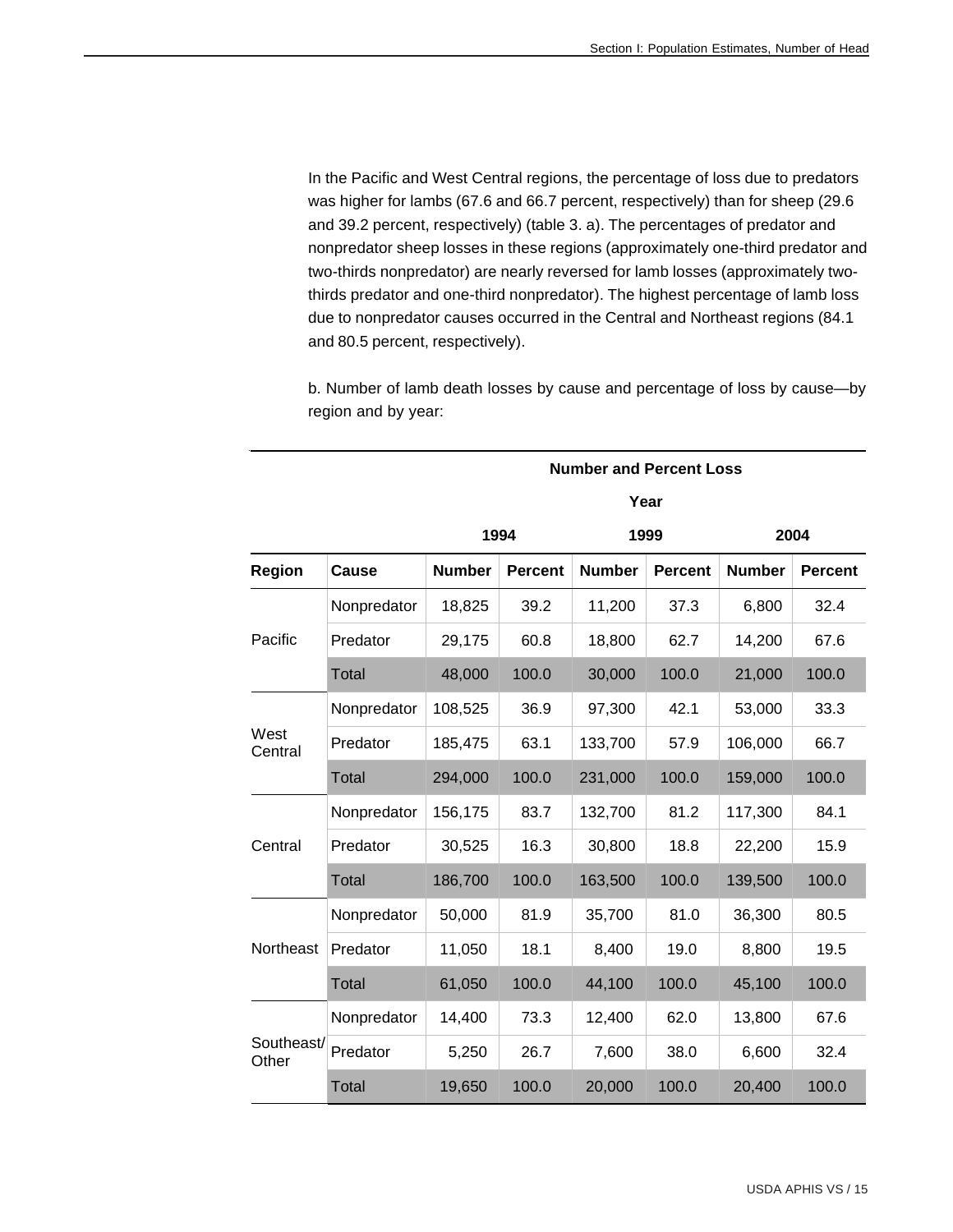

Percentage of 2004 Lamb Death Loss by Cause and by Region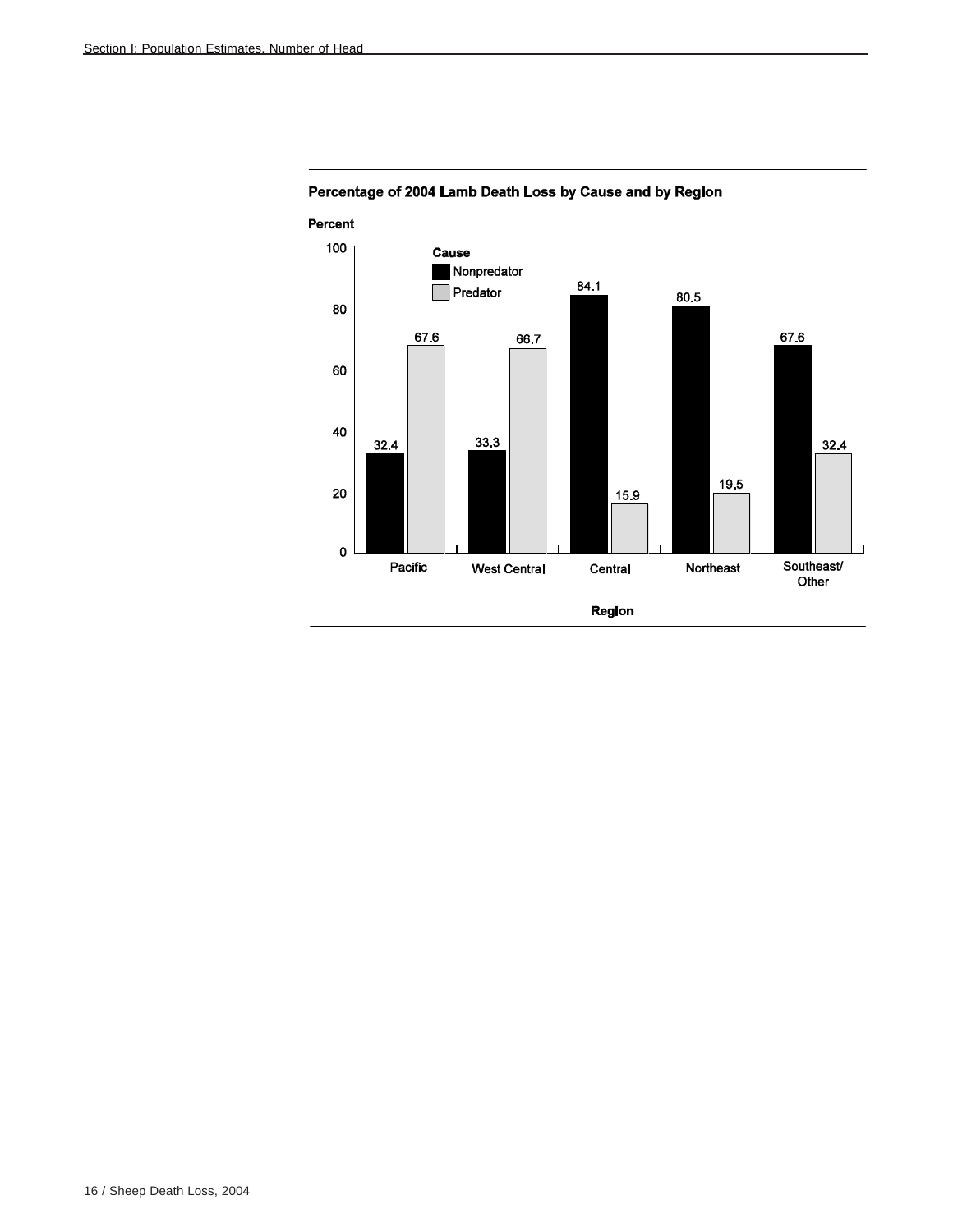# **Section II: Population Estimates—Nonpredator Losses**

# **A. Nonpredator Sheep Death Loss**

#### **1. Losses—2004**

Nonpredator sheep death loss accounted for 3.9 percent of adult sheep inventory losses. Overall, the percentage of loss was slightly higher on operations with fewer than 100 sheep and lambs compared to operations with 100 or more sheep and lambs.

a. Sheep death loss as a percentage of adult sheep inventory on January 1, 2000, by size of operation and by region:\*

#### **Percent Inventory**

|                     |      | $1 - 24$      |      | $25 - 99$     |      | 100-999       |      | 1,000<br>or More |         | All<br><b>Operations</b> |
|---------------------|------|---------------|------|---------------|------|---------------|------|------------------|---------|--------------------------|
| Region              | Pct. | Std.<br>Error | Pct. | Std.<br>Error | Pct. | Std.<br>Error | Pct. | Std.<br>Error    | Pct.    | Std.<br>Error            |
| Pacific             | 5.9  | (1.0)         | 5.0  | (1.1)         | 4.0  | (0.4)         | 3.3  | (0.3)            | 4.0     | (0.3)                    |
| West<br>Central     | 5.9  | (1.1)         | 7.1  | (1.6)         | 3.0  | (0.1)         | 2.0  | (0.1)            | 2.8     | (0.2)                    |
| Central             | 6.3  | (0.8)         | 4.8  | (0.3)         | 4.1  | (0.1)         | 4.2  | (0.3)            | 4.6     | (0.1)                    |
| Northeast           | 4.1  | (0.7)         | 4.2  | (0.6)         | 4.6  | (0.3)         | 1.8  | (0.3)            | 4.2     | (0.8)                    |
| Southeast/<br>Other | 7.2  | (1.7)         | 3.4  | (0.5)         | 4.2  | (0.2)         | 9.0  | (0.0)            | 5.1     | (0.5)                    |
| All<br>operations   | 5.7  | (0.4)         | 5.0  | (0.4)         | 3.6  | (0.1)         | 2.4  | (0.1)            | $3.9**$ |                          |

#### **Size of Operation** (Number of Sheep and Lambs)

\*2004 nonpredator death loss divided by the following January 1, 2005, inventory of ewes and rams for breeding 1 year or older, and market sheep.

\*\*No standard error available.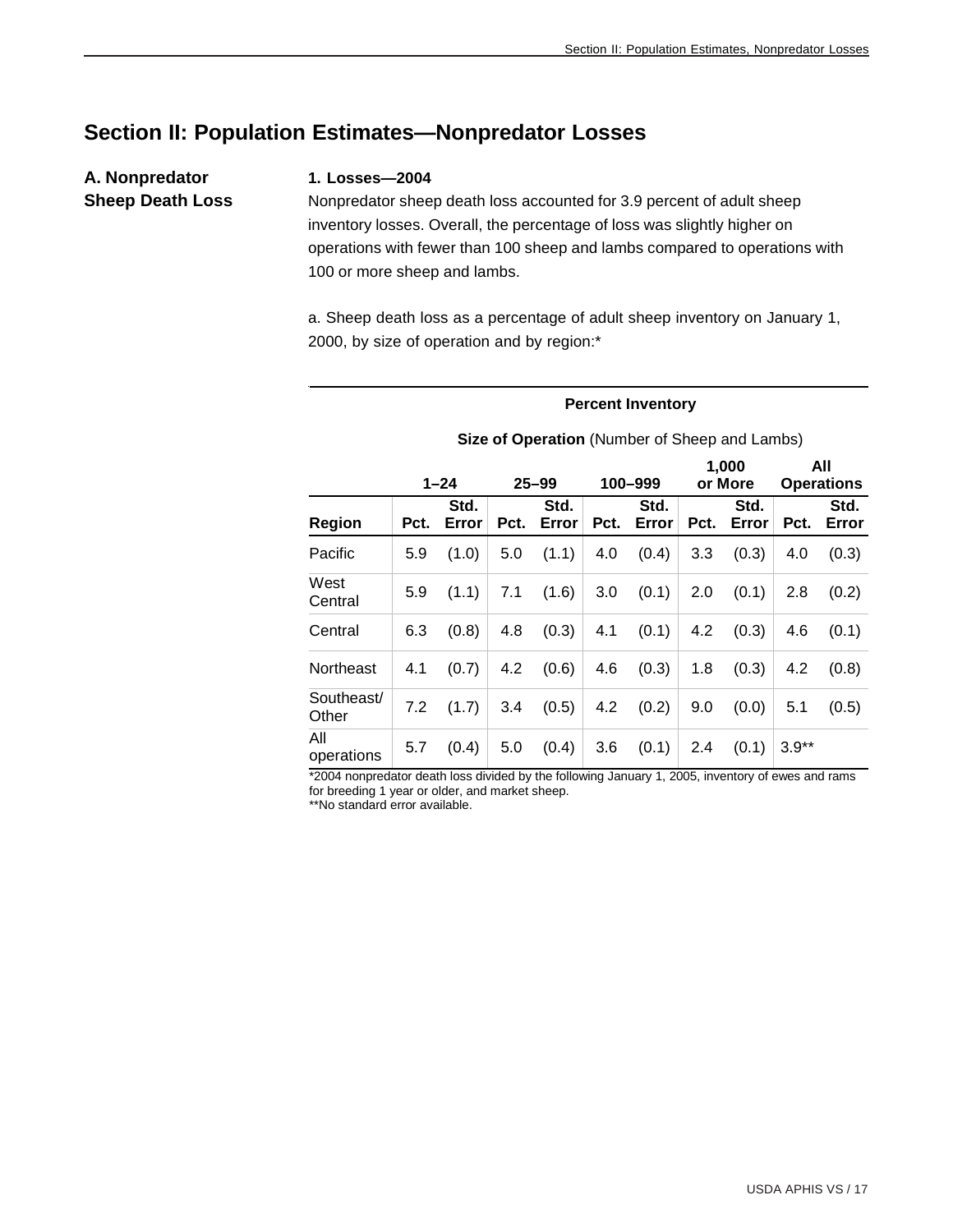#### **2. Cause of loss—1994, 1999, and 2004\***

"Other" nonpredator causes of loss (such as old age, lameness, and being on back) accounted for more losses than any other category in 1994 and 1999 (34.7 percent and 34.0 percent of losses, respectively). In 2004, old age and being on back were removed from the "other" category. In 2004, old age accounted for more sheep losses than any other cause (26.8 percent of losses). Theft and weather-related causes were lower in 2004 than in 1994. The percentage of loss due to unknown causes appears to be decreasing, which is good news for producers and veterinarians alike.

a. Percentage of sheep death loss by cause and by year:

|                                                                                 |       | <b>Percent Nonpredator Loss</b> |       |
|---------------------------------------------------------------------------------|-------|---------------------------------|-------|
| <b>Nonpredator Cause</b>                                                        | 1994  | 1999                            | 2004  |
| Digestive problems (bloat, scours,<br>parasites, enterotoxemia, acidosis, etc.) | 9.3   | 11.6                            | 12.9  |
| Respiratory problems<br>(pneumonia, shipping fever, etc.)                       | 6.9   | 8.5                             | 9.4   |
| Metabolic problems (milk fever, twin<br>lamb disease, pregnancy toxemia, etc.)  | 3.6   | 3.2                             | 3.7   |
| Weather-related causes<br>(chilling, drowning, lightning, etc.)                 | 8.4   | 6.7                             | 3.9   |
| Theft (stolen)                                                                  | 2.0   | 0.8                             | 0.5   |
| Poisoning (nitrate poisoning,<br>noxious feeds, noxious weeds, etc.)            | 5.3   | 4.0                             | 3.9   |
| Lambing problems                                                                | 9.9   | 11.3                            | 13.4  |
| Old age                                                                         | N/A   | N/A                             | 26.8  |
| Being on back                                                                   | N/A   | N/A                             | 2.0   |
| Other diseases<br>(mastitis, footrot, boils, etc.)                              | N/A   | 5.6                             | 6.6   |
| Other**                                                                         | 34.7  | 34.0                            | 4.8   |
| Unknown                                                                         | 19.9  | 14.3                            | 12.1  |
| Total                                                                           | 100.0 | 100.0                           | 100.0 |

\*See Section III: Methodology.

**\*\***Lameness, etc. (Includes old age and being on back in 1994 and 1999).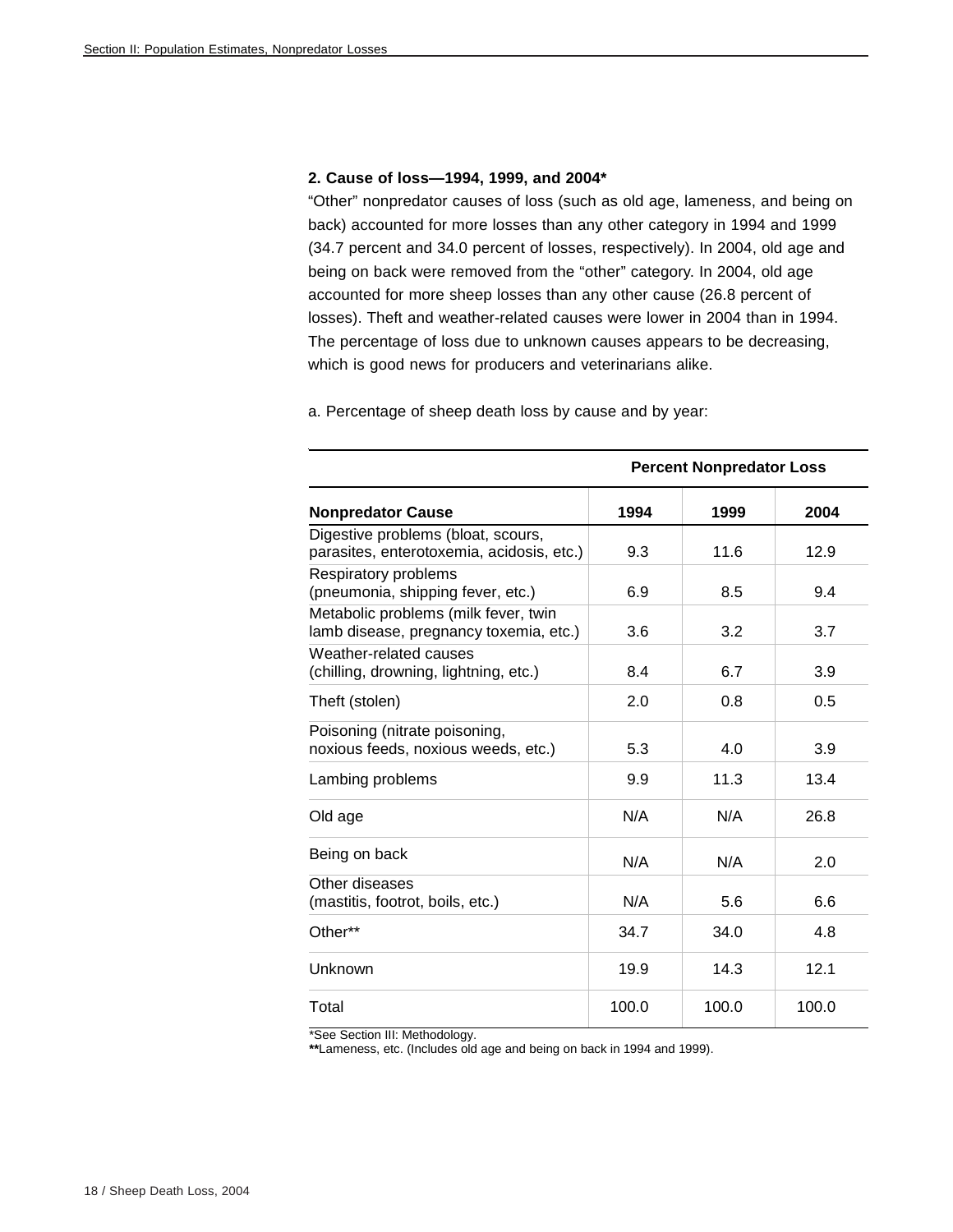The percentage of inventory lost due to all nonpredator causes remained relatively constant from 1994 to 2004, at slightly less than 4 percent. The percentage lost due to digestive, respiratory, and lambing problems increased. Losses due to "other" causes declined in 2004, primarily due to removing "old age" and "being on back" from that category.

b. Percentage of January 1 following-year adult sheep inventory lost, by cause and by year**:**

|                                                                                    |      | <b>Percent Inventory</b> |      |
|------------------------------------------------------------------------------------|------|--------------------------|------|
| <b>Nonpredator Cause</b>                                                           | 1994 | 1999                     | 2004 |
| Digestive problems (bloat,<br>scours, parasites, enterotoxemia,<br>acidosis, etc.) | 0.37 | 0.43                     | 0.50 |
| Respiratory problems<br>(pneumonia, shipping fever, etc.)                          | 0.27 | 0.31                     | 0.36 |
| Metabolic problems (milk fever,<br>twin lamb disease, pregnancy<br>toxemia, etc.)  | 0.14 | 0.12                     | 0.14 |
| Weather-related causes<br>(chilling, drowning, lightning, etc.)                    | 0.34 | 0.25                     | 0.15 |
| Theft (stolen)                                                                     | 0.08 | 0.03                     | 0.02 |
| Poisoning (nitrate poisoning,<br>noxious feeds, noxious weeds, etc.)               | 0.21 | 0.15                     | 0.15 |
| Lambing problems                                                                   | 0.39 | 0.42                     | 0.52 |
| Old age                                                                            | N/A  | N/A                      | 1.04 |
| Being on back                                                                      | N/A  | N/A                      | 0.08 |
| Other diseases<br>(mastitis, footrot, boils, etc.)                                 | N/A  | 0.21                     | 0.26 |
| Other**                                                                            | 1.39 | 1.26                     | 0.19 |
| Unknown                                                                            | 0.79 | 0.53                     | 0.47 |
| All nonpredator causes                                                             | 3.99 | 3.70                     | 3.88 |

**\*** See Section III: Methodology.

**\*\***Lameness, etc. (Includes old age and being on back in 1994 and 1999).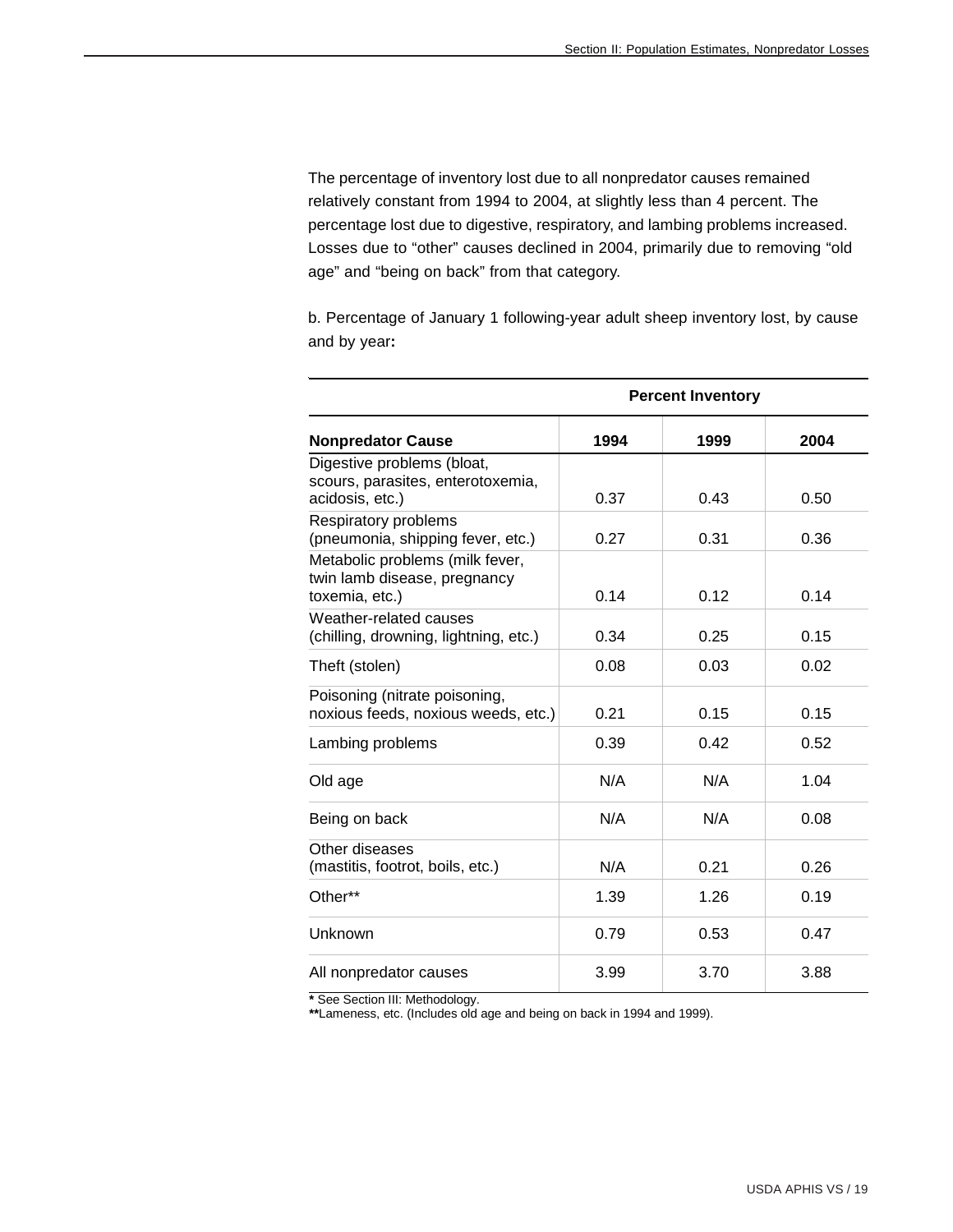#### **3. Cause of loss by size of operation—2004**

While the percentages of nonpredator losses were similar across all operation sizes for most causes of loss, operations with 1,000 or more sheep and lambs reported a higher percentage of loss due to poisoning (8.0 percent) and a lower percentage of loss due to old age (17.4 percent) compared to the other operation sizes.

a. Percentage of sheep death loss by cause and by size of operation:

#### **Percent Nonpredator Loss**

|                                                                                          | $1 - 24$ |               |       | 25-99         |       | 100-999       |       | 1,000 or<br><b>More</b> |
|------------------------------------------------------------------------------------------|----------|---------------|-------|---------------|-------|---------------|-------|-------------------------|
| <b>Nonpredator Cause</b>                                                                 | Pct.     | Std.<br>Error | Pct.  | Std.<br>Error | Pct.  | Std.<br>Error | Pct.  | Std.<br>Error           |
| Digestive problems<br>(bloat, scours, parasites,<br>enterotoxemia, acidosis,<br>$etc.$ ) | 10.6     | (2.1)         | 14.7  | (3.4)         | 16.8  | (1.9)         | 9.7   | (1.3)                   |
| Respiratory problems<br>(pneumonia, shipping<br>fever, etc.)                             |          | $7.2$ $(2.3)$ | 7.0   | (1.3)         | 10.0  | (0.9)         | 10.5  | (1.2)                   |
| Metabolic problems (milk<br>fever, twin lamb disease,<br>pregnancy toxemia, etc.)        | 1.9      | (0.6)         | 2.7   | (0.8)         | 3.5   | (0.3)         | 4.7   | (1.0)                   |
| Weather-related causes<br>(chilling, drowning,<br>lightning, etc.)                       | 2.7      | (0.9)         | 3.0   | (0.8)         | 4.8   | (1.3)         | 3.3   | (0.4)                   |
| Theft (stolen)                                                                           | 0.0      | (0.0)         | 0.0   | (0.0)         | 0.3   | (0.2)         | 0.8   | (0.2)                   |
| Poisoning (nitrate<br>poisoning, noxious feeds,<br>noxious weeds, etc.)                  | 2.4      | (0.9)         | 1.1   | (0.3)         | 2.3   | (0.3)         | 8.0   | (0.9)                   |
| Lambing problems                                                                         | 13.3     | (1.9)         | 15.2  | (2.1)         | 10.9  | (0.8)         | 13.8  | (1.3)                   |
| Old age                                                                                  | 34.0     | (3.2)         | 30.0  | (3.3)         | 29.8  | (1.2)         | 17.4  | (1.3)                   |
| Being on back                                                                            | 0.7      | (0.3)         | 1.2   | (0.4)         | 1.9   | (0.2)         | 2.8   | (0.2)                   |
| Other diseases (mastitis,<br>footrot, boils, etc.)                                       | 5.9      | (1.7)         | 6.9   | (3.3)         | 5.1   | (0.4)         | 8.1   | (1.4)                   |
| Other <sup>*</sup>                                                                       | 4.5      | (1.1)         | 7.3   | (2.0)         | 4.6   | (0.7)         | 4.6   | (0.6)                   |
| Unknown                                                                                  | 16.8     | (3.0)         | 10.9  | (1.5)         | 10.0  | (0.7)         | 16.3  | (1.2)                   |
| Total                                                                                    | 100.0    |               | 100.0 |               | 100.0 |               | 100.0 |                         |

#### **Size of Operation** (Number of Sheep and Lambs)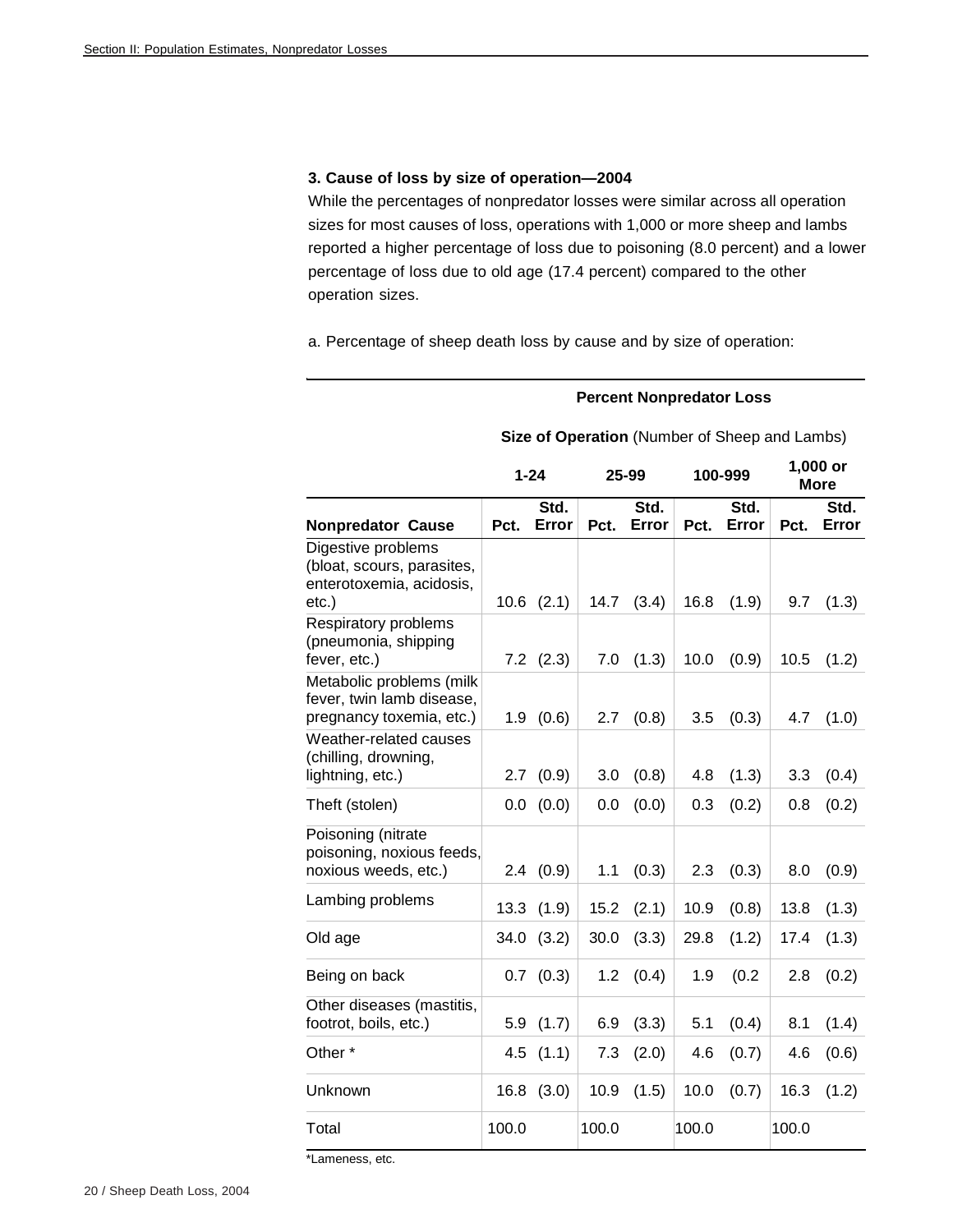Operations with 1,000 or more sheep and lambs lost a lower percentage of inventory due to digestive causes (0.2 percent) compared to operations with 1 to 24, 25 to 99, and 100 to 999 sheep and lambs (0.60 percent, 0.74 percent, and 0.61 percent, respectively). Old age accounted for the highest percentage of loss on all operations. However, on operations with 1,000 head, the percentage of loss due to old age (0.42 percent of inventory) was similar to the percentage of loss due to unknown causes or lambing problems (0.39 percent and 0.33 percent, respectively).

b. Percentage of January 1 following-year adult sheep inventory lost, by cause and by size of operation:

#### **Percent Inventory**

|                                                                                       |      | $1 - 24$      |      | 25-99         | 100-999 |               | 1,000 or<br><b>More</b> |               |
|---------------------------------------------------------------------------------------|------|---------------|------|---------------|---------|---------------|-------------------------|---------------|
| Nonpredator<br>Cause                                                                  | Pct. | Std.<br>Error | Pct. | Std.<br>Error | Pct.    | Std.<br>Error | Pct.                    | Std.<br>Error |
| Digestive problems<br>(bloat, scours, parasites,<br>enterotoxemia, acidosis,<br>etc.) | 0.60 | (0.13)        | 0.74 | (0.21)        | 0.61    | (0.08)        | 0.23                    | (0.03)        |
| Respiratory problems<br>(pneumonia, shipping<br>fever, etc.)                          | 0.41 | (0.14)        | 0.35 | (0.06)        | 0.36    | (0.03)        | 0.25                    | (0.03)        |
| Metabolic problems (milk<br>fever, twin lamb disease,<br>pregnancy toxemia, etc.)     | 0.11 | (0.03)        | 0.14 | (0.04)        | 0.13    | (0.01)        | 0.11                    | (0.03)        |
| Weather-related causes<br>(chilling, drowning,<br>lightning, etc.)                    | 0.15 | (0.05)        | 0.15 | (0.04)        | 0.17    | (0.05)        | 0.08                    | (0.01)        |
| Theft (stolen)                                                                        | 0.00 | (0.00)        | 0.00 | (0.00)        | 0.01    | (0.01)        | 0.02                    | (0.00)        |
| Poisoning (nitrate<br>poisoning, noxious<br>feeds, noxious weeds,<br>etc.)            | 0.14 | (0.05)        | 0.05 | (0.01)        | 0.08    | (0.01)        | 0.19                    | (0.02)        |
| Lambing problems                                                                      | 0.75 | (0.11)        | 0.77 | (0.09)        | 0.40    | (0.03)        | 0.33                    | (0.04)        |
| Old age                                                                               | 1.92 | (0.22)        | 1.51 | (0.14)        | 1.08    | (0.05)        | 0.42                    | (0.03)        |
| Being on back                                                                         | 0.04 | (0.02)        | 0.06 | (0.02)        | 0.07    | (0.01)        | 0.07                    | (0.01)        |
| Other diseases (mastitis,<br>footrot, boils, etc.)                                    | 0.34 | (0.10)        | 0.35 | (0.19)        | 0.18    | (0.02)        | 0.20                    | (0.04)        |
| Other <sup>*</sup>                                                                    | 0.25 | (0.06)        | 0.37 | (0.10)        | 0.17    | (0.03)        | 0.11                    | (0.02)        |
| Unknown                                                                               | 0.95 | (0.19)        | 0.55 | (0.07)        | 0.36    | (0.03)        | 0.39                    | (0.02)        |
| All nonpredator causes<br>$+1$                                                        | 5.66 | (0.43)        | 5.04 | (0.40)        | 3.62    | (0.10)        | 2.40                    | (0.10)        |

#### **Size of Operation** (Number of Sheep and Lambs)

\*Lameness, etc.

USDA APHIS VS / 21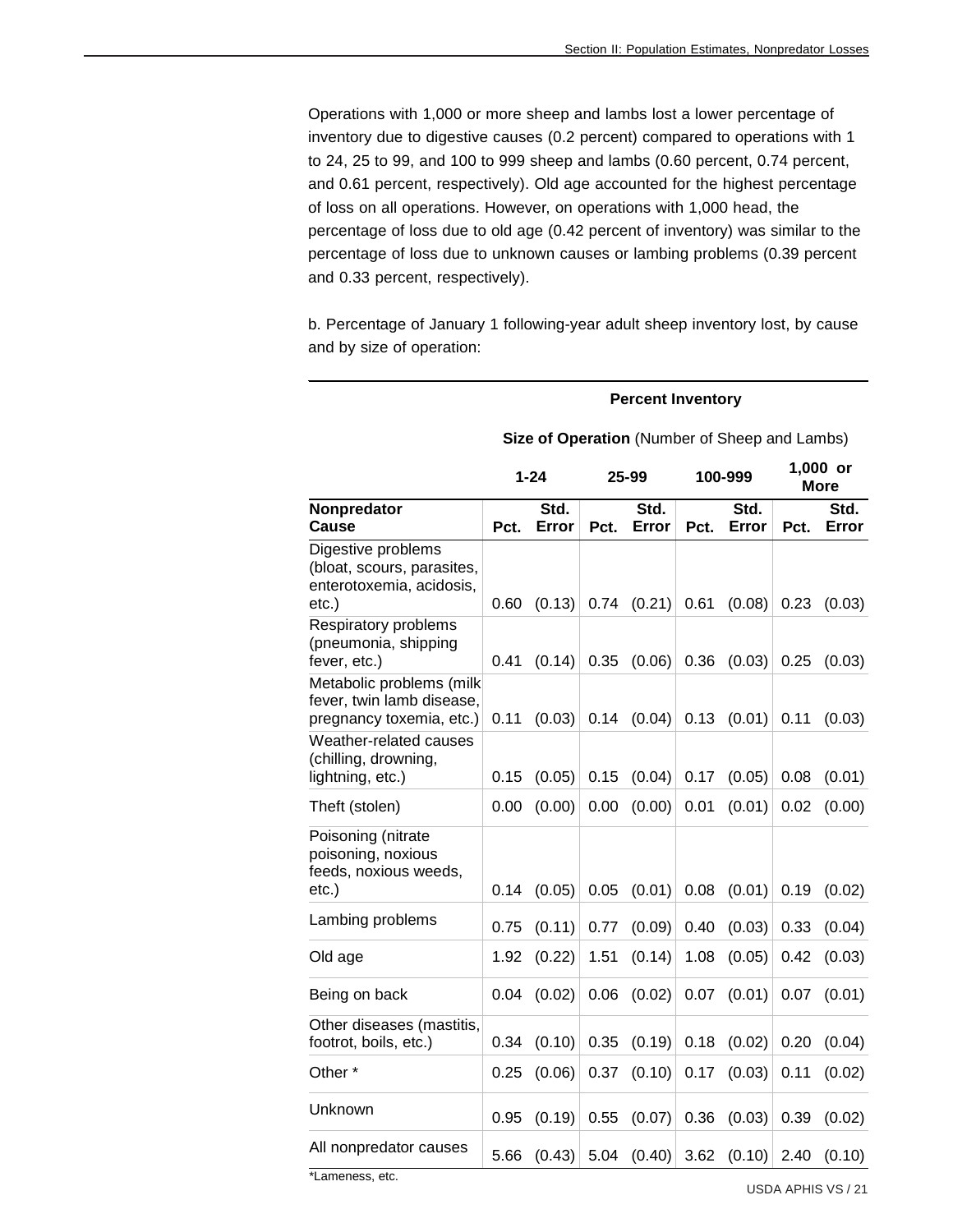#### **4. Cause of loss by region—2004**

The percentage of losses due to old age ranged from 18.7 percent of losses in the Southeast/Other region to 31.9 percent in the Pacific region. Losses due to unknown causes ranged from 8.6 percent of losses in the Pacific region to 30.3 percent in the Southeast/Other region.

a. Percentage of sheep death loss by cause and by region:

|                                                                                          |       |                    |       |                        |       | <b>Percent Nonpredator Loss</b> |         |                                                 |                                                     |                |
|------------------------------------------------------------------------------------------|-------|--------------------|-------|------------------------|-------|---------------------------------|---------|-------------------------------------------------|-----------------------------------------------------|----------------|
|                                                                                          |       |                    |       |                        |       | Region                          |         |                                                 |                                                     |                |
|                                                                                          |       | <b>Pacific</b>     |       | West<br><b>Central</b> |       | <b>Central</b>                  |         | <b>Northeast</b>                                | <b>Other</b>                                        | Southeast/     |
| <b>Nonpredator Cause</b>                                                                 |       | Std.<br>Pct. Error |       | Std.                   |       | Std.<br>Pct. Error Pct. Error   |         | Std.                                            | Pct. Error Pct. Error                               | Std.           |
| Digestive problems<br>(bloat, scours,<br>parasites,<br>enterotoxemia,<br>acidosis, etc.) |       | 9.9(3.1)           |       |                        |       |                                 |         | 15.6 $(2.3)$ 11.7 $(0.9)$ 10.7 $(1.4)$          |                                                     | $21.2$ (9.4)   |
| Respiratory problems<br>(pneumonia, shipping<br>fever, etc.)                             |       | $11.7$ $(2.4)$     |       |                        |       |                                 |         | 6.4 $(1.1)$ 12.2 $(1.1)$ 6.7 $(1.2)$            |                                                     | $5.1$ $(2.1)$  |
| Metabolic problems<br>(milk fever, twin lamb<br>disease, pregnancy<br>toxemia, etc.)     |       | 2.7(0.6)           |       | 3.7 $(0.8)$            |       | 3.5 $(0.6)$                     |         | 3.7 $(1.0)$                                     |                                                     | 1.4(0.6)       |
| Weather-related<br>causes (chilling,<br>drowning, lightning,<br>etc.)                    |       | 2.4(1.4)           |       | 3.4 $(0.4)$            |       | 4.5 $(1.3)$                     | 3.5     | (0.9)                                           |                                                     | 2.0(0.7)       |
| Theft (stolen)                                                                           |       | 0.3(0.1)           | 0.5   | (0.1)                  |       | $0.2$ $(0.1)$                   | $0.0\,$ | (0.0)                                           |                                                     | $0.7$ $(0.5)$  |
| Poisoning (nitrate<br>poisoning, noxious<br>feeds, noxious weeds,<br>$etc.$ )            |       | 3.4(1.4)           |       | 6.0 $(0.6)$            |       | $1.5$ $(0.3)$                   |         | $2.3$ $(1.0)$                                   |                                                     | $0.3$ $(0.2)$  |
| Lambing problems                                                                         |       | 7.4(1.4)           |       |                        |       | 12.8 $(1.4)$ 15.2 $(1.0)$       |         | 17.0 $(2.1)$                                    |                                                     | $11.6$ $(5.3)$ |
| Old age                                                                                  |       | 31.9(4.0)          |       | $22.6$ $(1.7)$         |       | 30.8 $(1.4)$                    |         | 31.0 $(2.9)$                                    |                                                     | 18.7 $(4.2)$   |
| Being on back                                                                            |       | 1.7(0.3)           |       | $2.5$ (0.3)            | 1.1   |                                 |         | $(0.1)$ 2.0 $(0.5)$                             |                                                     | $0.3$ $(0.1)$  |
| Other diseases<br>(mastitis, footrot,<br>boils, etc.)                                    |       |                    |       |                        |       |                                 |         | 8.3 $(2.8)$ 8.6 $(2.2)$ 4.1 $(0.5)$ 5.7 $(2.2)$ |                                                     | 3.4(1.0)       |
| Other*                                                                                   |       | 11.7 $(3.8)$       |       | 4.3 $(0.6)$            |       |                                 |         | 4.0 $(0.5)$ 4.6 $(1.0)$                         |                                                     | 5.0(1.2)       |
| Unknown                                                                                  |       | $8.6$ (1.7)        |       |                        |       |                                 |         |                                                 | 13.6 $(1.1)$ 11.2 $(1.2)$ 12.8 $(1.6)$ 30.3 $(6.7)$ |                |
| Total                                                                                    | 100.0 |                    | 100.0 |                        | 100.0 |                                 | 100.0   |                                                 | 100.0                                               |                |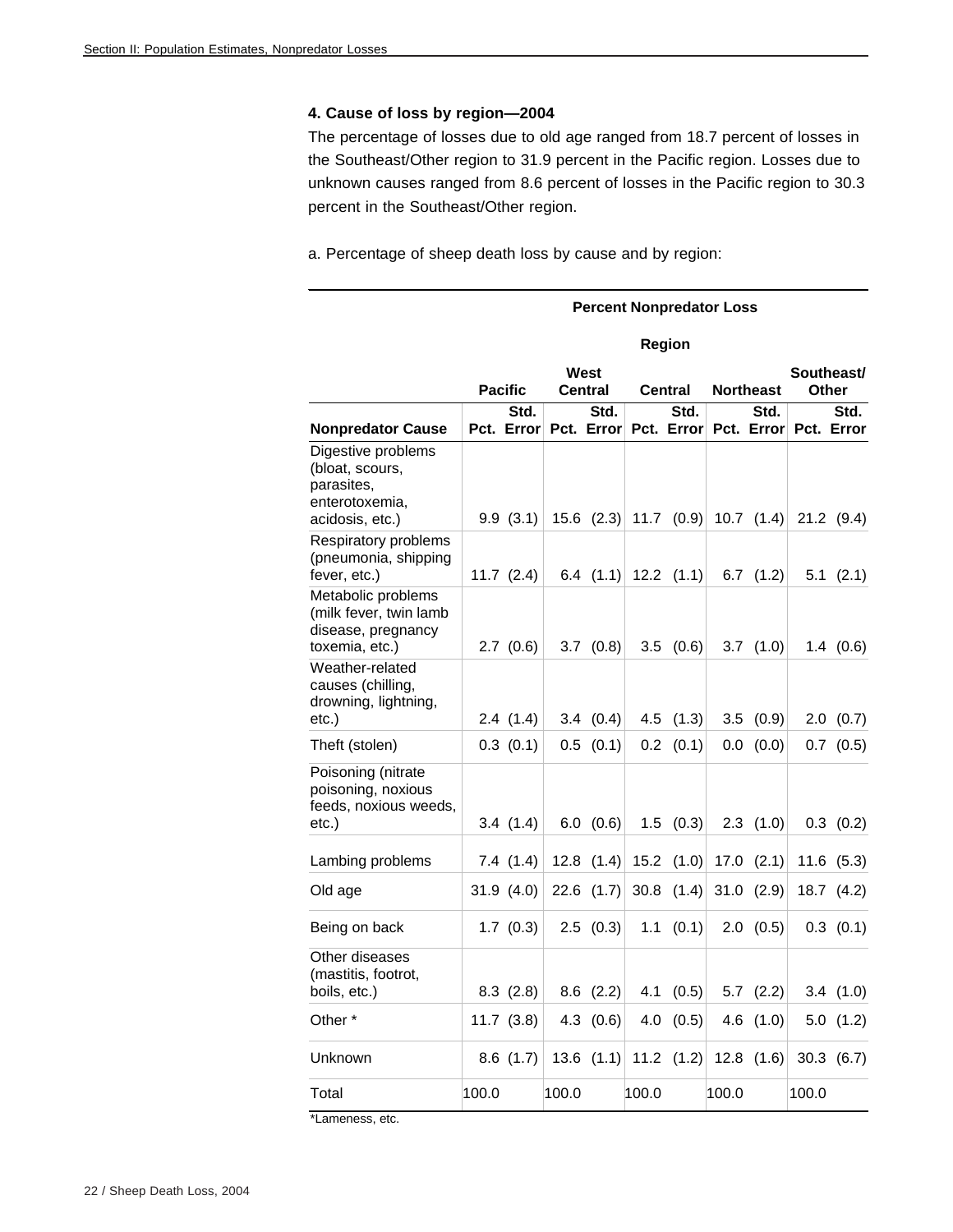The percentage of sheep inventory lost to unknown nonpredator causes ranged from 1.54 percent in the Southeast/Other region to 0.34 percent in the Pacific region. A higher percentage of adult sheep inventory was lost to nonpredator causes in the Southeast/Other region than in the West Central region (5.08 percent and 2.77 percent, respectively).

b. Percentage of January 1 following-year adult sheep inventory lost, by cause and by region:

|                                                                                            |      | <b>Percent Inventory</b>                                                         |  |                                                                  |  |                               |  |                  |  |                                                                       |  |  |
|--------------------------------------------------------------------------------------------|------|----------------------------------------------------------------------------------|--|------------------------------------------------------------------|--|-------------------------------|--|------------------|--|-----------------------------------------------------------------------|--|--|
|                                                                                            |      |                                                                                  |  |                                                                  |  | <b>Region</b>                 |  |                  |  |                                                                       |  |  |
|                                                                                            |      |                                                                                  |  | West                                                             |  |                               |  |                  |  | Southeast/                                                            |  |  |
|                                                                                            |      | <b>Pacific</b>                                                                   |  | <b>Central</b>                                                   |  | Central                       |  | <b>Northeast</b> |  | <b>Other</b>                                                          |  |  |
| <b>Nonpredator Cause</b>                                                                   | Pct. | Std.<br>Error                                                                    |  | Std.<br>Pct. Error                                               |  | Std.<br>Pct. Error Pct. Error |  | Std.             |  | Std.<br>Pct. Error                                                    |  |  |
| Digestive problems<br>(bloat, scours,<br>parasites, entero-<br>toxemia, acidosis,<br>etc.) |      | $0.39$ (0.12) 0.43 (0.08) 0.54 (0.04) 0.45 (0.07) 1.08 (0.46)                    |  |                                                                  |  |                               |  |                  |  |                                                                       |  |  |
| Respiratory problems<br>(pneumonia, shipping<br>fever, etc.)                               |      | $0.47$ (0.10) 0.18 (0.03) 0.56 (0.05) 0.28 (0.06) 0.26 (0.11)                    |  |                                                                  |  |                               |  |                  |  |                                                                       |  |  |
| Metabolic problems<br>(milk fever, twin lamb<br>disease, pregnancy<br>toxemia, etc.)       | 0.11 |                                                                                  |  | $(0.02)$ 0.10 $(0.02)$ 0.16 $(0.03)$ 0.16 $(0.04)$ 0.07 $(0.03)$ |  |                               |  |                  |  |                                                                       |  |  |
| Weather-related<br>causes (chilling,<br>drowning, lightning,<br>etc.)                      |      | $0.10$ (0.05) 0.09 (0.01) 0.20 (0.06) 0.15 (0.04) 0.10 (0.03)                    |  |                                                                  |  |                               |  |                  |  |                                                                       |  |  |
| Theft (stolen)                                                                             | 0.01 |                                                                                  |  | $(0.00)$ 0.01 $(0.00)$ 0.01 $(0.01)$ 0.00 $(0.00)$ 0.04 $(0.03)$ |  |                               |  |                  |  |                                                                       |  |  |
| Poisoning (nitrate<br>poisoning, noxious<br>feeds, noxious<br>weeds, etc.)                 | 0.13 |                                                                                  |  | $(0.06)$ 0.17 $(0.01)$ 0.07 $(0.01)$ 0.10 $(0.04)$ 0.02 $(0.01)$ |  |                               |  |                  |  |                                                                       |  |  |
| Lambing problems                                                                           | 0.30 |                                                                                  |  | $(0.06)$ 0.36 $(0.04)$ 0.70 $(0.05)$ 0.71 $(0.10)$ 0.59 $(0.27)$ |  |                               |  |                  |  |                                                                       |  |  |
| Old age                                                                                    |      | 1.27 $(0.18)$ 0.63 $(0.04)$ 1.42 $(0.07)$ 1.30 $(0.16)$ 0.95 $(0.22)$            |  |                                                                  |  |                               |  |                  |  |                                                                       |  |  |
| Being on back                                                                              |      | $[0.07 \ (0.01) \ 0.07 \ (0.01) \ 0.05 \ (0.01) \ 0.08 \ (0.02 \ 0.01 \ (0.01))$ |  |                                                                  |  |                               |  |                  |  |                                                                       |  |  |
| Other diseases<br>(mastitis, footrot,<br>boils, etc.)                                      |      |                                                                                  |  |                                                                  |  |                               |  |                  |  | 0.33 $(0.12)$ 0.24 $(0.07)$ 0.19 $(0.02)$ 0.24 $(0.10)$ 0.17 $(0.05)$ |  |  |
| Other*                                                                                     |      | 0.46 $(0.16)$ 0.12 $(0.02)$ 0.19 $(0.02)$ 0.19 $(0.04)$ 0.25 $(0.06)$            |  |                                                                  |  |                               |  |                  |  |                                                                       |  |  |
| Unknown                                                                                    |      | $0.34$ (0.07) 0.38 (0.02) 0.52 (0.06) 0.53 (0.08) 1.54 (0.43)                    |  |                                                                  |  |                               |  |                  |  |                                                                       |  |  |
| All nonpredator<br>causes                                                                  | 3.98 |                                                                                  |  | $(0.26)$ 2.77 $(0.16)$ 4.61 $(0.14)$ 4.19 $(0.32)$ 5.08 $(0.46)$ |  |                               |  |                  |  |                                                                       |  |  |
| *Lameness, etc.                                                                            |      |                                                                                  |  |                                                                  |  |                               |  |                  |  | USDA APHIS VS / 23                                                    |  |  |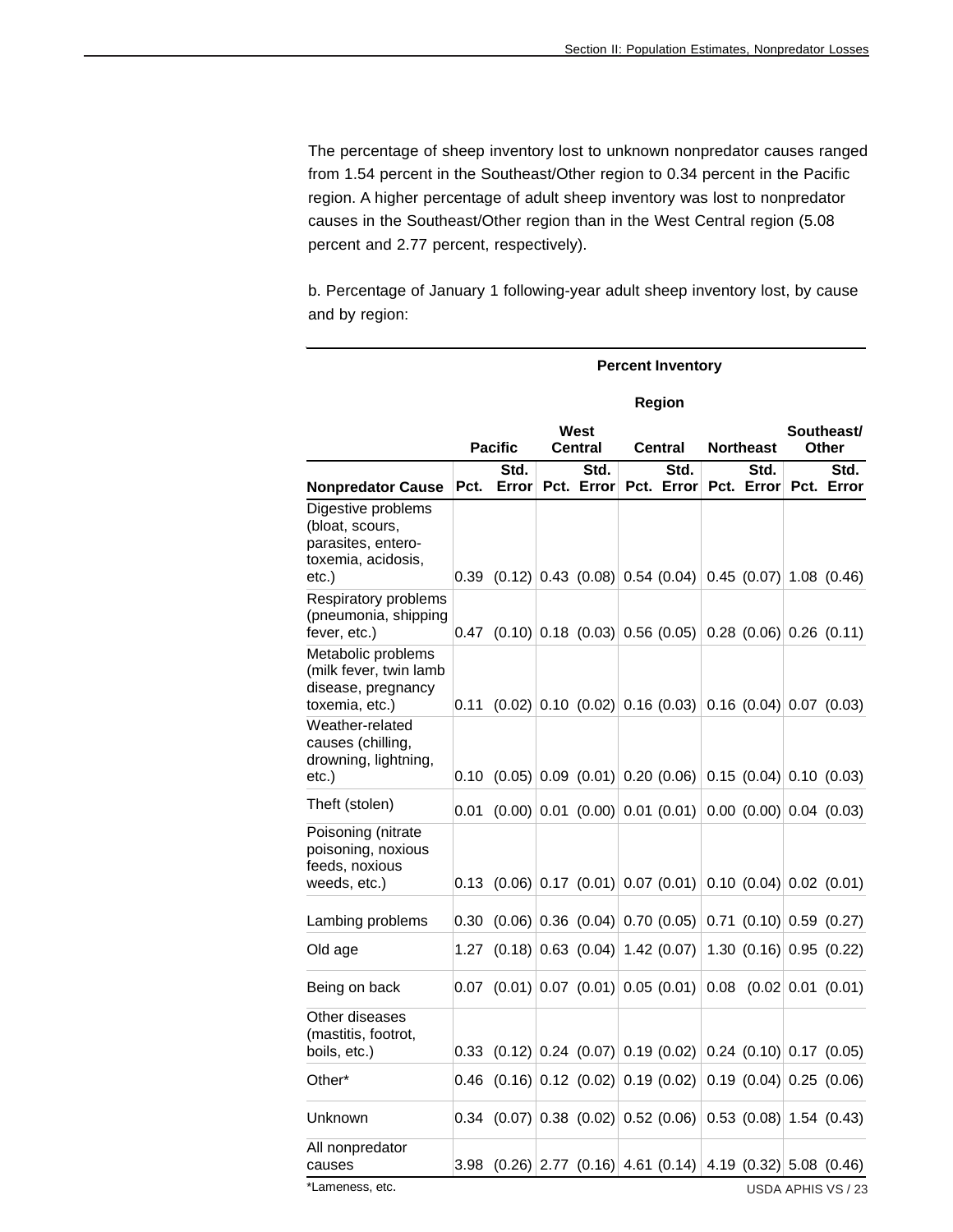# **5. Cause of loss by region and by size of operation—2004**

In the Pacific region, old age accounted for a higher percentage of sheep death loss than any other reported cause of loss.

a. For the *Pacific* region*,* percentage of sheep death loss by cause and by size of operation:

|                                                                                          | <b>Percent Nonpredator Loss</b> |               |       |                                               |       |                    |       |                    |       |                    |
|------------------------------------------------------------------------------------------|---------------------------------|---------------|-------|-----------------------------------------------|-------|--------------------|-------|--------------------|-------|--------------------|
|                                                                                          |                                 |               |       | Size of Operation (Number of Sheep and Lambs) |       |                    |       |                    |       |                    |
|                                                                                          |                                 |               |       |                                               |       |                    |       | 1,000              |       | All                |
|                                                                                          |                                 | $1 - 24$      |       | $25 - 99$                                     |       | 100-999            |       | or More            |       | <b>Operations</b>  |
| Nonpredator Cause Pct.                                                                   |                                 | Std.<br>Error |       | Std.<br>Pct. Error                            |       | Std.<br>Pct. Error |       | Std.<br>Pct. Error |       | Std.<br>Pct. Error |
| Digestive problems<br>(bloat, scours,<br>parasites,<br>enterotoxemia,<br>acidosis, etc.) | 14.0                            | (9.6)         | 3.1   | (1.4)                                         |       | $7.3$ $(2.3)$      |       | 12.1(5.1)          |       | 9.9(3.1)           |
| Respiratory<br>problems<br>(pneumonia,<br>shipping fever, etc.)                          | 6.7                             | (3.8)         | 1.0   | (0.5)                                         |       | 9.3(1.9)           |       | 18.5(4.1)          | 11.7  | (2.3)              |
| Metabolic problems<br>(milk fever, twin lamb<br>disease, pregnancy<br>toxemia, etc.)     | 0.8                             | (0.7)         | 3.8   | (2.2)                                         |       | $6.3$ $(1.6)$      |       | $1.7$ $(0.5)$      | 2.7   | (0.6)              |
| Weather-related<br>causes (chilling,<br>drowning,<br>lightning, etc.)                    | 0.0                             | (0.0)         | 7.9   | (6.8)                                         |       | 0.9(0.2)           |       | $1.6$ $(0.7)$      |       | 2.4(1.4)           |
| Theft (stolen)                                                                           | 0.0                             | (0.0)         | 0.0   | (0.0)                                         |       | 0.0 (0.0)          |       | 0.5(0.2)           |       | $0.3$ $(0.1)$      |
| Poisoning (nitrate<br>poisoning, noxious<br>feeds, noxious<br>weeds, etc.)               | 1.6                             | (1.6)         | 0.5   | (0.3)                                         |       | 0.9(0.4)           |       | 5.9(2.9)           |       | 3.4(1.4)           |
| Lambing problems                                                                         | 8.6                             | (3.2)         | 8.0   | (3.3)                                         | 9.1   | (1.3)              |       | $6.3$ $(2.5)$      |       | 7.4(1.4)           |
| Old age                                                                                  | 30.4                            | (7.1)         |       | 41.0 $(14.4)$ 36.4 $(4.3)$                    |       |                    |       | 27.2 (4.8)         |       | 31.9(4.0)          |
| Being on back                                                                            | 0.1                             | (0.1)         | 0.4   | (0.2)                                         |       | 2.4(0.5)           |       | 2.5(0.6)           |       | $1.7$ $(0.3)$      |
| Other diseases<br>(mastitis, footrot,<br>boils, etc.)                                    | 2.4                             | (2.4)         | 2.8   | (1.5)                                         |       | $3.2$ $(0.7)$      |       | 14.2 (5.6)         |       | $8.3$ $(2.8)$      |
| Other*                                                                                   | 10.8                            | (5.2)         |       | $23.5$ (14.9) 15.1 (7.8)                      |       |                    |       | 6.1(2.3)           |       | $11.7$ $(3.8)$     |
| Unknown                                                                                  | 24.6                            | (7.5)         | 8.0   | (3.3)                                         |       | 9.1(1.6)           |       | 3.4(1.1)           |       | $8.6$ $(1.7)$      |
| Total                                                                                    | 100.0                           |               | 100.0 |                                               | 100.0 |                    | 100.0 |                    | 100.0 |                    |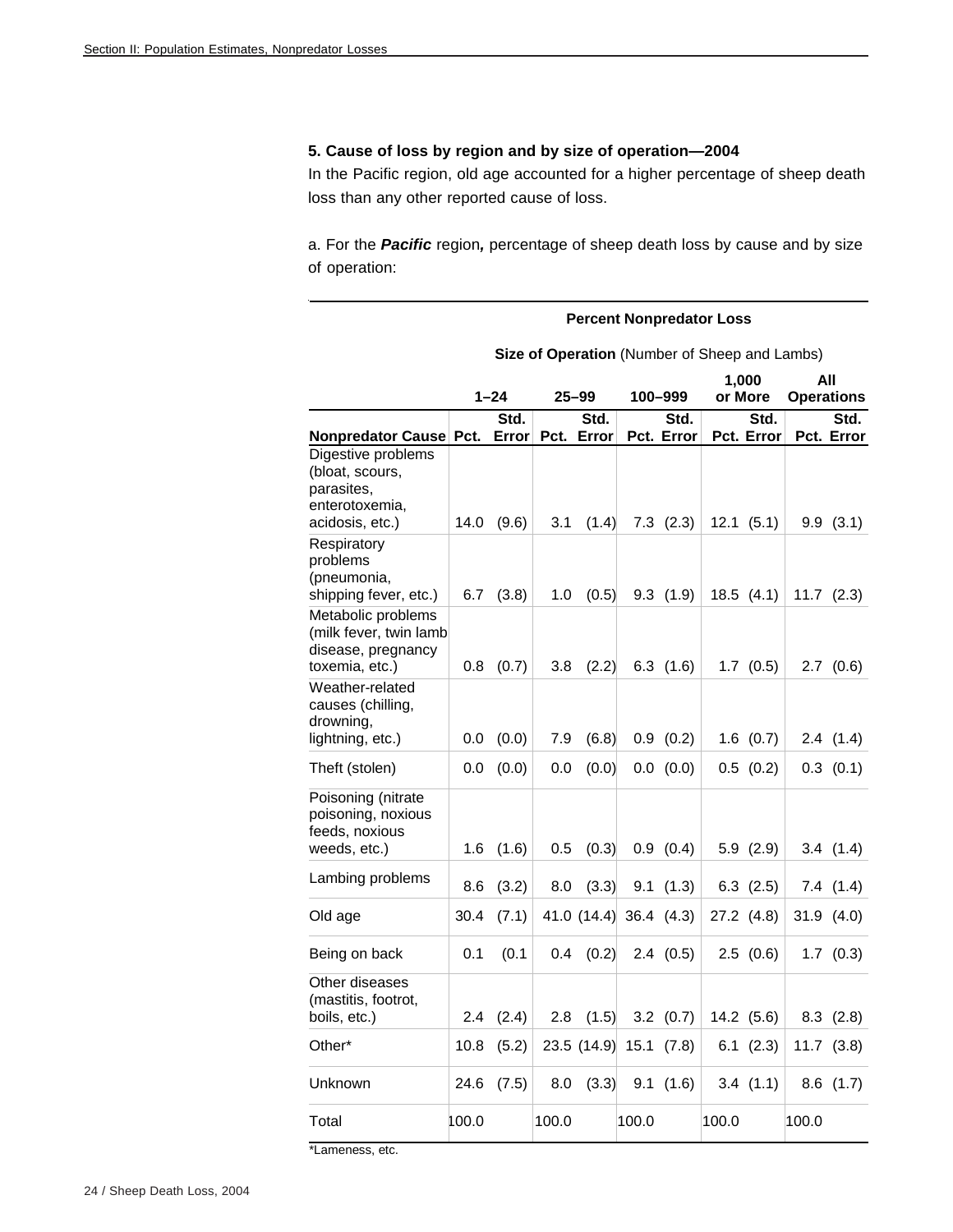In the West Central region, old age accounted for a higher percentage of nonpredator losses on operations with 1 to 24 sheep and lambs than on operations with 1,000 or more sheep and lambs (38.0 percent and 14.2 percent, respectively).

b. For the *West Central* region*,* percentage of sheep death loss by cause and by size of operation:

**Percent Nonpredator Loss** 

|                                                                                          |          | Size of Operation (Number of Sheep and Lambs) |           |               |         |                    |                  |               |       |                          |  |  |
|------------------------------------------------------------------------------------------|----------|-----------------------------------------------|-----------|---------------|---------|--------------------|------------------|---------------|-------|--------------------------|--|--|
|                                                                                          | $1 - 24$ |                                               | $25 - 99$ |               | 100–999 |                    | 1.000<br>or More |               |       | All<br><b>Operations</b> |  |  |
| Nonpredator<br>Cause                                                                     | Pct.     | Std.<br>Error Pct.                            |           | Std.<br>Error | Pct.    | Std.<br>Error Pct. |                  | Std.<br>Error |       | Std.<br>Pct. Error       |  |  |
| Digestive problems,<br>bloat, scours,<br>parasites,<br>enterotoxemia,<br>acidosis, etc.) | 10.2     | (4.7)                                         | 27.9      | (8.3)         | 18.6    | (2.2)              | 8.9              | (0.7)         | 15.6  | (2.3)                    |  |  |
| Respiratory<br>problems<br>(pneumonia,<br>shipping fever, etc.)                          |          | 18.0 (10.8)                                   | 2.2       | (1.0)         | 6.6     | (1.7)              | 6.3              | (0.5)         | 6.4   | (1.1)                    |  |  |
| Metabolic problems<br>(milk fever, twin lamb<br>disease, pregnancy<br>toxemia, etc.)     | 2.7      | (1.7)                                         | 0.9       | (0.5)         | 2.7     | (0.5)              | 5.8              | (1.5)         | 3.7   | (0.8)                    |  |  |
| Weather-related<br>causes (chilling,<br>drowning,<br>lightning, etc.)                    | 3.8      | (2.7)                                         | 1.1       | (0.5)         | 4.4     | (0.9)              | 3.8              | (0.5)         | 3.4   | (0.4)                    |  |  |
| Theft (stolen)                                                                           | 0.0      | (0.0)                                         | 0.1       | (0.1)         | 0.2     | (0.1)              | 0.9              | (0.3)         | 0.5   | (0.1)                    |  |  |
| Poisoning (nitrate<br>poisoning, noxious<br>feeds, noxious<br>weeds, etc.)               | 3.2      | (2.6)                                         | 1.6       | (0.7)         | $3.5\,$ | (0.4)              | 10.3             | (1.0)         | 6.0   | (0.6)                    |  |  |
| Lambing problems                                                                         | 11.7     | (6.8)                                         | 10.7      | (4.7)         | 7.1     | (0.6)              | 17.9             | (1.7)         | 12.8  | (1.4)                    |  |  |
| Old age                                                                                  | 38.0     | (9.3)                                         | 20.7      | (6.6)         | 32.3    | (1.8)              | 14.2             | (0.9)         | 22.6  | (1.7)                    |  |  |
| Being on back                                                                            | 0.9      | (0.4)                                         | 2.3       | (1.4)         | 2.3     | (0.2)              | 2.9              | (0.3)         | 2.5   | (0.3)                    |  |  |
| Other diseases<br>(mastitis, footrot,<br>boils, etc.)                                    | 5.6      | (2.5)                                         | 16.9      | (8.9)         | 7.3     | (0.9)              | 6.2              | (0.5)         | 8.6   | (2.2)                    |  |  |
| Other*                                                                                   | 0.7      | (0.4)                                         | 6.6       | (2.8)         | 3.7     | (0.8)              | 4.3              | (0.5)         | 4.3   | (0.6)                    |  |  |
| Unknown                                                                                  | 5.2      | (2.0)                                         | 9.0       | (3.0)         | 11.3    | (1.4)              | 18.5             | (1.5)         | 13.6  | (1.1)                    |  |  |
| Total                                                                                    | 100.0    |                                               | 100.0     |               | 100.0   |                    | 100.0            |               | 100.0 |                          |  |  |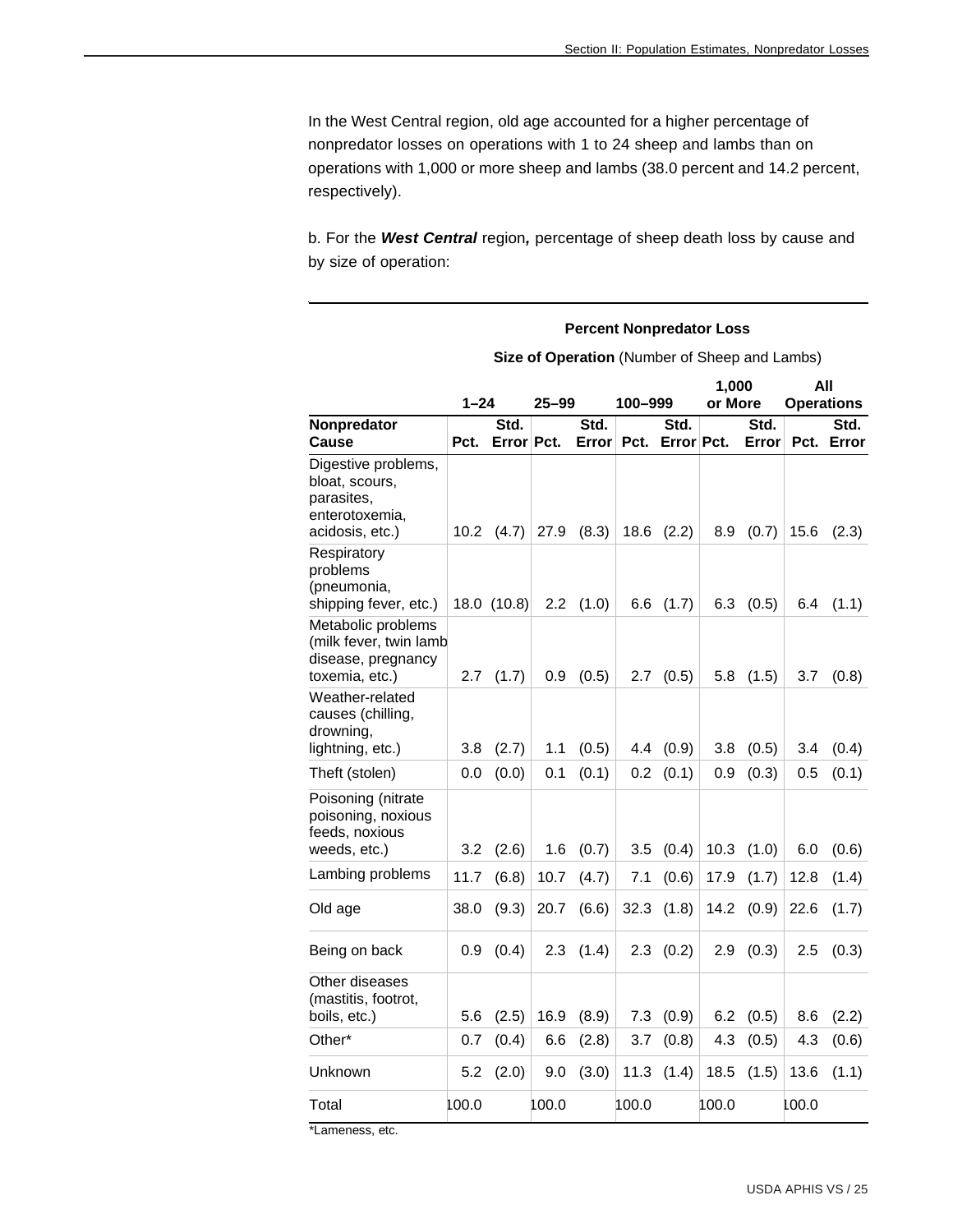In the Central region, the percentage of sheep death losses due to respiratory problems was lower on operations with 1 to 24 sheep and lambs (3.3 percent) than on operations with 25 to 99, 100 to 999, and 1,000 or more sheep and lambs (12.0 percent, 14.5 percent, and 20.5 percent, respectively). Sheep death loss due to old age was higher than any other cause of loss for all operations with fewer than 1,000 head. On operations with 1,000 or more head, respiratory problems and old age accounted for the highest percentages of nonpredator losses (20.5 percent and 19.5 percent, respectively).

c. For the *Central* region*,* percentage of sheep death loss by cause and by size of operation:

|                                                                                          |       |                  |       | Size of Operation (Number of Sheep and Lambs) |              |                 |       |                 |       |                           |
|------------------------------------------------------------------------------------------|-------|------------------|-------|-----------------------------------------------|--------------|-----------------|-------|-----------------|-------|---------------------------|
|                                                                                          |       |                  |       |                                               |              |                 |       | 1,000           |       | All                       |
|                                                                                          |       | $1 - 24$<br>Std. |       | 25–99<br>Std.                                 |              | 100-999<br>Std. |       | or More<br>Std. |       | <b>Operations</b><br>Std. |
| Nonpredator Cause Pct. Error                                                             |       |                  |       | Pct. Error                                    |              | Pct. Error      |       | Pct. Error      | Pct.  | Error                     |
| Digestive problems<br>(bloat, scours,<br>parasites,<br>enterotoxemia,<br>acidosis, etc.) | 12.9  | (3.3)            | 9.4   |                                               | $(1.5)$ 13.2 | (1.1)           | 11.1  | (1.3)           | 11.7  | (0.9)                     |
| Respiratory<br>problems<br>(pneumonia,<br>shipping fever, etc.)                          | 3.3   | (1.0)            | 12.0  | (2.5)                                         | 14.5         | (1.3)           |       | $20.5$ $(3.3)$  | 12.2  | (1.1)                     |
| Metabolic problems<br>(milk fever, twin<br>lamb disease,<br>pregnancy toxemia,<br>etc.)  | 1.8   | (1.0)            | 3.2   | (1.6)                                         | 3.9          | (0.6)           |       | $6.2$ $(1.4)$   | 3.5   | (0.6)                     |
| Weather-related<br>causes (chilling,<br>drowning,<br>lightning, etc.)                    | 4.5   | (2.0)            | 2.3   | (0.6)                                         | 6.1          | (3.0)           |       | $4.6$ $(0.6)$   | 4.5   | (1.3)                     |
| Theft (stolen)                                                                           | 0.0   | (0.0)            | 0.0   | (0.0)                                         | 0.3          | (0.3)           | 0.7   | (0.3)           | 0.2   | (0.1)                     |
| Poisoning (nitrate<br>poisoning, noxious<br>feeds, noxious<br>weeds, etc.)               | 1.8   | (1.1)            | 1.3   | (0.5)                                         | 1.5          | (0.3)           |       | 1.4(0.4)        | 1.5   | (0.3)                     |
| Lambing problems                                                                         | 17.9  | (3.1)            | 16.4  | (1.8)                                         | 14.0         | (1.5)           |       | $11.0$ $(1.1)$  | 15.2  | (1.0)                     |
| Old age                                                                                  | 32.8  | (4.5)            | 33.9  | (2.8)                                         | 29.9         | (1.7)           | 19.5  | (2.0)           | 30.8  | (1.4)                     |
| Being on back                                                                            | 0.4   | (0.3)            | 0.9   | (0.3)                                         | 1.1          | (0.2)           |       | 3.5(0.5)        | 1.1   | (0.1)                     |
| Other diseases                                                                           | 4.9   | (1.8)            | 3.1   | (0.8)                                         | 3.7          | (0.4)           |       | $7.7$ $(1.0)$   | 4.1   | (0.5)                     |
| Other*                                                                                   | 4.3   | (1.4)            | 5.2   | (1.1)                                         | 3.1          | (0.5)           | 3.6   | (1.1)           | 4.0   | (0.5)                     |
| Unknown                                                                                  | 15.4  | (3.9)            | 12.3  | (2.5)                                         | 8.7          | (1.0)           |       | $10.2$ $(1.7)$  | 11.2  | (1.2)                     |
| Total                                                                                    | 100.0 |                  | 100.0 |                                               | 100.0        |                 | 100.0 |                 | 100.0 |                           |

#### **Size of Operation** (Number of Sheep and Lambs)

**Percent Nonpredator Loss**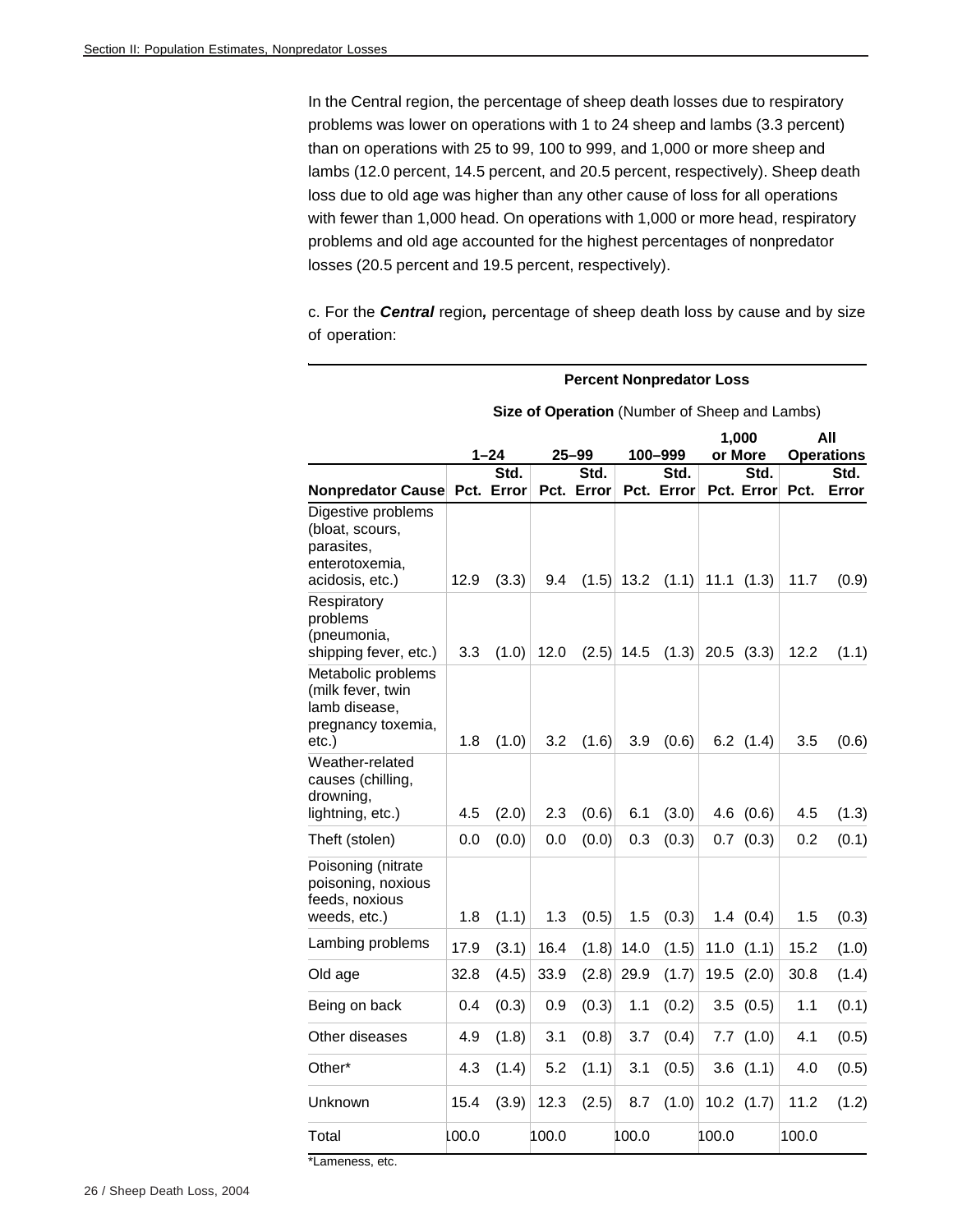In the Northeast region, only 3.1 percent of losses on operations with 1,000 or more sheep and lambs was due to old age, compared to 23.1 percent, 32.0 percent, and 37.9 percent of losses for operations with 100 to 999, 25 to 99, and 1 to 24 sheep and lambs, respectively).

d. For the *Northeast* region, percentage of sheep death loss by cause and by size of operation:

|                                                                                          |       | <b>Percent Nonpredator Loss</b> |       |                    |       |                    |       |                                               |       |                    |  |  |  |
|------------------------------------------------------------------------------------------|-------|---------------------------------|-------|--------------------|-------|--------------------|-------|-----------------------------------------------|-------|--------------------|--|--|--|
|                                                                                          |       |                                 |       |                    |       |                    |       | Size of Operation (Number of Sheep and Lambs) |       |                    |  |  |  |
|                                                                                          |       |                                 |       |                    |       |                    |       | 1,000                                         |       | All                |  |  |  |
|                                                                                          |       | $1 - 24$                        |       | $25 - 99$          |       | 100-999            |       | or More                                       |       | <b>Operations</b>  |  |  |  |
| Nonpredator<br>Cause                                                                     |       | Std.<br>Pct. Error              |       | Std.<br>Pct. Error |       | Std.<br>Pct. Error |       | Std.<br>Pct. Error                            |       | Std.<br>Pct. Error |  |  |  |
| Digestive problems<br>(bloat, scours,<br>parasites,<br>enterotoxemia,<br>acidosis, etc.) |       | $5.7$ $(2.2)$                   |       | $11.2$ $(2.6)$     |       | $14.5$ $(1.9)$     | 28.4  | (5.8)                                         | 10.7  | (1.4)              |  |  |  |
| Respiratory problems<br>(pneumonia, shipping<br>fever, etc.)                             |       | $4.6$ $(2.0)$                   | 7.1   | (2.3)              | 8.3   | (1.5)              | 10.9  | (4.6)                                         | 6.7   | (1.2)              |  |  |  |
| Metabolic problems<br>(milk fever, twin lamb<br>disease, pregnancy<br>toxemia, etc.)     |       | $2.2$ $(1.1)$                   |       | $4.8$ $(2.0)$      |       | $3.8$ $(1.0)$      | 2.6   | (0.8)                                         | 3.7   | (0.9)              |  |  |  |
| Weather-related<br>causes (chilling,<br>drowning, lightning,<br>$etc.$ )                 |       | $0.5$ $(0.5)$                   | 4.9   | (1.7)              |       | $4.5$ $(1.5)$      | 1.8   | (1.0)                                         | 3.5   | (0.9)              |  |  |  |
| Theft (stolen)                                                                           |       | 0.0 (0.0)                       |       | 0.0 (0.0)          |       | 0.0 (0.0)          |       | 0.0 (0.0)                                     |       | 0.0 (0.0)          |  |  |  |
| Poisoning (nitrate<br>poisoning, noxious<br>feeds, noxious<br>weeds, etc.)               |       | $4.8$ $(2.8)$                   |       | $0.4$ $(0.3)$      | 2.7   | (2.0)              | 0.0   | (0.0)                                         | 2.3   | (1.0)              |  |  |  |
| Lambing problems                                                                         |       | $14.0$ $(3.1)$                  | 18.8  | (3.6)              | 17.7  | (3.7)              | 8.1   | (2.7)                                         | 17.0  | (2.1)              |  |  |  |
| Old age                                                                                  |       | 37.9 (7.0)                      | 32.0  | (4.2)              | 23.1  | (2.6)              | 3.1   | (0.6)                                         | 31.0  | (2.9)              |  |  |  |
| Being on back                                                                            |       | 1.9(1.4)                        |       | $0.5$ $(0.2)$      | 4.0   | (1.1)              | 10.2  | (1.6)                                         | 2.0   | (0.5)              |  |  |  |
| Other diseases<br>(mastitis, footrot,<br>boils, etc.)                                    |       | 12.5(6.6)                       |       | 2.4(1.2)           | 3.7   | (0.8)              | 2.0   | (0.8)                                         | 5.7   | (2.2)              |  |  |  |
| Other*                                                                                   |       | $3.8$ $(2.1)$                   |       | 4.2 $(1.6)$        |       | 5.1 $(1.4)$        | 29.0  | (7.2)                                         | 4.6   | (1.0)              |  |  |  |
| Unknown                                                                                  |       | 12.1(3.6)                       |       | 13.7 $(2.6)$       |       | $12.6$ $(2.1)$     | 3.9   | (0.7)                                         | 12.8  | (1.6)              |  |  |  |
| Total                                                                                    | 100.0 |                                 | 100.0 |                    | 100.0 |                    | 100.0 |                                               | 100.0 |                    |  |  |  |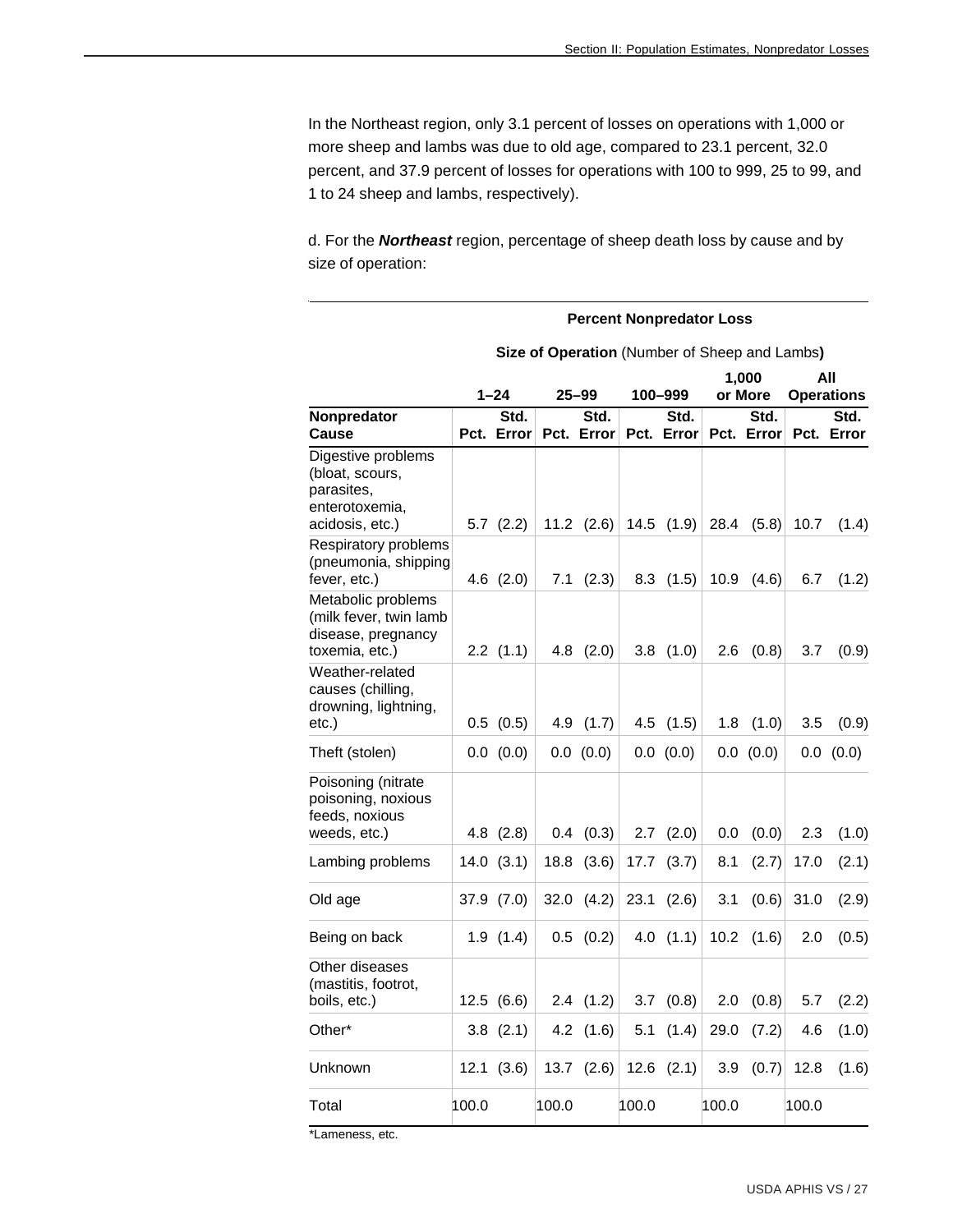In the Southeast/Other region, the percentage of losses due to digestive causes ranged from 7.8 percent on operations with 1 to 24 sheep and lambs to 52.0 percent on operations with 100 to 999 sheep and lambs. The percentage of losses due to unknown causes tended to decrease as operation size increased, although the differences were not statistically significant.

e. For the *Southeast/Other* region, percentage of sheep death loss by cause and by size of operation:

#### **Percent Nonpredator Loss Size of Operation** (Number of Sheep and Lambs) **1–24 25–99 100–999 1,000 or More\* Operations All Nonpredator Cause Std. Error Pct. Error Pct. Error Pct. Error Pct. Error Std. Std. Std. Std.**  Digestive problems (bloat, scours, parasites, enterotoxemia, acidosis, etc.) 7.8 (3.3) 17.3 (5.4) 52.0 (19.8) 21.2 (9.4) Respiratory problems (pneumonia, shipping fever, etc.) 8.2 (5.6) 6.0 (2.4) 3.2 (1.5) 5.1 (2.1) Metabolic problems (milk fever, twin lamb disease, pregnancy toxemia, etc.) 2.2 (1.6) 0.9 (0.3) 1.5 (0.7) 1.4 (0.6) Weather-related causes (chilling, drowning, lightning, etc.) 2.6 (1.6) 2.1 (1.2) 2.5 (1.2) 2.0 (0.7) Theft (stolen) 0.4 (0.4) 0.0 (0.0) 2.1 (2.0) 0.7 (0.5) Poisoning (nitrate poisoning, noxious feeds, noxious weeds, etc.)  $\vert$  0.0 (0.0) 0.0 (0.0) 1.3 (0.8) 0.3 (0.2) Lambing problems  $\begin{array}{|c|c|c|c|c|c|c|c|c|}\n\hline\n6.5 & (3.0) & 35.7 & (16.4) & 4.9 & (2.1) & (11.6 & (5.3) & (5.3)\n\end{array}$ Old age 29.4  $(9.9)$  21.9  $(7.5)$  12.1  $(5.2)$  18.7  $(4.2)$ Being on back  $| 0.0 (-)| 0.7 (0.5) | 0.4 (0.2)$  0.3 (0.1) Other diseases (mastitis, footrot, boils, etc.) 2.6 (2.3) 3.0 (1.2) 5.2 (2.2) 3.4 (0.9) Other\*\* 4.0 (2.4) 5.8 (2.0) 8.3 (3.7) 5.0 (1.2) Unknown 36.3 (14.6) 6.6 (2.2) 6.5 (3.1) 30.3 (6.7) Total 100.0 100.0 100.0 100.0

\*Too few operations to report.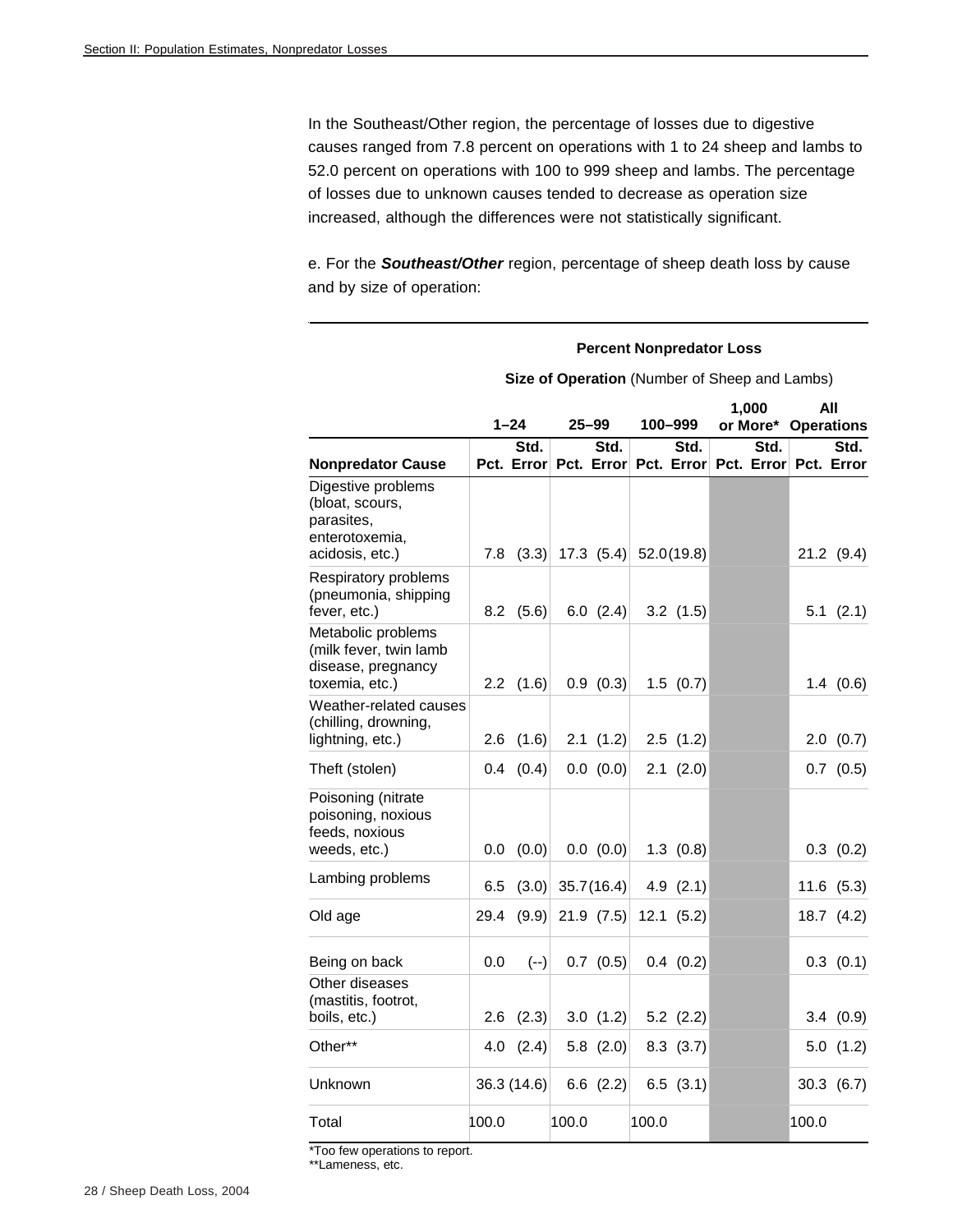# **B. Nonpredator Lamb Death Loss**

#### **1. Losses—2004**

This section addresses postdocking losses only in the Pacific and West Central regions. Due to the way sheep are managed in these regions, predocking losses are difficult for producers to quantify accurately. However, a substantial amount of loss likely occurs before docking. For a discussion of predocking losses, see Appendix.

Operations with 1 to 24 sheep and lambs lost the highest percentage of lamb crop (10.9 percent) due to nonpredator causes than any other operation size. Overall, as the size of operation increased the percentage of lamb crop lost decreased. The Pacific and West Central regions lost a significantly lower percentage of lamb crop (1.4 percent and 2.4 percent, respectively) than the Central, Northeast, and Southeast/Other regions (9.5 percent, 9.8 percent, and 10.5 percent, respectively). However, loss estimates for the Pacific and West Central regions were made after tail-docking, while estimates for the Central, Northeast, and Southeast regions were made from birth, which may explain the difference.

a. Percentage of lamb crop lost\*, by size of operation and by region:

|                     |      |               |      |               |      | Size of Operation (Number of Sheep and Lambs) |      |                  |                          |               |
|---------------------|------|---------------|------|---------------|------|-----------------------------------------------|------|------------------|--------------------------|---------------|
|                     |      | $1 - 24$      |      | $25 - 99$     |      | 100-999                                       |      | 1,000<br>or More | All<br><b>Operations</b> |               |
| Region              | Pct. | Std.<br>Error | Pct. | Std.<br>Error | Pct. | Std.<br>Error                                 | Pct. | Std.<br>Error    | Pct.                     | Std.<br>Error |
| Pacific             | 1.5  | (0.4)         | 1.4  | (0.42)        | 2.2  | (0.1)                                         | 1.1  | (0.1)            | 1.4                      | (0.1)         |
| West<br>Central     | 3.9  | (1.0)         | 3.0  | (0.4)         | 2.3  | (0.1)                                         | 2.3  | (0.1)            | 2.4                      | (0.1)         |
| Central             | 16.2 | (1.6)         | 9.9  | (0.6)         | 7.4  | (0.2)                                         | 10.2 | (0.1)            | 9.5                      | (0.3)         |
| Northeast           | 9.3  | (1.2)         | 10.6 | (1.7)         | 9.2  | (0.8)                                         | 7.4  | (0.8)            | 9.8                      | (0.8)         |
| Southeast/<br>Other | 15.2 | (1.6)         | 8.4  | (2.3)         | 10.0 | (1.4)                                         | 7.7  | (0.0)            | 10.5                     | (1.1)         |
| All<br>operations   | 10.9 | (0.8)         | 8.2  | (0.5)         | 5.4  | (0.2)                                         | 2.7  | (0.1)            | $5.5***$                 |               |

**Percent Lamb Crop Size of Operation** (Number of Sheep and Lambs)

\*2004 nonpredator lamb death loss divided by 1999 lamb crop x 100. Includes postdocking lamb losses only in the Pacific and West Central regions.

\*\*No standard error available.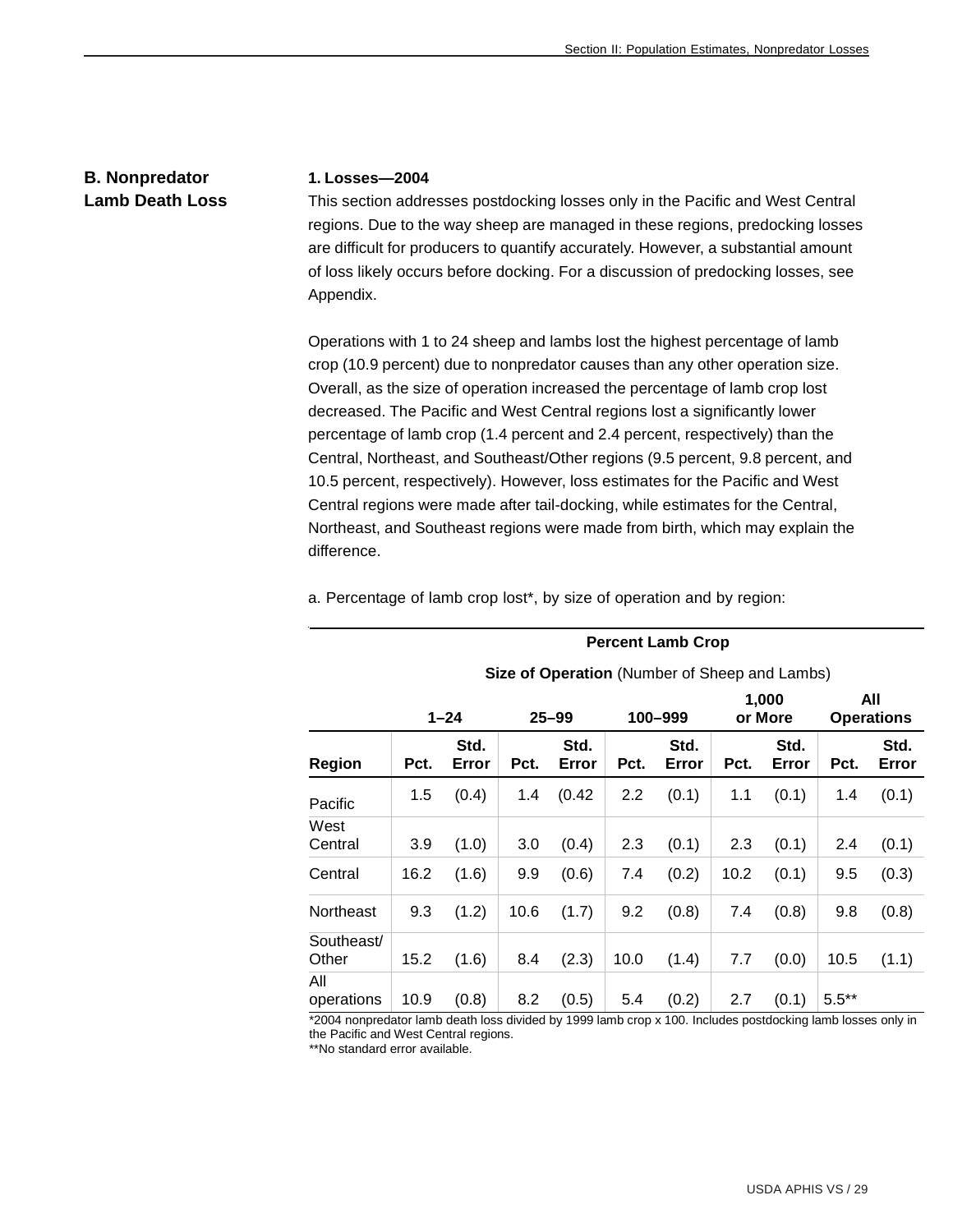

# Percentage of Lamb Crop Lost by Operation Size and by Region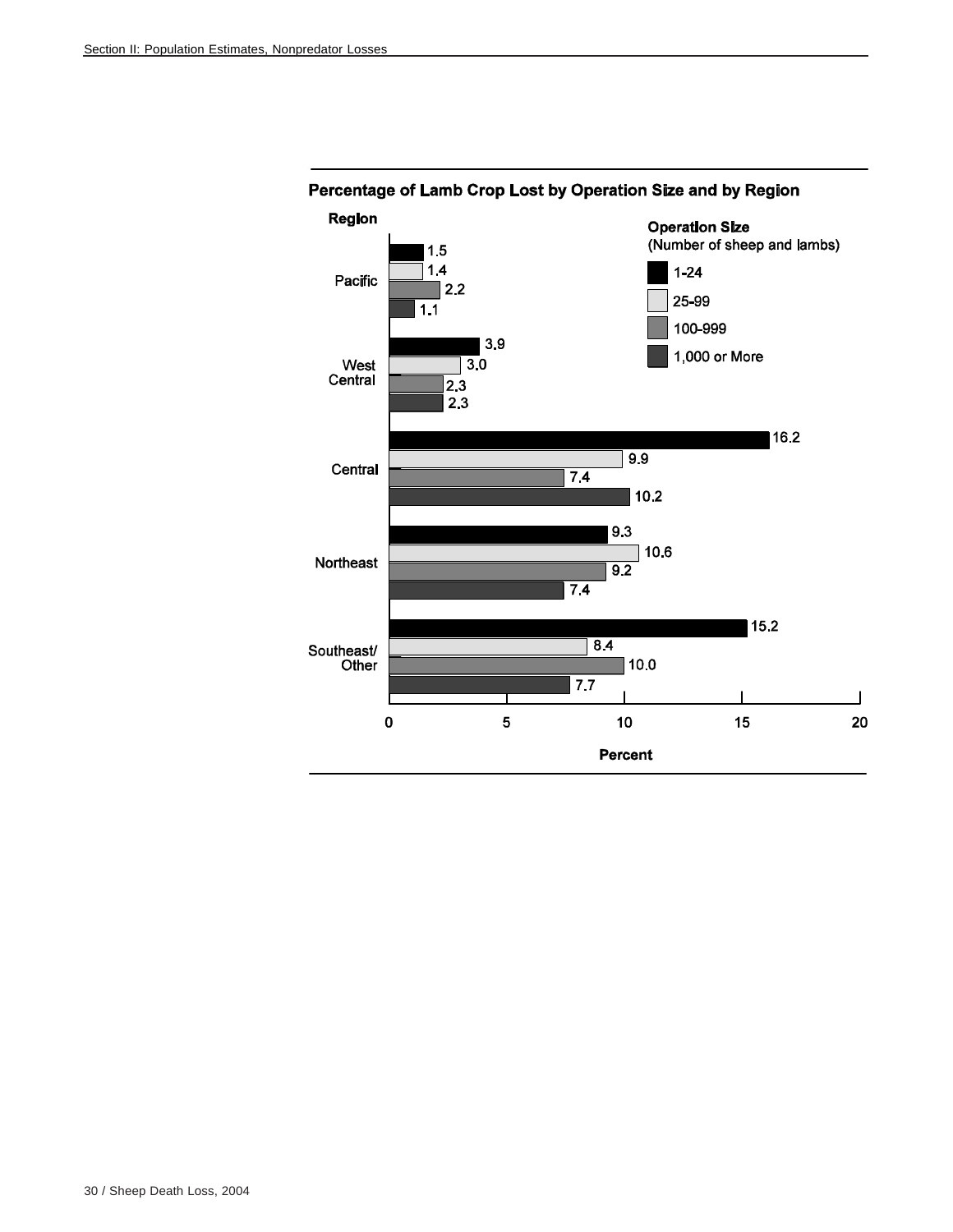#### **2. Cause of loss—1994, 1999, and 2004\***

From 1994 to 2004, the causes of lamb crop losses remained fairly consistent. Digestive and respiratory losses represented the highest percentages of loss in 1994, 1999, and 2004.

a. Percentage of lamb death loss by cause and by year:

|                                                                                   |                | <b>Percent Nonpredator Loss</b> |                |
|-----------------------------------------------------------------------------------|----------------|---------------------------------|----------------|
|                                                                                   | 1994           | 1999                            | 2004           |
| <b>Nonpredator Cause</b>                                                          | <b>Percent</b> | <b>Percent</b>                  | <b>Percent</b> |
| Digestive problems (bloat,<br>scours, parasites,                                  |                |                                 |                |
| enterotoxemia, acidosis, etc.)                                                    | 19.3           | 17.4                            | 19.8           |
| Respiratory problems<br>(pneumonia, shipping fever,<br>$etc.$ )                   | 19.4           | 21.9                            | 22.8           |
| Metabolic problems (milk fever,<br>twin lamb disease, pregnancy<br>toxemia, etc.) | 3.9            | 3.2                             | 2.8            |
| Weather-related causes<br>(chilling, drowning, lightning,<br>$etc.$ )             | 16.9           | 12.8                            | 14.8           |
| Theft (stolen)                                                                    | 1.8            | 0.9                             | 0.7            |
| Poisoning (nitrate poisoning,<br>noxious feeds, noxious weeds,<br>$etc.$ )        | 2.5            | 1.8                             | 2.0            |
| Lambing problems                                                                  | 10.5           | 10.4                            | 14.7           |
| Other diseases (mastitis,<br>footrot, boils, etc.)                                | N/A            | 3.8                             | 3.3            |
| Other***                                                                          | 8.2            | 13.1                            | 5.8            |
| Unknown                                                                           | 17.5           | 14.7                            | 13.3           |
| Total                                                                             | 100.0          | 100.0                           | 100.0          |

**\*** See Section III: Methodology

\*\*Does not include Pacific and West Central regions.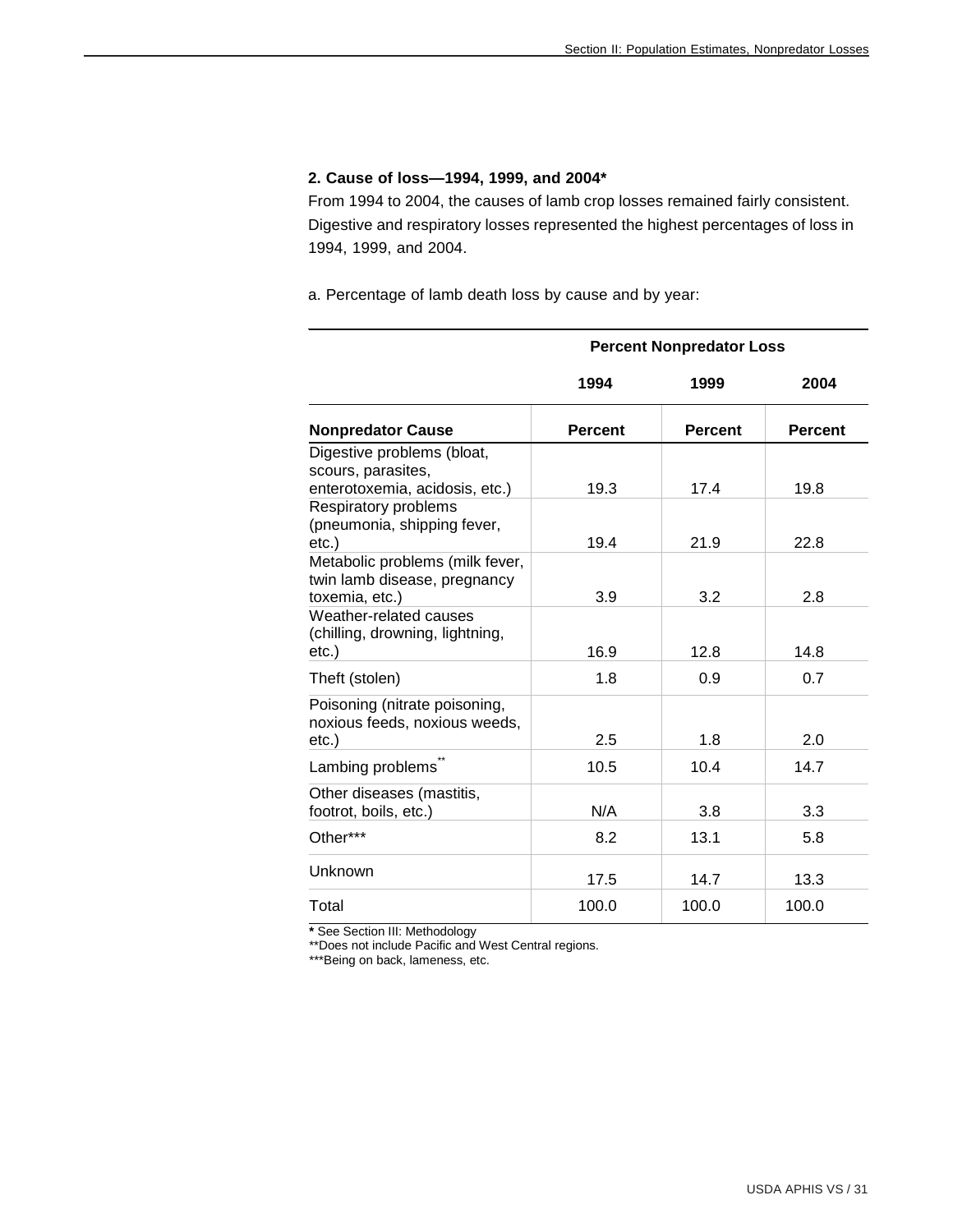|                                                                                       | <b>Percent Lamb Crop</b> |                |                |  |  |  |  |  |  |
|---------------------------------------------------------------------------------------|--------------------------|----------------|----------------|--|--|--|--|--|--|
|                                                                                       | 1994                     | 1999           | 2004           |  |  |  |  |  |  |
| <b>Nonpredator Cause</b>                                                              | <b>Percent</b>           | <b>Percent</b> | <b>Percent</b> |  |  |  |  |  |  |
| Digestive problems (bloat, scours,<br>parasites, enterotoxemia, acidosis,<br>$etc.$ ) | 1.12                     | 0.97           | 1.10           |  |  |  |  |  |  |
| Respiratory problems (pneumonia,<br>shipping fever, etc.)                             | 1.13                     | 1.21           | 1.26           |  |  |  |  |  |  |
| Metabolic problems (milk fever, twin<br>lamb disease, pregnancy toxemia,<br>$etc.$ )  | 0.23                     | 0.18           | 0.15           |  |  |  |  |  |  |
| Weather-related causes (chilling,<br>drowning, lightning, etc.)                       | 0.98                     | 0.71           | 0.82           |  |  |  |  |  |  |
| Theft (stolen)                                                                        | 0.11                     | 0.05           | 0.04           |  |  |  |  |  |  |
| Poisoning (nitrate poisoning, noxious<br>feeds, noxious weeds, etc.)                  | 0.15                     | 0.10           | 0.11           |  |  |  |  |  |  |
| Lambing problems                                                                      | 0.61                     | 0.57           | 0.82           |  |  |  |  |  |  |
| Other diseases (mastitis, footrot,<br>boils, etc.)                                    | N/A                      | 0.21           | 0.19           |  |  |  |  |  |  |
| Other***                                                                              | 0.48                     | 0.73           | 0.32           |  |  |  |  |  |  |
| Unknown                                                                               | 1.02                     | 0.82           | 0.74           |  |  |  |  |  |  |
| All nonpredator causes                                                                | 5.83                     | 5.55           | 5.55           |  |  |  |  |  |  |

b. Percentage of lamb crop lost by cause and by year:

**\*** See Section III: Methodology

\*\*Does not include Pacific and West Central regions.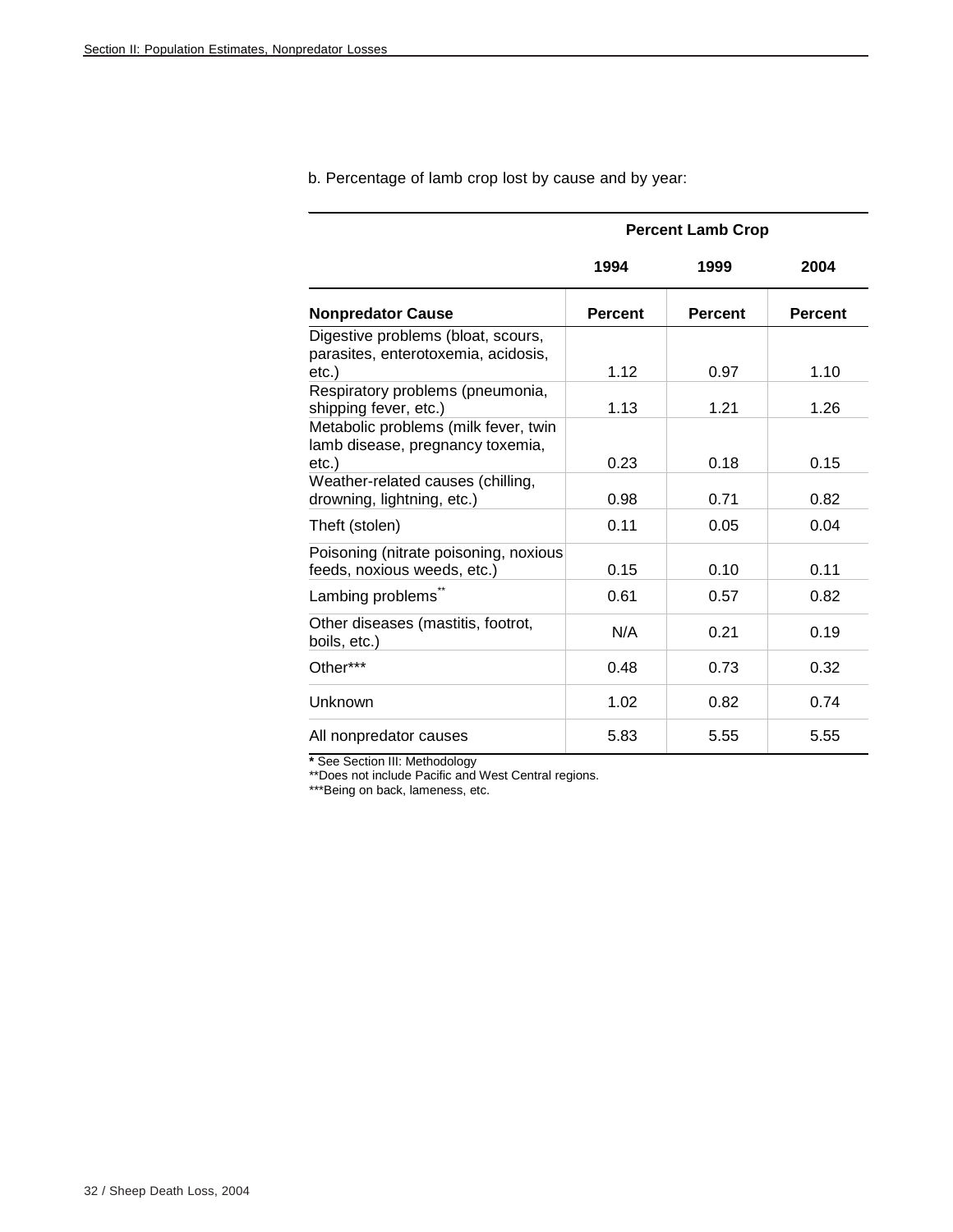#### **3. Cause of loss by size of operation—2004**

A higher percentage of lamb losses on operations with 1,000 or more sheep and lambs was due to digestive causes (26.5 percent) compared to operations with fewer than 100 sheep and lambs (less than 15 percent). Lambing problems accounted for a significantly lower percentage of lamb losses (4.2 percent) on operations with 1,000 or more sheep and lambs compared to the other operation sizes (at least 15 percent). The difference may reflect the fact that losses due to lambing problems were not measured in the Pacific and West Central regions where many of the largest operations exist. In addition, losses as a result of lambing may be harder to observe on the largest operations.

a. Percentage of lamb death loss by cause and by size of operation:

#### **Percent Nonpredator Loss**

|                                                                                       | $1 - 24$ |               | 25-99 |               | 100-999 |               | 1,000 or<br><b>More</b> |               |
|---------------------------------------------------------------------------------------|----------|---------------|-------|---------------|---------|---------------|-------------------------|---------------|
| <b>Nonpredator Cause</b>                                                              | Pct.     | Std.<br>Error | Pct.  | Std.<br>Error | Pct.    | Std.<br>Error | Pct.                    | Std.<br>Error |
| Digestive problems (bloat,<br>scours, parasites,<br>enterotoxemia, acidosis,<br>etc.) | 12.9     | (2.2)         | 14.9  | (1.5)         | 23.8    | (3.6)         | 26.5                    | (1.1)         |
| Respiratory problems<br>(pneumonia, shipping<br>fever, etc.)                          | 17.6     | (3.0)         | 19.5  | (2.8)         | 23.3    | (1.5)         | 26.7                    | (0.8)         |
| Metabolic problems (milk<br>fever, twin lamb disease,<br>pregnancy toxemia, etc.)     | 3.0      | (1.1)         | 3.4   | (0.7)         | 2.1     | (0.3)         | 1.3                     | (0.2)         |
| Weather-related causes<br>(chilling, drowning,<br>lightning, etc.)                    | 18.1     | (2.3)         | 17.0  | (1.9)         | 13.1    | (1.1)         | 10.5                    | (0.8)         |
| Theft                                                                                 | 1.0      | (1.0)         | 0.5   | (0.2)         | 0.6     | (0.3)         | 0.7                     | (0.2)         |
| Poisoning (nitrate<br>poisoning, noxious feeds,<br>noxious weeds, etc.)               | 0.6      | (0.3)         | 1.1   | (0.5)         | 1.2     | (0.2)         | 4.6                     | (0.5)         |
| Lambing problems*                                                                     | 16.0     | (2.1)         | 21.7  | (2.0)         | 15.2    | (1.4)         | 4.2                     | (0.6)         |
| Other diseases (mastitis,<br>footrot, boils, etc.)                                    | 2.6      | (0.9)         | 2.8   | (0.6)         | 2.7     | (0.3)         | 3.5                     | (0.4)         |
| Other**                                                                               | 8.9      | (1.9)         | 6.7   | (1.1)         | 5.2     | (0.4)         | 3.2                     | (0.3)         |
| Unknown                                                                               | 19.3     | (5.0)         | 12.4  | (1.3)         | 12.8    | (1.0)         | 18.8                    | (1.1)         |
| Total                                                                                 | 100.0    |               | 100.0 |               | 100.0   |               | 100.0                   |               |

 **Size of Operation** (Number of Sheep and Lambs)

\*Does not include Pacific and West Central regions.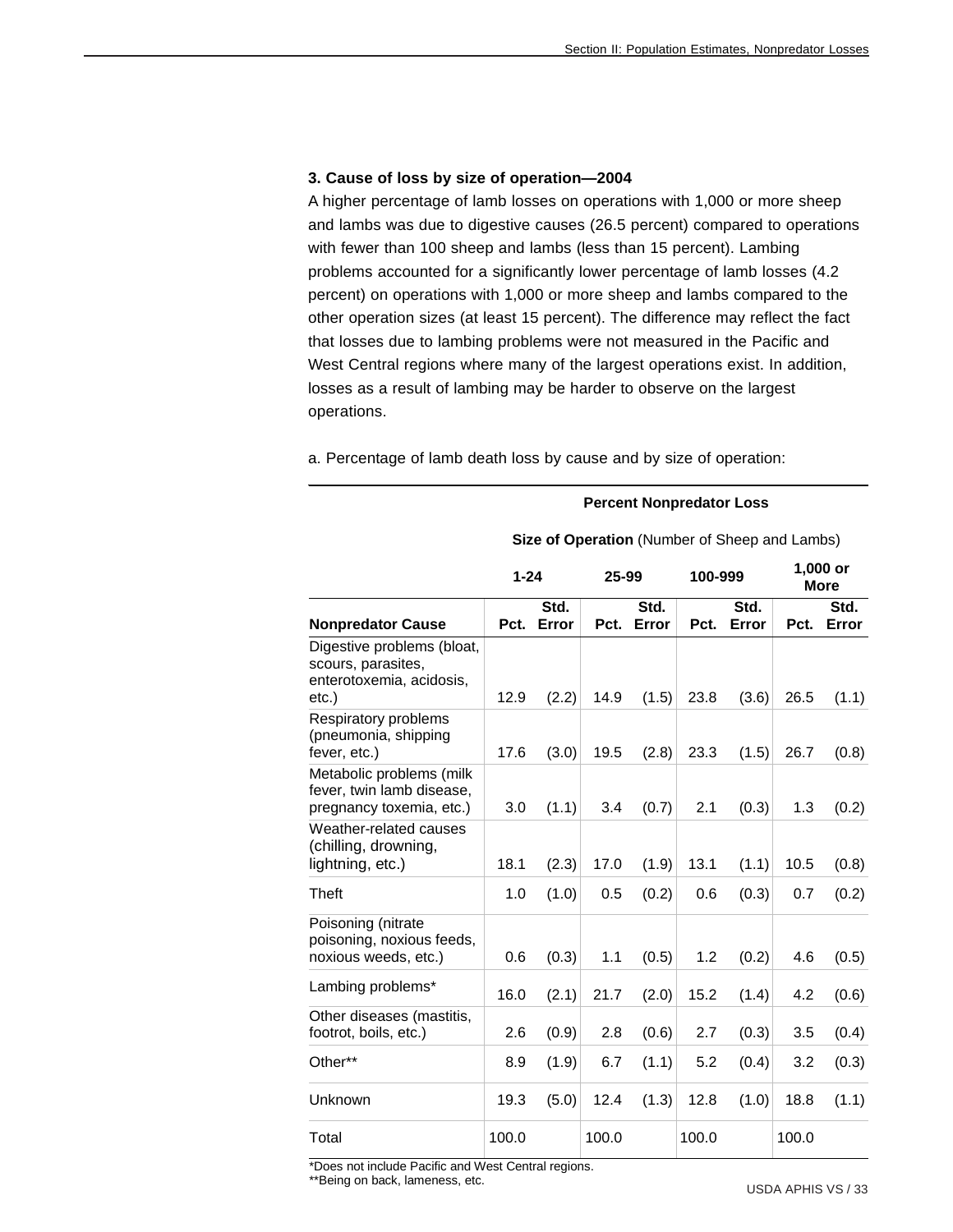As operation size increased, the percentage of lamb crop lost to digestive, respiratory, metabolic, and lambing problems decreased.

b. Percentage of lamb crop lost by cause and by size of operation:

#### **Percent Lamb Crop**

|                                                                                            | $1 - 24$ |               |      | 25-99         |      | 100-999       | 1,000 or More |               |  |
|--------------------------------------------------------------------------------------------|----------|---------------|------|---------------|------|---------------|---------------|---------------|--|
| Nonpredator<br>Cause                                                                       | Pct.     | Std.<br>Error | Pct. | Std.<br>Error | Pct. | Std.<br>Error | Pct.          | Std.<br>Error |  |
| Digestive problems<br>(bloat, scours,<br>parasites,<br>enterotoxemia,<br>acidosis, etc.)   | 1.41     | (0.23)        | 1.22 | (0.13)        | 1.28 | (0.23)        | 0.72          | (0.04)        |  |
| Respiratory<br>problems<br>(pneumonia,<br>shipping fever,<br>etc.)                         | 1.91     | (0.37)        | 1.60 | (0.26)        | 1.27 | (0.07)        | 0.73          | (0.03)        |  |
| Metabolic<br>problems (milk<br>fever, twin lamb<br>disease,<br>pregnancy<br>toxemia, etc.) | 0.32     | (0.12)        | 0.28 | (0.06)        | 0.11 | (0.02)        | 0.04          | (0.01)        |  |
| Weather-related<br>causes (chilling,<br>drowning,<br>lightning, etc.)                      | 1.98     | (0.28)        | 1.39 | (0.19)        | 0.71 | (0.06)        | 0.29          | (0.02)        |  |
| Theft                                                                                      | 0.11     | (0.11)        | 0.04 | (0.02)        | 0.03 | (0.02)        | 0.02          | (0.01)        |  |
| Poisoning (nitrate<br>poisoning, noxious<br>feeds, noxious<br>weeds, etc.)                 | 0.06     | (0.03)        | 0.09 | (0.04)        | 0.07 | (0.01)        | 0.13          | (0.01)        |  |
| Lambing<br>problems*                                                                       | 1.75     | (0.21)        | 1.79 | (0.20)        | 0.82 | (0.07)        | 0.12          | (0.02)        |  |
| Other diseases<br>(mastitis, footrot,<br>boils, etc.)                                      | 0.28     | (0.10)        | 0.23 | (0.05)        | 0.15 | (0.02)        | 0.10          | (0.01)        |  |
| Other**                                                                                    | 0.97     | (0.21)        | 0.55 | (0.09)        | 0.28 | (0.02)        | 0.09          | (0.01)        |  |
| Unknown                                                                                    | 2.10     | (0.62)        | 1.02 | (0.11)        | 0.69 | (0.05)        | 0.51          | (0.03)        |  |
| All nonpredator<br>causes                                                                  | 10.89    | (0.84)        | 8.21 | (0.47)        | 5.41 | (0.19)        | 2.75          | (0.08)        |  |

### **Size of Operation** (Number of Sheep and Lambs)

\*Does not include Pacific and West Central regions.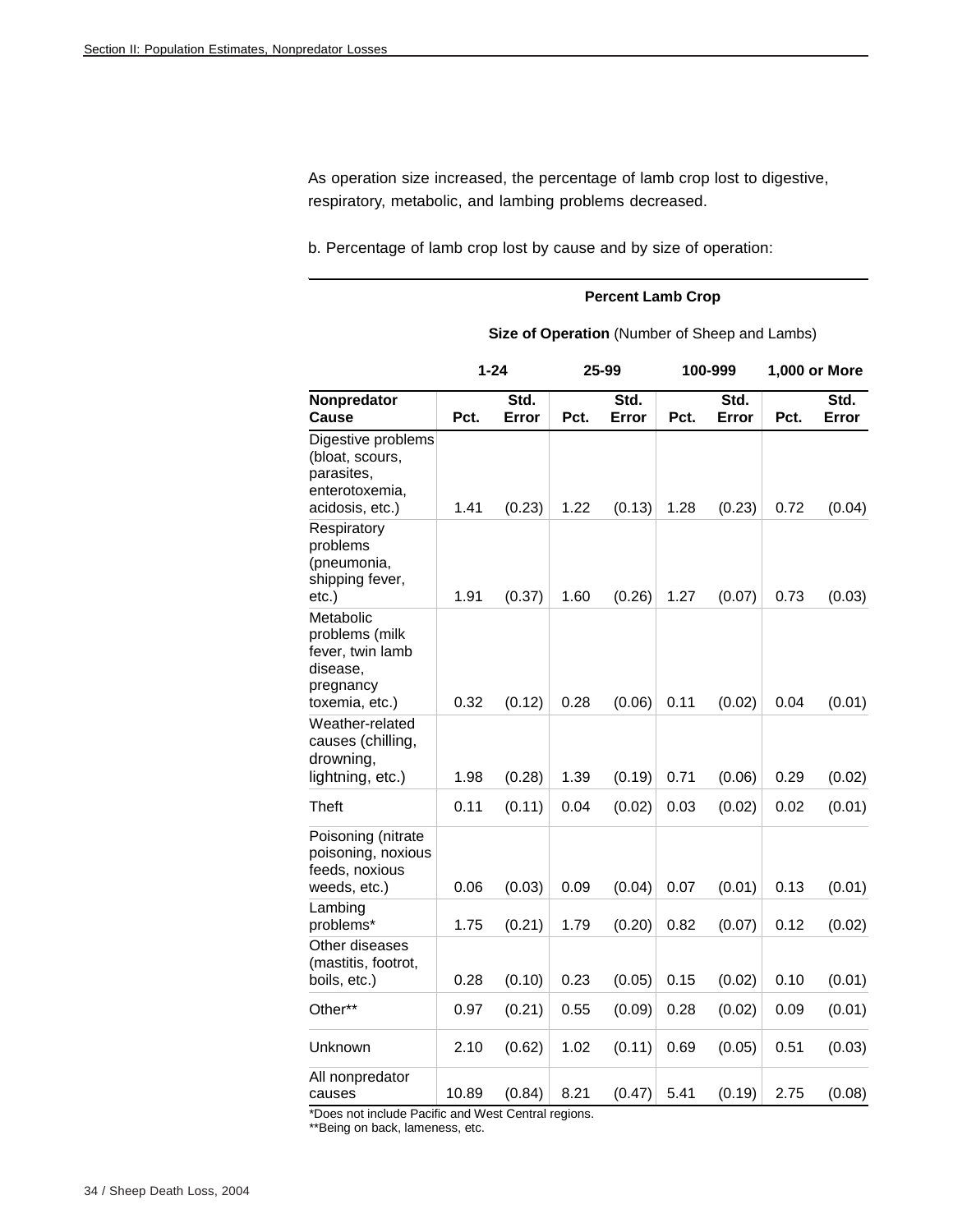#### **4. Cause of loss by region—2004**

The percentage of losses due to respiratory causes ranged from 30.8 percent in the Pacific region to 9.5 percent in the Southeast/Other region. The percentage of losses due to digestive problems ranged from 38.0 percent in the Southeast/ Other region to 14.4 percent in the Northeast region.

a. Percentage of all losses by cause and by region:

|                                                                                          | <b>Percent Nonpredator Loss</b> |                |       |                   |       |               |       |                  |                     |               |  |  |
|------------------------------------------------------------------------------------------|---------------------------------|----------------|-------|-------------------|-------|---------------|-------|------------------|---------------------|---------------|--|--|
|                                                                                          |                                 |                |       |                   |       | Region        |       |                  |                     |               |  |  |
|                                                                                          |                                 | <b>Pacific</b> |       | West<br>Central   |       | Central       |       | <b>Northeast</b> | Southeast/<br>Other |               |  |  |
| Nonpredator<br>Cause                                                                     | Pct.                            | Std.<br>Error  | Pct.  | Std.<br>Error     | Pct.  | Std.<br>Error | Pct.  | Std.<br>Error    | Pct.                | Std.<br>Error |  |  |
| Digestive problems<br>(bloat, scours,<br>parasites,<br>enterotoxemia,<br>acidosis, etc.) | 19.6                            | (2.9)          | 27.9  | (1.4)             | 16.0  | (1.0)         | 14.4  | (1.9)            |                     | 38.0 (14.6)   |  |  |
| Respiratory<br>problems<br>(pneumonia,<br>shipping fever, etc.)                          | 30.8                            | (2.7)          |       | $20.5$ $(1.1)$    | 25.1  | (1.7)         | 15.4  | (2.1)            | 9.5                 | (3.7)         |  |  |
| Metabolic problems<br>(milk fever, twin<br>lamb disease,<br>pregnancy toxemia,<br>etc.)  | 3.4                             | (1.1)          | 2.0   | (0.3)             | 2.1   | (0.3)         | 3.7   | (1.0)            | 3.5                 | (2.6)         |  |  |
| Weather-related<br>causes (chilling,<br>drowning,<br>lightning, etc.)                    | 12.0                            | (3.7)          | 13.1  | (1.1)             | 13.1  | (0.9)         | 22.2  | (2.8)            | 15.2                | (5.0)         |  |  |
| Theft                                                                                    | 0.9                             | (0.5)          |       | $2.2$ $(1.0)$     | 0.2   | (0.1)         | 0.6   | (0.3)            | 0.0                 | (0.0)         |  |  |
| Poisoning (nitrate<br>poisoning, noxious<br>feeds, noxious<br>weeds, etc.)               | 2.2                             | (1.1)          |       | $5.2 \quad (0.5)$ | 0.8   | (0.3)         | 1.1   | (0.4)            | 0.0                 | (0.0)         |  |  |
| Lambing problems                                                                         | N/A                             |                | N/A   |                   | 20.9  | (1.2)         | 19.3  | (2.6)            | 12.6                | (4.9)         |  |  |
| Other diseases<br>(mastitis, footrot,<br>boils, etc.)                                    | 3.7                             | (0.9)          |       | 3.4(0.4)          | 3.2   | (0.4)         | 1.3   | (0.6)            | 1.8                 | (0.7)         |  |  |
| Other *                                                                                  | 7.9                             | (2.2)          |       | $5.2$ $(0.6)$     | 6.0   | (0.8)         | 6.1   | (1.1)            | 6.9                 | (2.9)         |  |  |
| Unknown                                                                                  | 19.5                            | (3.2)          |       | $20.5$ $(1.2)$    | 12.6  | (1.8)         | 15.9  | (2.0)            | 12.5                | (3.5)         |  |  |
| Total                                                                                    | 100.0                           |                | 100.0 |                   | 100.0 |               | 100.0 |                  | 100.0               |               |  |  |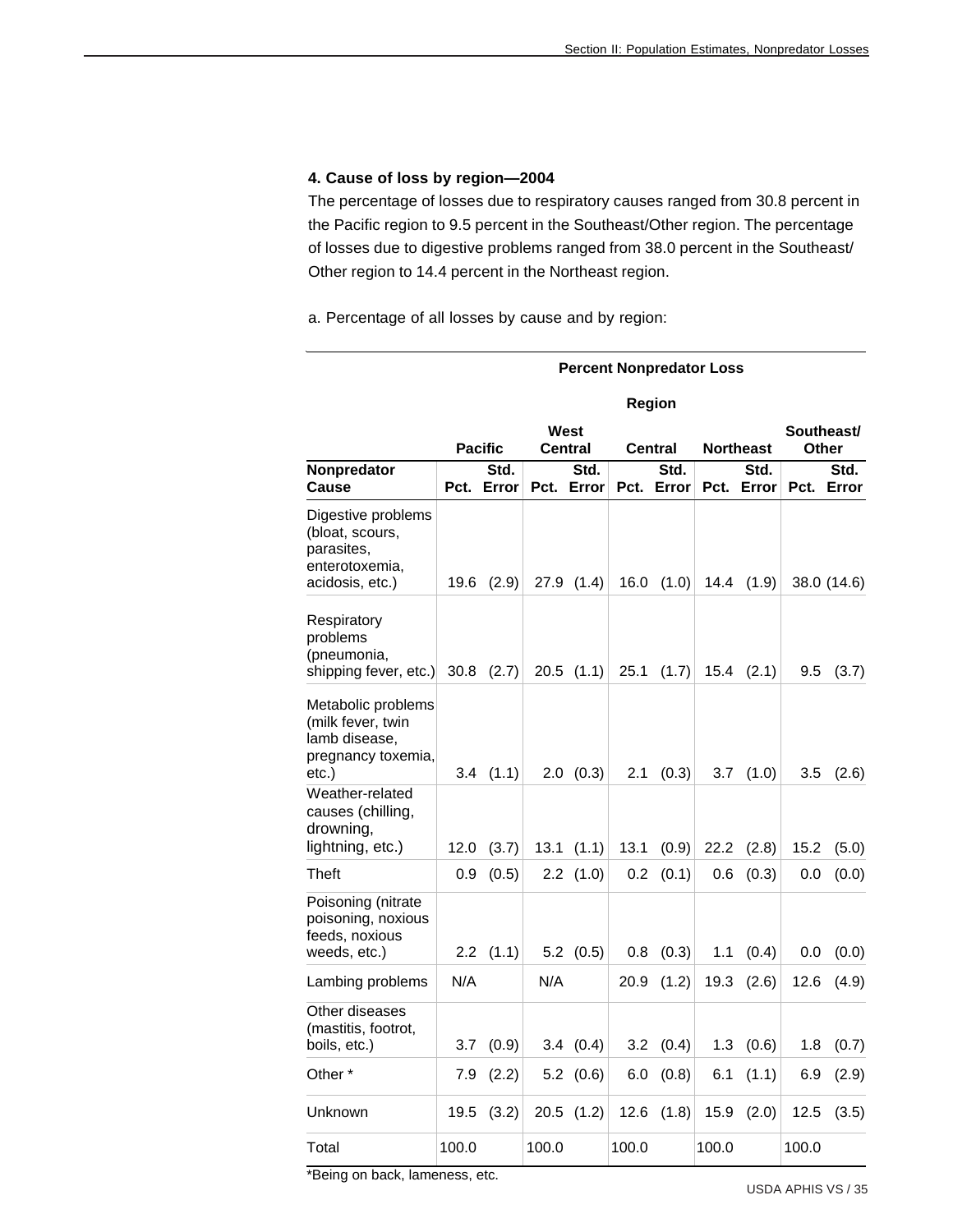The percentage of lamb crop lost to weather-related causes was significantly higher in the Central, Northeast, and Southeast/Other regions (1.24 percent, 2.18 percent, and 1.60 percent, respectively) compared to the Pacific and West Central regions (0.16 percent and 0.31 percent, respectively).

b. Percentage of lamb crop lost by cause and by region:

|                                                                                            | <b>Percent Nonpredator Loss</b> |                |      |                 |      |                             |                  |                |      |                        |  |
|--------------------------------------------------------------------------------------------|---------------------------------|----------------|------|-----------------|------|-----------------------------|------------------|----------------|------|------------------------|--|
|                                                                                            |                                 |                |      |                 |      | Region                      |                  |                |      |                        |  |
|                                                                                            |                                 | <b>Pacific</b> |      | West<br>Central |      | Central                     | <b>Northeast</b> |                |      | Southeast/<br>Other    |  |
| Nonpredator<br>Cause                                                                       | Pct.                            | Std.<br>Error  | Pct. | Std.<br>Error   | Pct. | Std.<br>Error               | Pct.             | Std.<br>Error  | Pct. | Std.<br>Error          |  |
| Digestive<br>problems (bloat,<br>scours, parasites,<br>enterotoxemia,<br>acidosis, etc.)   | 0.27                            | $(0.04)$ 0.68  |      | $(0.04)$ 1.52   |      | $(0.09)$ 1.41               |                  | (0.20)         |      | 3.99(1.71)             |  |
| Respiratory<br>problems<br>(pneumonia,<br>shipping fever,<br>$etc.$ )                      | 0.42                            | $(0.05)$ 0.49  |      | $(0.03)$ 2.41   |      | $(0.20)$ 1.51               |                  | (0.23)         | 0.99 | (0.38)                 |  |
| Metabolic<br>problems (milk<br>fever, twin lamb<br>disease,<br>pregnancy<br>toxemia, etc.) | 0.05                            | $(0.02)$ 0.05  |      |                 |      | $(0.01)$ 0.20 $(0.03)$ 0.36 |                  | (0.10)         |      | 0.37(0.28)             |  |
| Weather-related<br>causes (chilling,<br>drowning,<br>lightning, etc.)                      | 0.16                            | $(0.06)$ 0.31  |      |                 |      | $(0.03)$ 1.24 $(0.09)$ 2.18 |                  | (0.38)         |      | 1.60(0.51)             |  |
| Theft                                                                                      | 0.01                            | $(0.01)$ 0.05  |      |                 |      | $(0.02)$ 0.02 $(0.01)$ 0.06 |                  | (0.03)         |      | 0.00(0.00)             |  |
| Poisoning (nitrate<br>poisoning,<br>noxious feeds,<br>noxious weeds,<br>$etc.$ )           | 0.03                            | $(0.02)$ 0.12  |      | (0.01)          | 0.08 | $(0.03)$ 0.10               |                  | (0.04)         |      | 0.00 (0.00)            |  |
| Lambing<br>problems                                                                        | N/A                             |                | N/A  |                 | 2.00 | $(0.10)$ 1.89               |                  | (0.34)         |      | 1.32(0.52)             |  |
| Other diseases<br>(mastitis, footrot,<br>boils, etc.)                                      | 0.05                            | $(0.01)$ 0.08  |      | $(0.01)$ 0.31   |      | $(0.04)$ 0.13               |                  |                |      | $(0.05)$ 0.19 $(0.07)$ |  |
| Other*                                                                                     | 0.11                            | $(0.03)$ 0.12  |      | (0.01)          | 0.57 | $(0.07)$ 0.60               |                  | (0.11)         | 0.72 | (0.29)                 |  |
| Unknown                                                                                    | 0.27                            | $(0.06)$ 0.49  |      | (0.03)          |      | $1.20$ $(0.19)$ 1.56        |                  | (0.19)         | 1.31 | (0.33)                 |  |
| All nonpredator<br>causes                                                                  | 1.37                            | $(0.12)$ 2.39  |      | (0.07)          | 9.55 | $(0.30)$ 9.80               |                  | $(0.84)$ 10.49 |      | (1.05)                 |  |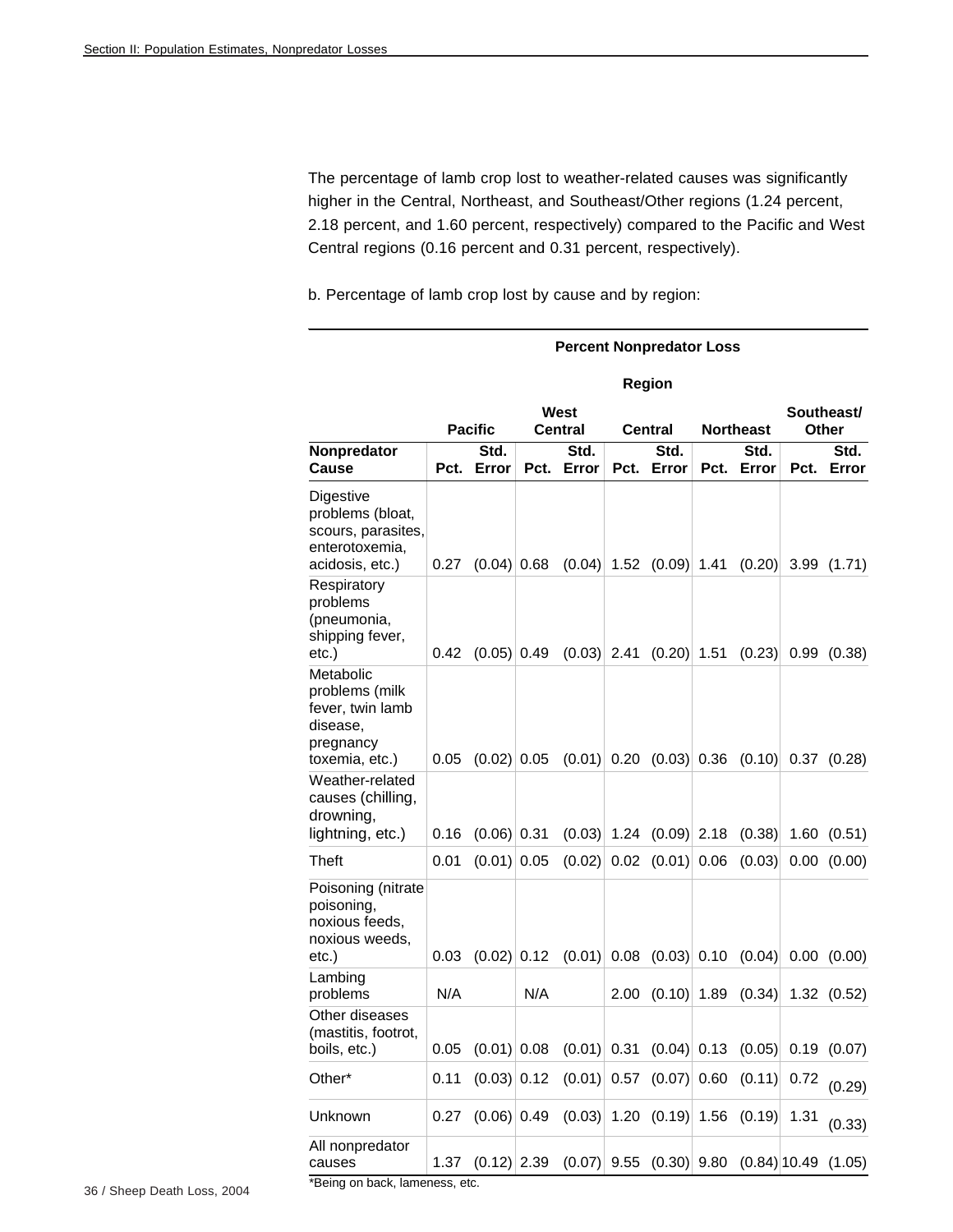#### **5. Cause of loss by region and by size of operation—2004**

In the Pacific region, as the size of operation increased the percentage of loss due to metabolic and "other" causes of loss decreased.

a. For the *Pacific* region, percentage of lamb death loss by cause and by size of operation:

#### **Percent Nonpredator Loss**

|                                                                                            | $1 - 24$ |              | 25–99        |       | 100-999 |       | 1,000<br>or More |       | All<br><b>Operations</b> |       |
|--------------------------------------------------------------------------------------------|----------|--------------|--------------|-------|---------|-------|------------------|-------|--------------------------|-------|
| Nonpredator                                                                                |          | Std.         |              | Std.  |         | Std.  |                  | Std.  |                          | Std.  |
| Cause                                                                                      |          | Pct. Error   | Pct.         | Error | Pct.    | Error | Pct.             | Error | Pct.                     | Error |
| Digestive problems<br>(bloat, scours,<br>parasites,<br>enterotoxemia,<br>acidosis, etc.)   | 15.2     |              | $(9.4)$ 13.3 | (6.8) | 18.4    | (2.5) | 23.6             | (5.3) | 19.5                     | (2.9) |
| Respiratory<br>problems<br>(pneumonia,<br>shipping fever,<br>etc.)                         | 14.9     | $(9.2)$ 24.1 |              | (6.1) | 43.7    | (3.7) | 28.2             | (4.0) | 30.7                     | (2.7) |
| Metabolic<br>problems (milk<br>fever, twin lamb<br>disease,<br>pregnancy<br>toxemia, etc.) | 13.5     | (9.4)        | 7.4          | (3.0) | 2.2     | (0.7) | 0.6              | (0.3) | 3.4                      | (1.1) |
| Weather-related<br>causes (chilling,<br>drowning,<br>lightning, etc.)                      | 12.7     | (8.9)        | 4.3          | (2.0) | 10.4    | (1.5) | 15.9             | (7.8) | 12.0                     | (3.7) |
| Theft (stolen)                                                                             | 0.0      | (0.0)        | 0.3          | (0.2) | 0.2     | (0.1) | 1.8              | (1.2) | 0.9                      | (0.5) |
| Poisoning (nitrate<br>poisoning, noxious<br>feeds, noxious<br>weeds, etc.)                 | 0.0      | (0.0)        | 0.0          | (0.0) | 0.0     | (0.0) | 5.0              | (2.5) | 2.2                      | (1.1) |
| Lambing problems                                                                           | N/A      |              | N/A          |       | N/A     |       | N/A              |       | N/A                      |       |
| Other diseases<br>(mastitis, footrot,<br>boils, etc.)                                      |          | 4.7 $(4.3)$  | 0.6          | (0.5) | 6.8     | (1.7) | 2.7              | (1.3) | 3.7                      | (0.9) |
| Other*                                                                                     |          | 33.9(15.0)   | 17.8         | (7.6) | 2.9     | (0.9) | 1.9              | (0.5) | 7.9                      | (2.2) |
| Unknown                                                                                    | 5.1      |              | $(4.1)$ 32.2 | (7.7) | 15.4    |       | $(1.9)$ 20.3     | (5.8) | 19.5                     | (3.2) |
| Total                                                                                      | 100.0    |              | 100.0        |       | 100.0   |       | 100.0            |       | 100.0                    |       |

**Size of Operation** (Number of Sheep and Lambs)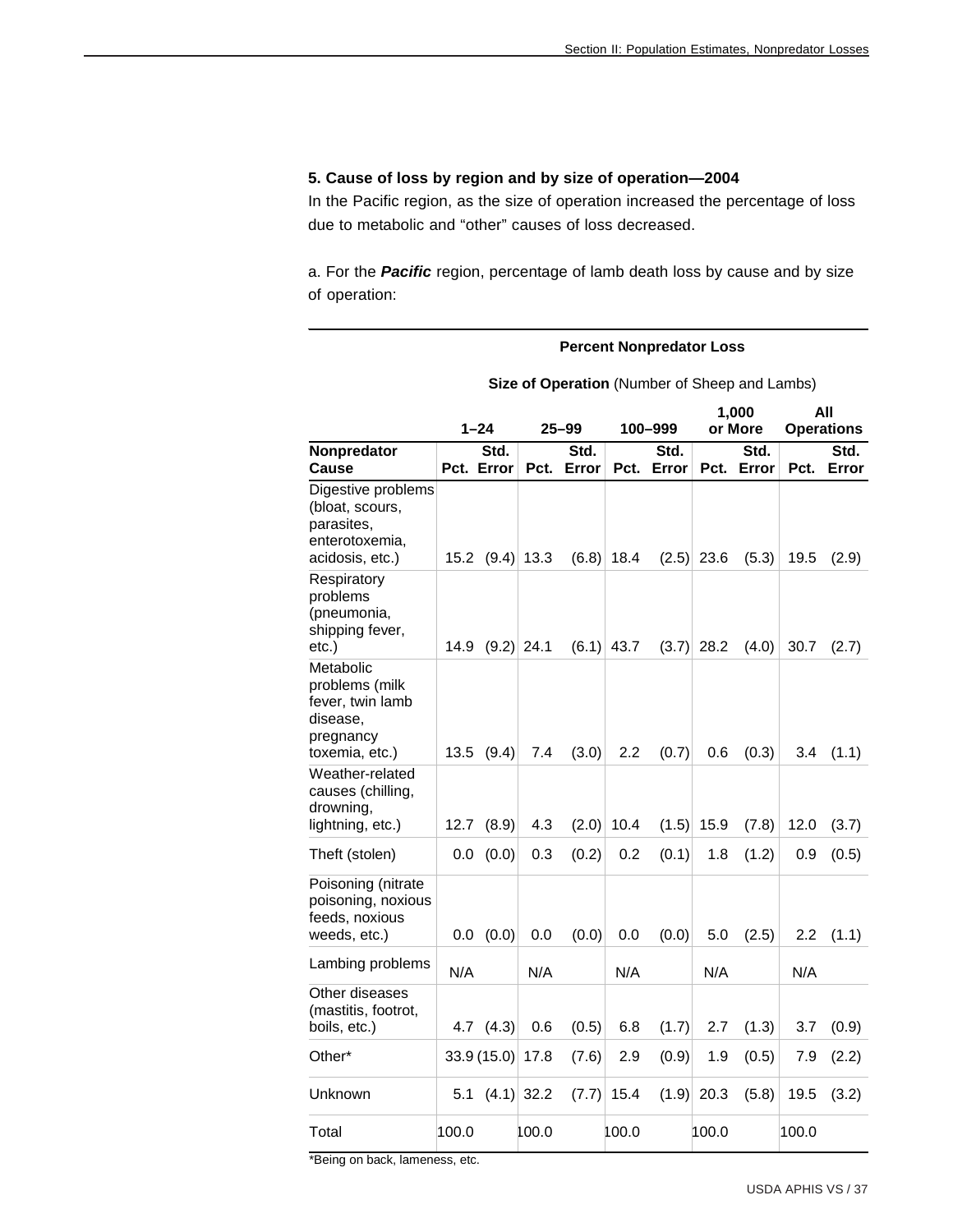In the West Central region, the percentage of losses due to theft ranged from 17.1 percent on operations with 1 to 24 sheep and lambs to 0.9 percent on operations with 1,000 or more sheep and lambs.

b. For the *West Central* region, percentage of lamb death loss by cause and by size of operation:

#### **Percent Nonpredator Loss Size of Operation** (Number of Sheep and Lambs)  **1–24 25–99 100–999 1,000 or More All Operations Nonpredator**  Cause Pct. **Std. Error Std.**  Pct. **Error Std.**  Pct. **Error Std.**  Pct. **Error Std. Error**  Digestive problems (bloat, scours, parasites, enterotoxemia, acidosis, etc.)  $\begin{array}{|l|l|l|l|} \hline 16.1 & (6.0) & 31.9 & (7.4) & 24.9 & (2.5) & 29.7 & (1.5) & 27.9 & (1.4) \hline \end{array}$ Respiratory problems (pneumonia, shipping fever, etc.) 12.2 (8.3) 4.2 (0.9) 18.7 (3.1) 24.5 (0.8) 20.5 (1.1) Metabolic problems (milk fever, twin lamb disease, pregnancy toxemia, etc.) 3.6 (2.7) 2.0 (1.1) 3.4 (1.0) 1.2 (0.2) 2.0 (0.3) Weather-related causes (chilling, drowning, lightning, etc.) 9.8 (5.9) 21.1 (7.5) 17.3 (2.7) 10.2 (0.6) 13.1 (1.1) Theft (stolen) 17.1 (14.6) 2.9 (1.6) 2.2 (1.6) 0.9 (0.4) 2.2 (1.0) Poisoning (nitrate poisoning, noxious feeds, noxious weeds, etc.) 0.6  $(0.3)$  3.2  $(1.6)$  3.6  $(0.8)$  6.6  $(0.7)$  5.2  $(0.5)$ Lambing problems | N/A | N/A | N/A | N/A | N/A Other diseases (mastitis, footrot, boils, etc.) 7.3 (5.7) 3.8 (1.8) 5.1 (0.9) 2.3 (0.3) 3.4 (0.4) Other\* 13.0 (8.3) 9.1 (3.2) 4.9 (0.7) 4.1 (0.4) 5.2 (0.6) Unknown 21.3 (10.0) 21.8 (4.3) 19.9 (2.1) 20.5 (1.4) 20.5 (1.2) Total 100.0 100.0 100.0 100.0 100.0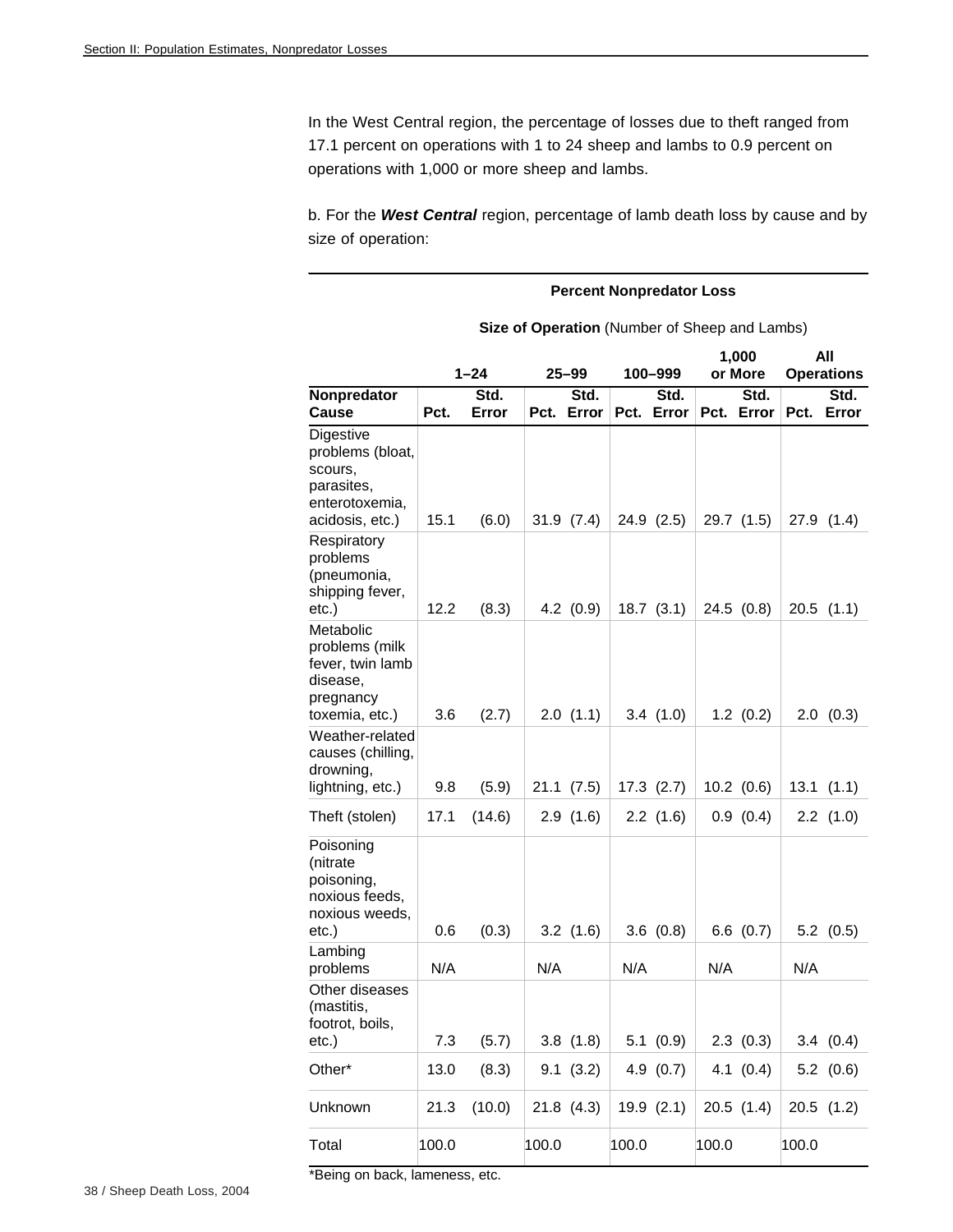In the Central region, operations with 1 to 24 sheep and lambs had a higher percentage of losses due to weather-related causes than operations with 1,000 or more sheep and lambs (18.8 percent and 9.9 percent, respectively).

c. For the *Central* region, percentage of lamb death loss by cause and by size of operation:

|                                                                                             | <b>Percent Nonpredator Loss</b> |               |           |               |       |               |       |                                               |              |                          |  |  |
|---------------------------------------------------------------------------------------------|---------------------------------|---------------|-----------|---------------|-------|---------------|-------|-----------------------------------------------|--------------|--------------------------|--|--|
|                                                                                             |                                 |               |           |               |       |               |       | Size of Operation (Number of Sheep and Lambs) |              |                          |  |  |
|                                                                                             |                                 | $1 - 24$      | $25 - 99$ |               |       | 100–999       |       | $1,000$ or<br><b>More</b>                     |              | All<br><b>Operations</b> |  |  |
| <b>Nonpredator</b><br>Cause                                                                 | Pct.                            | Std.<br>Error | Pct.      | Std.<br>Error | Pct.  | Std.<br>Error | Pct.  | Std.<br>Error                                 | Pct.         | Std.<br>Error            |  |  |
| Digestive<br>problems (bloat,<br>scours,<br>parasites,<br>enterotoxemia,<br>acidosis, etc.) | 11.7                            | (2.8)         | 13.8      | (1.8)         | 19.2  | (1.2)         | 20.7  | (1.8)                                         | 16.0         | (1.0)                    |  |  |
| Respiratory<br>problems<br>(pneumonia,<br>shipping fever,<br>etc.)                          | 20.7                            | (4.3)         | 23.8      | (4.1)         | 27.1  | (1.3)         | 32.9  | (1.7)                                         | 25.1         | (1.7)                    |  |  |
| Metabolic<br>problems (milk<br>fever, twin lamb<br>disease,<br>pregnancy<br>toxemia, etc.)  | 1.0                             | (0.4)         | 3.4       | (0.9)         | 1.5   | (0.2)         | 1.8   | (0.4)                                         | 2.1          | (0.3)                    |  |  |
| Weather-related<br>causes (chilling,<br>drowning,<br>lightning, etc.)                       | 18.8                            | (3.2)         | 12.6      | (1.6)         | 11.3  | (0.9)         | 9.3   | (1.6)                                         | 13.1         | (0.9)                    |  |  |
| Theft (stolen)                                                                              | 0.1                             | (0.1)         | 0.4       | (0.3)         | 0.1   | (0.0)         | 0.1   | (0.1)                                         | 0.2          | (0.1)                    |  |  |
| Poisoning<br>(nitrate<br>poisoning,<br>noxious feeds,<br>noxious weeds,<br>$etc.$ )         | 0.1                             | (0.1)         | 1.3       | (0.8)         | 0.8   | (0.2)         | 0.6   | (0.2)                                         | 0.8          | (0.3)                    |  |  |
| Lambing<br>problems                                                                         | 17.9                            | (3.3)         | 22.5      | (2.2)         | 22.6  | (1.8)         | 14.3  | (2.2)                                         | 20.9         | (1.2)                    |  |  |
| Other diseases<br>(mastitis, footrot,<br>boils, etc.)                                       | 1.7                             | (1.0)         | 4.1       | (1.0)         | 2.2   | (0.4)         | 6.6   | (1.3)                                         | 3.2          | (0.4)                    |  |  |
| Other*                                                                                      | 7.3                             | (2.5)         | 6.9       | (1.6)         | 5.5   | (0.5)         | 1.7   | (0.3)                                         | 6.0          | (0.8)                    |  |  |
| Unknown                                                                                     | 20.7                            | (7.7)         | 11.2      | (1.7)         | 9.7   | (0.7)         | 12.0  |                                               | $(1.4)$ 12.6 | (1.8)                    |  |  |
| Total                                                                                       | 100.0                           |               | 100.0     |               | 100.0 |               | 100.0 |                                               | 100.0        |                          |  |  |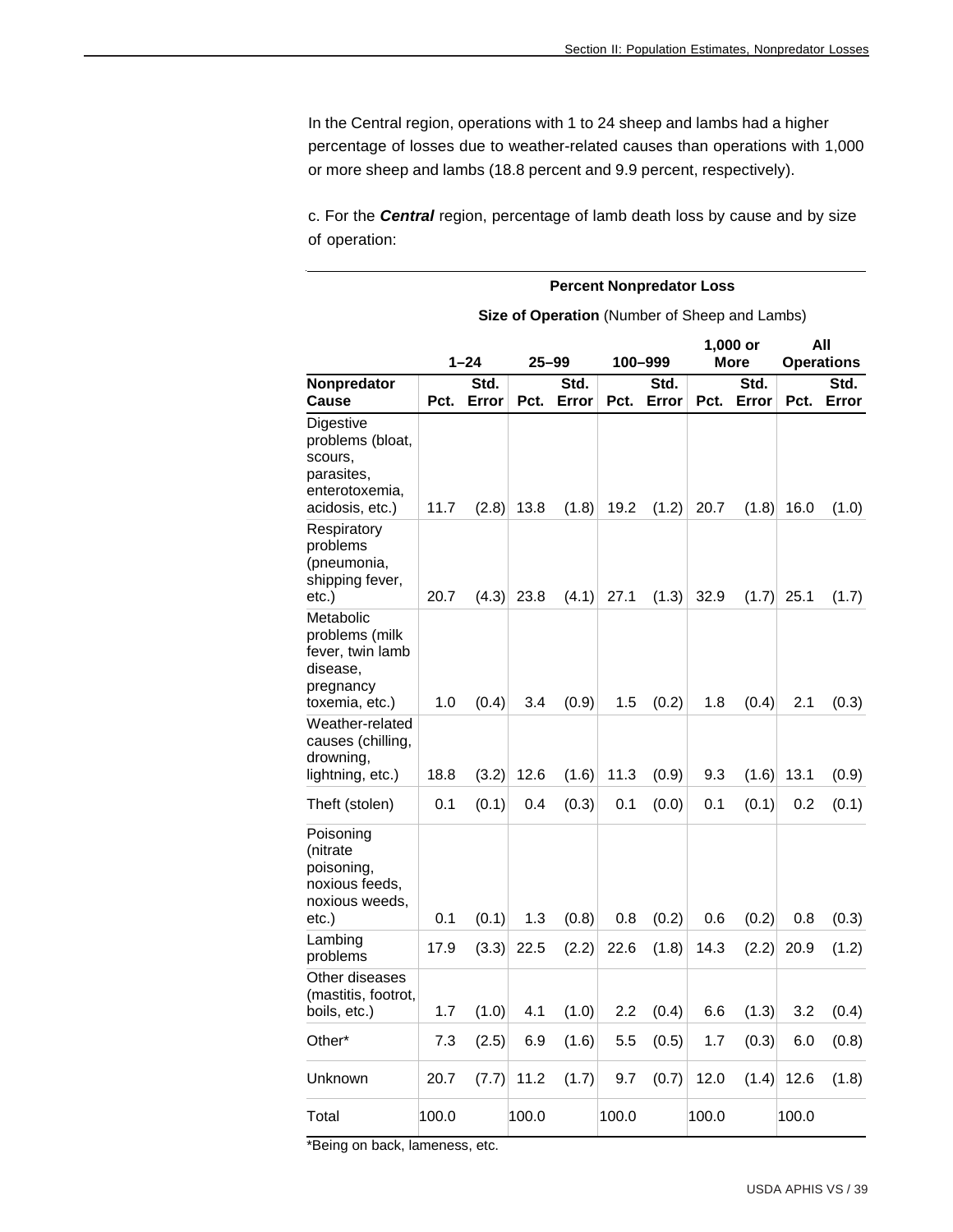In the Northeast region, a lower percentage of lamb losses on operations with 1,000 or more sheep and lambs was due to unknown causes (3.0 percent) compared to operations with 100 to 999, 25 to 99, and 1 to 24 sheep and lambs (20.3 percent, 12.5 percent, and 19.3 percent, respectively).

d. For the *Northeast* region, percentage of lamb death loss by cause and by size of operation:

|                                                                                            |       | <b>Percent Nonpredator Loss</b> |           |                                                      |         |               |                  |               |       |                          |  |  |  |
|--------------------------------------------------------------------------------------------|-------|---------------------------------|-----------|------------------------------------------------------|---------|---------------|------------------|---------------|-------|--------------------------|--|--|--|
|                                                                                            |       |                                 |           | <b>Size of Operation</b> (Number of Sheep and Lambs) |         |               |                  |               |       |                          |  |  |  |
|                                                                                            | 1–24  |                                 | $25 - 99$ |                                                      | 100-999 |               | 1,000 or<br>More |               |       | All<br><b>Operations</b> |  |  |  |
| Nonpredator<br>Cause                                                                       | Pct.  | Std.<br>Error                   | Pct.      | Std.<br>Error                                        | Pct.    | Std.<br>Error | Pct.             | Std.<br>Error | Pct.  | Std.<br>Error            |  |  |  |
| Digestive<br>problems (bloat,<br>scours, parasites,<br>enterotoxemia,<br>acidosis, etc.)   | 10.3  | (2.9)                           | 13.7      | (3.3)                                                | 17.3    | (2.3)         | 31.0             | (5.5)         | 14.4  | (1.9)                    |  |  |  |
| Respiratory<br>problems<br>(pneumonia,<br>shipping fever,<br>etc.)                         | 10.7  | (2.7)                           | 14.7      | (3.5)                                                | 19.3    | (3.2)         | 25.3             | (6.2)         | 15.4  | (2.1)                    |  |  |  |
| Metabolic<br>problems (milk<br>fever, twin lamb<br>disease,<br>pregnancy<br>toxemia, etc.) | 3.7   | (1.4)                           | 4.0       | (1.6)                                                | 3.6     | (1.7)         | 0.0              | (0.0)         | 3.7   | (1.0)                    |  |  |  |
| Weather-related<br>causes (chilling,<br>drowning,<br>lightning, etc.)                      | 20.5  | (4.3)                           | 24.2      | (4.8)                                                | 20.0    | (3.8)         | 24.2             | (5.5)         | 22.2  | (2.8)                    |  |  |  |
| Theft (stolen)                                                                             | 0.0   | (0.0)                           | 0.5       | (0.5)                                                | 1.1     | (0.6)         | 0.0              | (0.0)         | 0.6   | (0.3)                    |  |  |  |
| Poisoning (nitrate<br>poisoning, noxious<br>feeds, noxious<br>weeds, etc.)                 | 2.4   | (1.5)                           | 0.5       | (0.2)                                                | 1.2     | (0.6)         | 0.0              | (0.0)         | 1.1   | (0.4)                    |  |  |  |
| Lambing problems                                                                           | 20.4  | (3.7)                           | 24.2      | (4.5)                                                | 10.3    | (1.7)         | 12.2             | (3.3)         | 19.3  | (2.6)                    |  |  |  |
| Other diseases<br>(mastitis, footrot,<br>boils, etc.)                                      | 4.1   | (2.5)                           | 0.3       | (0.2)                                                | 1.1     | (0.4)         | 1.4              | (0.5)         | 1.3   | (0.6)                    |  |  |  |
| Other *                                                                                    | 8.6   | (2.9)                           | 5.4       | (1.8)                                                | 5.8     | (1.3)         | 2.9              | (0.9)         | 6.1   | (1.1)                    |  |  |  |
| Unknown                                                                                    | 19.3  | (4.1)                           | 12.5      | (2.7)                                                | 20.3    | (3.5)         | 3.0              | (1.2)         | 15.9  | (2.0)                    |  |  |  |
| Total                                                                                      | 100.0 |                                 | 100.0     |                                                      | 100.0   |               | 100.0            |               | 100.0 |                          |  |  |  |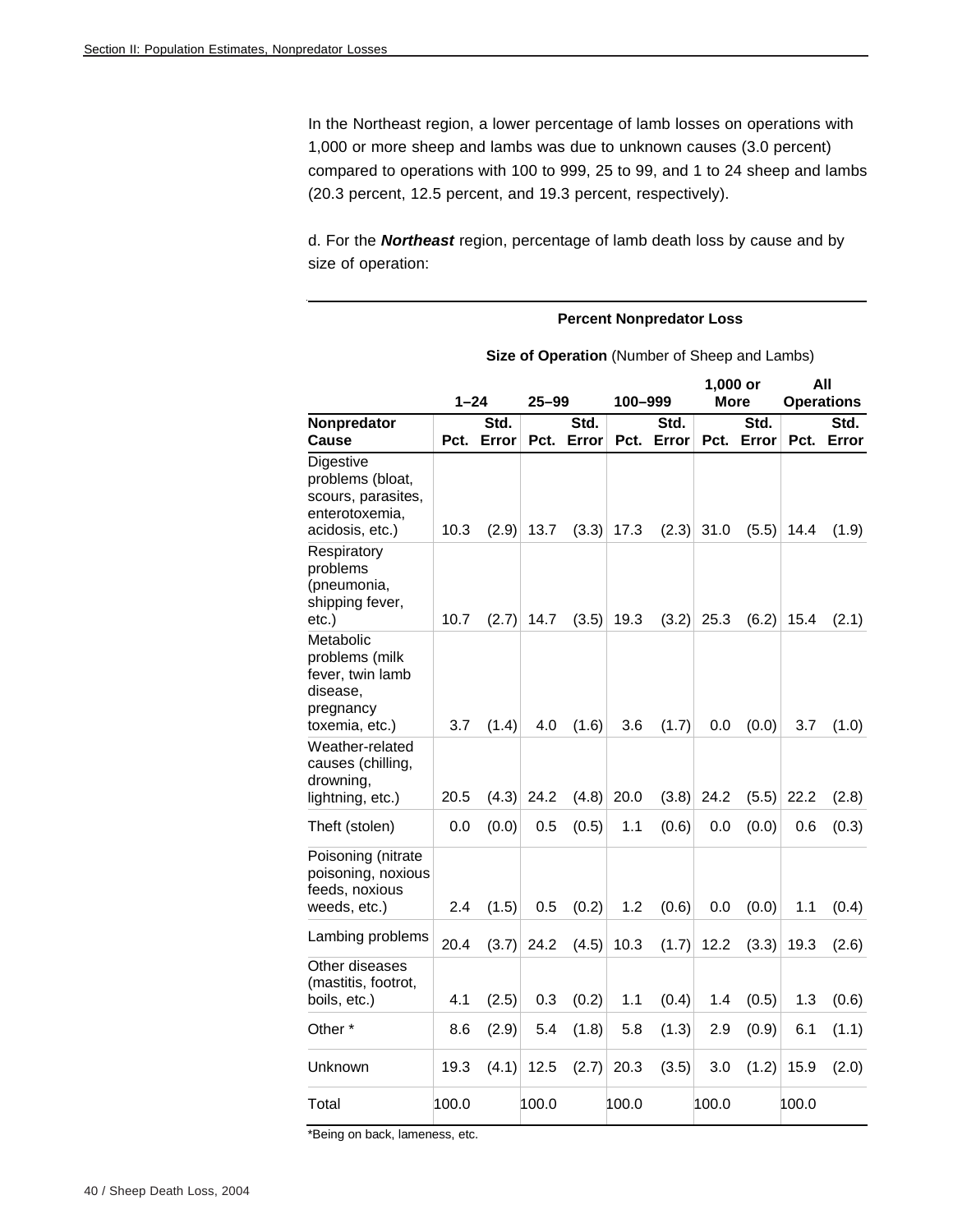For operations in the Southeast/Other region with 100 to 999 sheep and lambs, 70.4 percent of lamb losses were due to digestive causes. No other size group lost such a large percentage of their lambs due to any one cause.

e. For the *Southeast/Other* region, percentage of lamb death loss by cause and by size of operation:

|                                                                                            | <b>Percent Nonpredator Loss</b>                      |               |           |               |         |               |                   |               |                          |               |
|--------------------------------------------------------------------------------------------|------------------------------------------------------|---------------|-----------|---------------|---------|---------------|-------------------|---------------|--------------------------|---------------|
|                                                                                            | <b>Size of Operation</b> (Number of Sheep and Lambs) |               |           |               |         |               |                   |               |                          |               |
|                                                                                            | $1 - 24$                                             |               | $25 - 99$ |               | 100-999 |               | 1,000 or<br>More* |               | All<br><b>Operations</b> |               |
| Nonpredator<br>Cause                                                                       | Pct.                                                 | Std.<br>Error | Pct.      | Std.<br>Error | Pct.    | Std.<br>Error | Pct.              | Std.<br>Error | Pct.                     | Std.<br>Error |
| Digestive<br>problems (bloat,<br>scours, parasites,<br>enterotoxemia,<br>acidosis, etc.)   | 22.3                                                 | (8.4)         | 14.6      | (3.8)         |         | 70.4 (17.7)   |                   |               |                          | 38.2 (14.6)   |
| Respiratory<br>problems<br>(pneumonia,<br>shipping fever,<br>etc.)                         | 15.1                                                 | (8.7)         | 9.1       | (3.7)         | 6.0     | (3.7)         |                   |               | 9.5                      | (3.7)         |
| Metabolic<br>problems (milk<br>fever, twin lamb<br>disease.<br>pregnancy<br>toxemia, etc.) | 10.2                                                 | (6.8)         | 0.5       | (0.2)         | 0.3     | (0.2)         |                   |               | 3.5                      | (2.6)         |
| Weather-related<br>causes (chilling,<br>drowning,<br>lightning, etc.)                      | 16.4                                                 | (6.9)         |           | 30.2 (10.0)   | 5.5     | (3.3)         |                   |               | 15.2                     | (5.0)         |
| Theft (stolen)                                                                             | 0.0                                                  | (0.0)         | 0.0       | (0.0)         | 0.0     | (0.0)         |                   |               | 0.0                      | (0.0)         |
| Poisoning (nitrate<br>poisoning, noxious<br>feeds, noxious<br>weeds, etc.)                 | 0.0                                                  | (0.0)         | 0.0       | (0.0)         | 0.0     | (0.0)         |                   |               | 0.0                      | (0.0)         |
| Lambing problems                                                                           | 8.8                                                  | (3.8)         |           | 29.2 (12.1)   | 5.7     | (3.5)         |                   |               | 12.6                     | (4.9)         |
| Other diseases<br>(mastitis, footrot,<br>boils, etc.)                                      | 1.7                                                  | (1.7)         | 0.4       | (0.2)         | 3.1     | (1.9)         |                   |               | 1.8                      | (0.7)         |
| Other **                                                                                   | 12.8                                                 | (7.2)         | 6.1       | (2.3)         | 3.1     | (2.1)         |                   |               | 6.9                      | (2.9)         |
| Unknown                                                                                    | 12.7                                                 | (5.7)         | 9.9       | (2.7)         | 5.9     | (3.8)         |                   |               | 12.4                     | (3.5)         |
| Total                                                                                      | 100.0                                                |               | 100.0     |               | 100.0   |               |                   |               | 100.0                    |               |

\*Too few operations to report.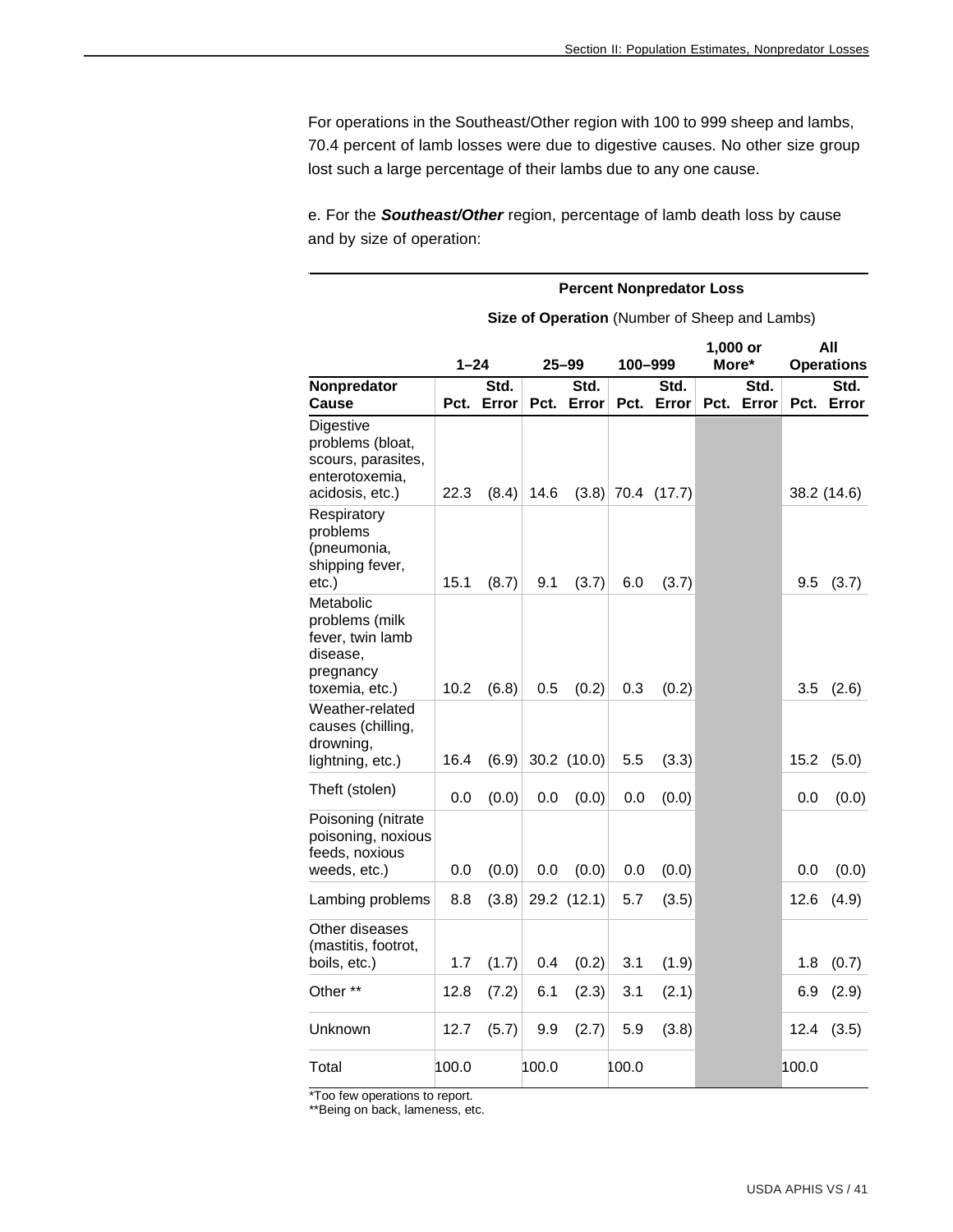# **Section III: Methodology**

# **A. 1994 Death Loss Study**

#### **1. Survey procedures**

A random sample of U.S. producers was surveyed by NASS to provide data for these estimates. Survey procedures ensured that all producers (except those in Alaska) had an opportunity to be included in the survey, regardless of operation size. Data were collected from approximately 75,000 cattle and sheep producers during the first half of January by mail, telephone, and face-to-face interviews. Large operations were sampled more heavily than small operations. An additional nonprobability survey was also conducted in a few Western States. Regardless of when producers responded, they were asked to report death losses for sheep and lambs for the 1994 calendar year. Based on the original data collected during January, a report entitled "Sheep and Goat Predator Loss" was issued April 27, 1995. This report contained data for death loss by cause for predators only and was on a State and regional level. Value of the losses was also included. A subsequent NASS staff report, "Sheep and Lamb Death Loss," was published in May 1995. This report included both predator and nonpredator dealth losses.

#### **2. Estimation procedures**

Total sheep and lamb death losses from all causes were published in the "Meat Animals Production, Disposition, and Income, 1994 Summary" report by NASS (released April 13, 1995). In setting the estimates for the report, total predator and nonpredator losses were estimated as a percentage of total losses set previously, and specific predator and nonpredator losses were estimated as a percentage of total predator and nonpredator losses, respectively.

#### **3. Reliability**

Since all sheep producers were not included in the sample, survey estimates are subject to sampling variability. Survey results are also subject to nonsampling errors, such as omissions, duplications, and mistakes in reporting, recording, and data processing. The effects of these nonsampling errors cannot be measured directly. They are minimized through rigid quality controls in the data collection process and through a careful review of all reported data for consistency and reasonableness.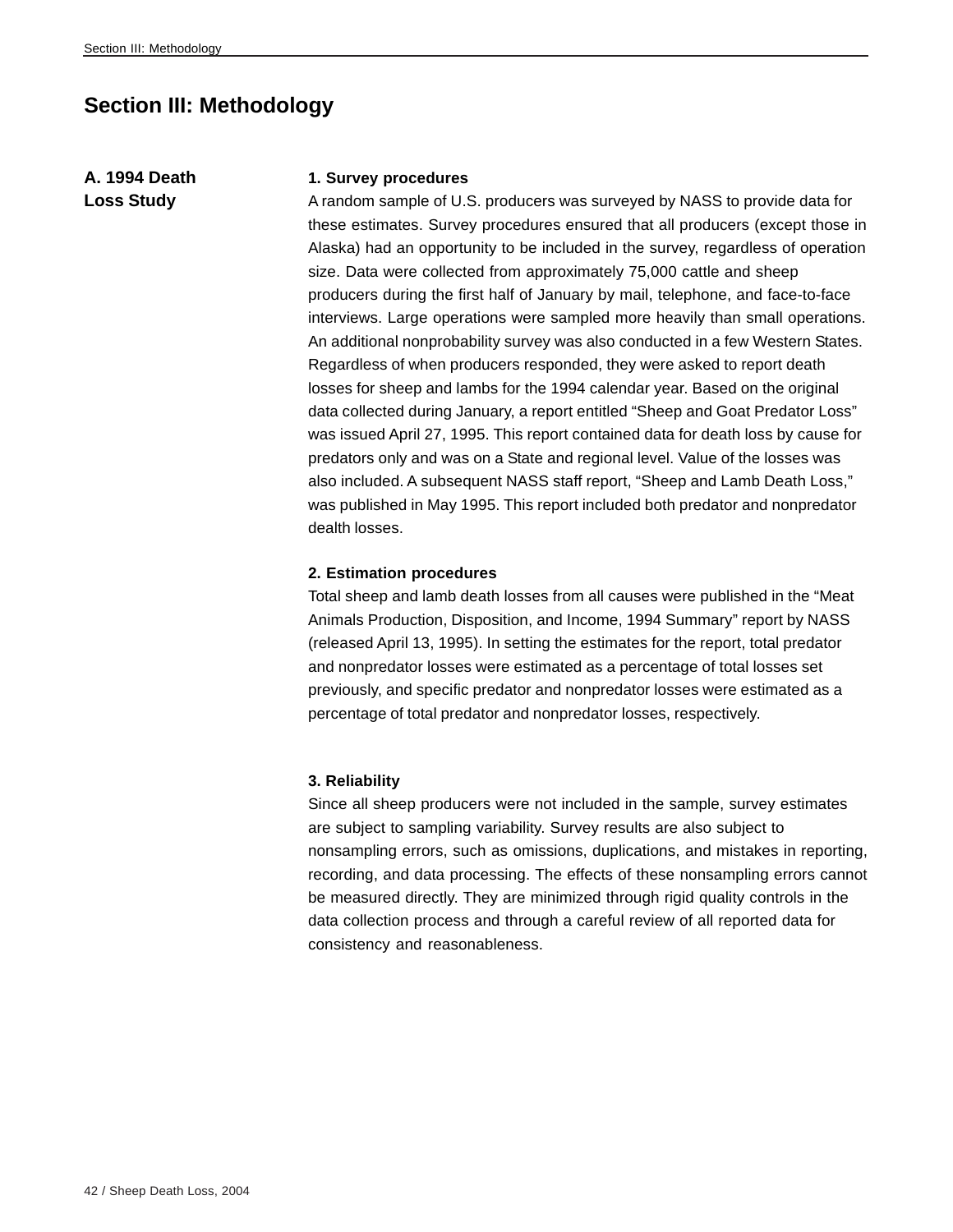### **B. 1999 Death Loss Study**

#### **1. Survey procedures**

A random sample of U.S. producers was surveyed by NASS to provide data for these estimates. Survey procedures ensured that all sheep producers, regardless of operation size, had an opportunity to be included in the survey. Large operations were sampled more heavily than small operations. About 13,800 producers were contacted during the first half of January by mail, telephone, and face-to-face interviews.

#### **2. Estimation procedures**

Total death losses from all causes for sheep and lambs were as reported in NASS' "Meat Animals Production, Disposition, and Income, 2000 Summary" report (released April 27, 2000).

In setting the predator loss estimates, total predator losses were estimated as a percentage of total losses, and specific predator losses were estimated as a percentage of total predator losses. NASS' "Sheep and Goats Predator Loss" report was published May 5, 2000. Nonpredator loss percentages by cause of loss were generated by APHIS based upon analysis of the data collected in January 1999, and published in December 2005.

#### **3. Revision policy**

Revisions to previous estimates of total death losses are made to improve the current estimate. Previous-year estimates are subject to revision when current estimates are made. Estimates for losses from all causes are subject to revision in the following year's "Meat Animals Production, Disposition, and Income" report*.*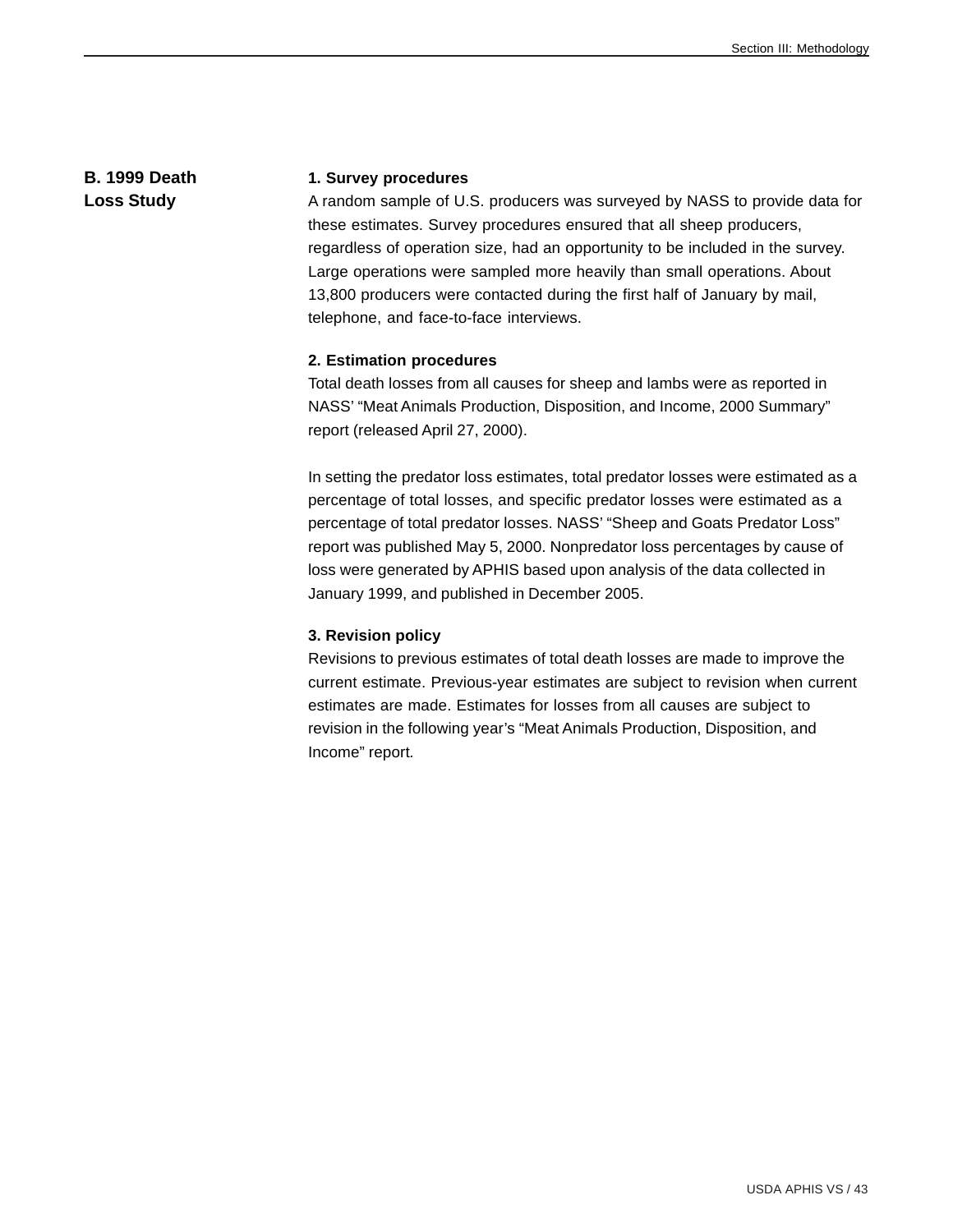# **C. 2004 Death Loss Study**

#### **1. Survey procedures**

A random sample of U.S. producers was surveyed by NASS to provide data for these estimates. Survey procedures ensured that all sheep producers, regardless of operation size, had an opportunity to be included in the survey. Large operations were sampled more heavily than small operations. About 22,000 operators were contacted during the first half of January 2005 by mail, telephone, and face-to-face interviews.

#### **2. Estimation procedures**

Total death losses from all causes for sheep and lambs were as reported in NASS' "Meat Animals Production, Disposition, and Income—2004 Summary" report (released April 2005). In setting the predator and nonpredator loss estimates, total predator and nonpredator losses were estimated as a percentage of total losses, then specific predator and nonpredator losses were estimated as a percentage of total predator and nonpredator losses. Death losses by predator and nonpredator cause of loss were published in NASS' "Sheep and Goats Death Loss" report (released May 6, 2005).

Nonpredator cause of loss percentages by cause of loss by region and operation were generated by APHIS based upon analysis of the data collected in January 2005.

#### **3. Revision policy**

Revisions to previous estimates of total death losses are made to improve the current estimate. Previous-year estimates are subject to revision when current estimates are made. Estimates for losses from all causes are subject to revision in the following year's "Meat Animals Production, Disposition, and Income" report*.*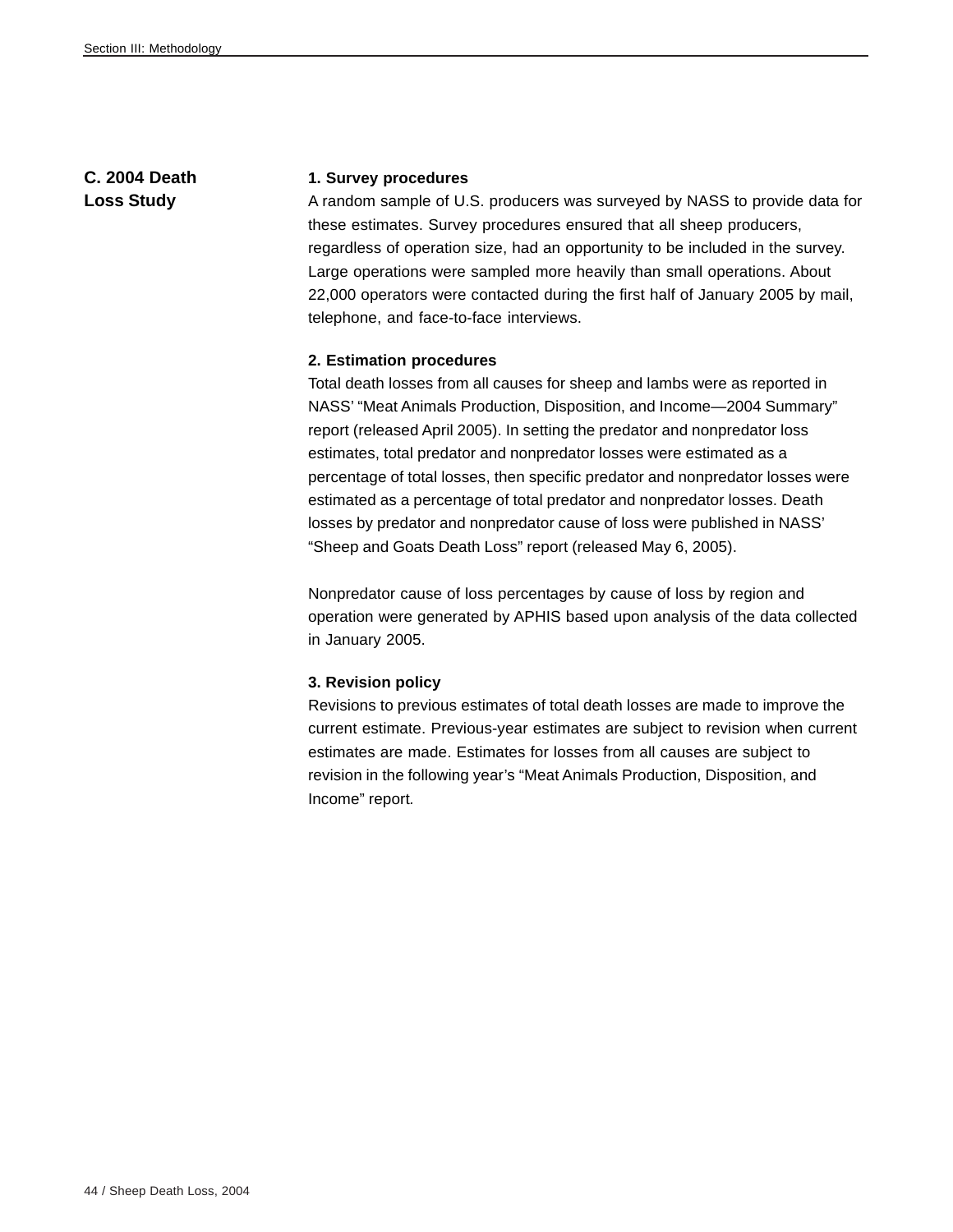# **Appendix: Discussion of Pre- and Postdocking Losses**

In the Western States (Arizona, California, Colorado, Idaho, Oregon, Montana, New Mexico, Nevada, Texas, Utah, Washington, Wyoming) NASS defines lamb crop as lambs marked, docked, or branded. These States make up the Pacific and West Central regions in this report. In the remaining States, lamb crop is defined as lambs born. The individual State versions of the January 1 Sheep and Goats Survey questionnaire reflect these differences.

For the States in the Pacific and West Central regions listed above, NASS reports\* only lamb losses that occurred after marking, docking, or branding. However, the questionnaire used in the Pacific and West Central States did include a question regarding lambs lost before marking, docking, or branding. Five States (Colorado, Utah, Wyoming, Idaho, and Montana) publish State-level losses separated into pre- and postdocking. These States also conduct cause-ofloss surveys on annual or biannual basis and publish the results.

The exclusion of predocking losses from the two reports is due to the fact that lambs in the Pacific and West Central regions are usually born on range and, therefore, less likely to be observed. It is difficult for producers in these regions to accurately estimate the number of lambs both born and lost before marking, docking, or branding. However, this method leads to the exclusion of a large number of losses. In addition, no lambs lost due to lambing problems are counted in these States, as these losses would obviously all occur in the predocking period. Examination of the published predocking losses in the five States provide an estimate of the magnitude of losses that occur before docking (see table a).

With the exception of Colorado, over half of all reported lamb losses in the each of the five States occurred in the predocking period. In Colorado, only about onethird of all losses (32.1% ) occurred predocking. The percentage of total predator losses that occurred in the predocking period (table b) ranged from 20.0 percent in Idaho to 48.1 percent in Wyoming. For nonpredator losses (table c), Idaho, Montana, Utah, and Wyoming show at least two-thirds of reported nonpredator losses occurred in the predocking period, while in Colorado, 26.1 percent of nonpredator losses occurred in the predocking period.

\* NASS publications: "Meat Animals, Production, Disposition, and Income" (April) and the periodic published in May approximately every 5 years "Sheep and Goats Death Loss"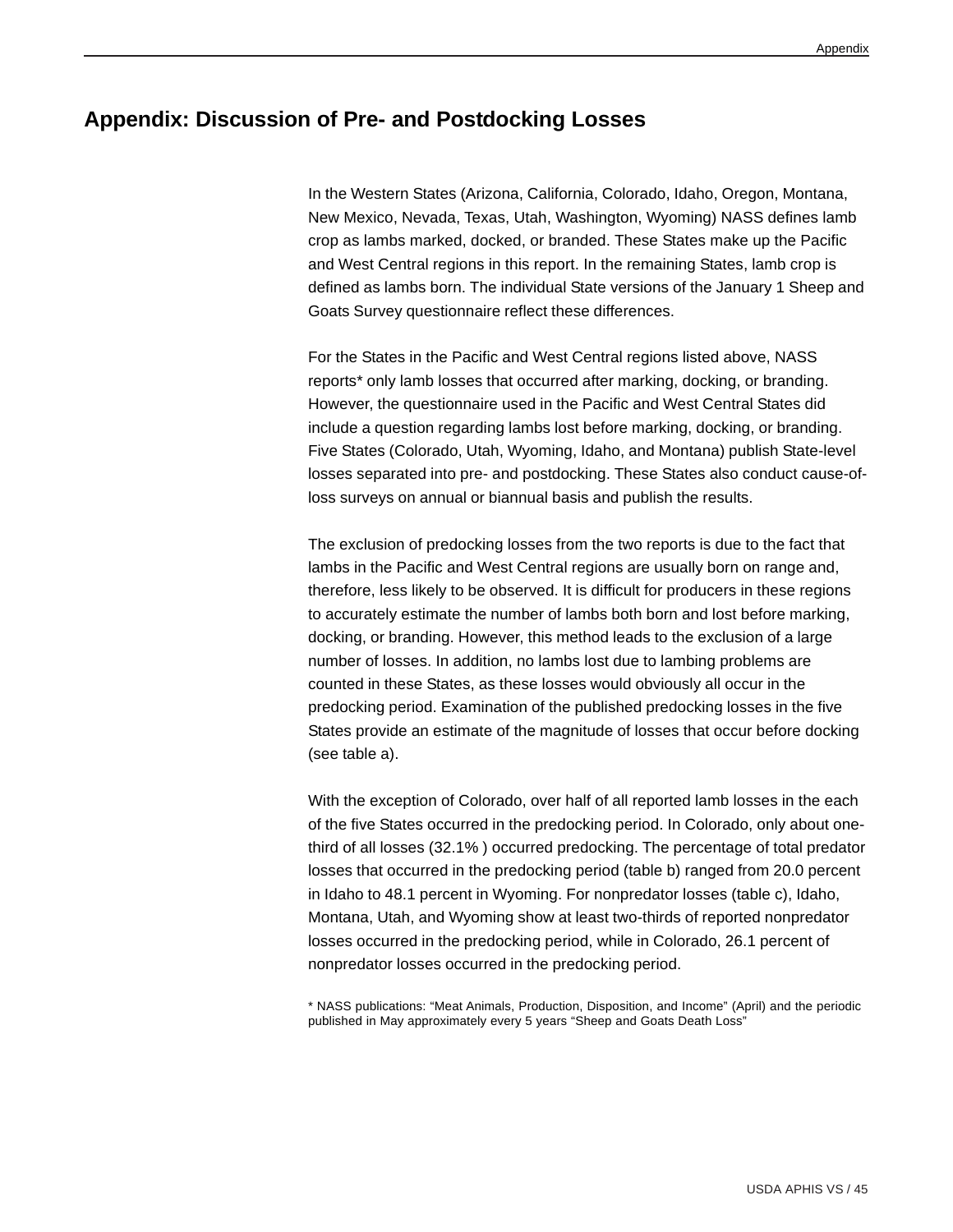| <b>Number of Lamb Losses</b> |                                                      |                                        |        |                                                                                    |  |  |
|------------------------------|------------------------------------------------------|----------------------------------------|--------|------------------------------------------------------------------------------------|--|--|
| <b>State</b>                 | <b>Postdocking</b><br><b>NASS</b><br><b>Reported</b> | Predocking<br><b>State</b><br>Reported | Total  | <b>Predocking</b><br>Losses as a<br><b>Percentage</b><br>of Total<br><b>Losses</b> |  |  |
| Colorado                     | 19,000                                               | 9,000                                  | 28,000 | 32.1                                                                               |  |  |
| Idaho                        | 12,000                                               | 13,000                                 | 25,000 | 52.0                                                                               |  |  |
| Montana                      | 14,000                                               | 17,000                                 | 31,000 | 54.8                                                                               |  |  |
| Utah                         | 18,000                                               | 19,800                                 | 37,800 | 52.4                                                                               |  |  |
| Wyoming                      | 18,000                                               | 26,000                                 | 44.000 | 59.1                                                                               |  |  |

a. Number of postdocking lamb losses, predocking lamb losses, and predocking lamb losses as a percentage of total lamb losses, by State:

b. Number of postdocking predator lamb losses, predocking predator lamb losses, and predocking predator lamb losses as a percentage of total predator lamb losses, by State:

| Number of Predator Lamb Losses |                                                      |                              |        |                                                                          |  |  |
|--------------------------------|------------------------------------------------------|------------------------------|--------|--------------------------------------------------------------------------|--|--|
| <b>State</b>                   | <b>Postdocking</b><br><b>NASS</b><br><b>Reported</b> | Predocking<br>State Reported | Total  | <b>Predocking</b><br>Losses as a<br>Percentage of<br><b>Total Losses</b> |  |  |
| Colorado                       | 8,000                                                | 5,100                        | 13,100 | 38.9                                                                     |  |  |
| Idaho                          | 6,800                                                | 1.700                        | 8,500  | 20.0                                                                     |  |  |
| Montana                        | 7,900                                                | 2,900                        | 10,800 | 26.9                                                                     |  |  |
| Utah                           | 14,800                                               | 9,800                        | 24.600 | 39.8                                                                     |  |  |
| Wyoming                        | 14,000                                               | 13,000                       | 27,000 | 48.1                                                                     |  |  |